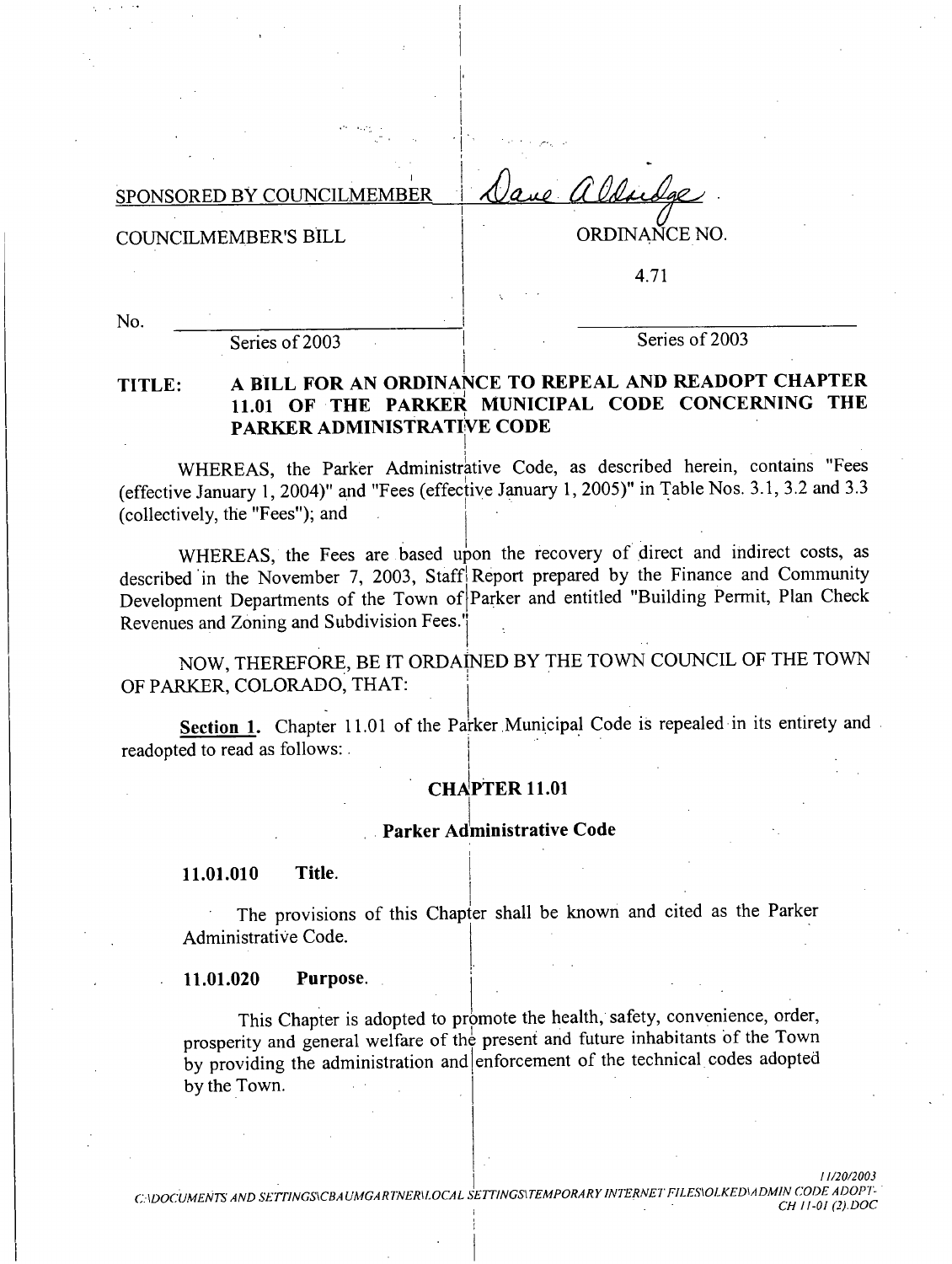#### 11.01.030 Parker Administrative Code adopted.

Pursuant to Title 31, Article 16, Part 2, C.R.S., the Parker Administrative Code, 2003 Edition, as published by the Town of Parker, Colorado, 20120 E. Mainstreet, Parker, Colorado 80138-7344, is adopted by reference and incorporated into this Chapter as though fully set forth herein. The Parker Administrative Code is adopted in full, including the outline of contents, index and appendices contained therein.

#### 11.01.040 Copies.

At the time of adoption, one (1) copy of the Parker Administrative Code. including outline of contents, index, appendices and amendments shown herein, certified to be a true copy, is on file in the office of the Town Clerk and may be inspected by any interested person between the hours of 8:00 a.m. and 5:00 p.m., Monday through Friday, holidays excepted. After final adoption, the Parker Administrative Code shall be available for sale to the public at the Community Development Department Offices, at a price reflecting cost to the Town.

#### 11.01.050 Jurisdiction defined.

Whenever the word *jurisdiction* is used in the Parker Administrative Code. it shall be defined to mean that area included within the corporate limits of the Town or any area hereafter annexed to the Town.

#### 11.01.060 Violation; penalty.

In addition to the penalty provisions contained in the Parker Administrative Code, any person who violates any of the provisions of this Chapter shall be guilty of a misdemeanor and, upon conviction thereof, shall be fined the sum of not more than four hundred ninety-nine dollars (\$499.00) for each such violation. Each day that a violation continues after due notice has been served shall be deemed a separate offense.

#### 11.01.070 Nonliability.

The adoption of this Chapter, and of the Parker Administrative Code provided for herein, shall not create any duty to any person, firm, corporation or other entity with regard to the enforcement or nonenforcement of this Chapter or said code. No person, firm, corporation or other entity shall have any civil liability remedy against the Town, or its officers, employees or agents, for any damage arising out or of in any way connected with the adoption, enforcement or nonenforcement of this Chapter or said code. Nothing in this Chapter or in said code shall be construed to create any liability, or to waive any of the immunities. limitations on liabilities, or other provisions of the Governmental Immunity Act, Section 24-10-101, et seq., C.R.S., or to waive any immunities or limitations on liability otherwise available to the Town, or its officers, employees or agents.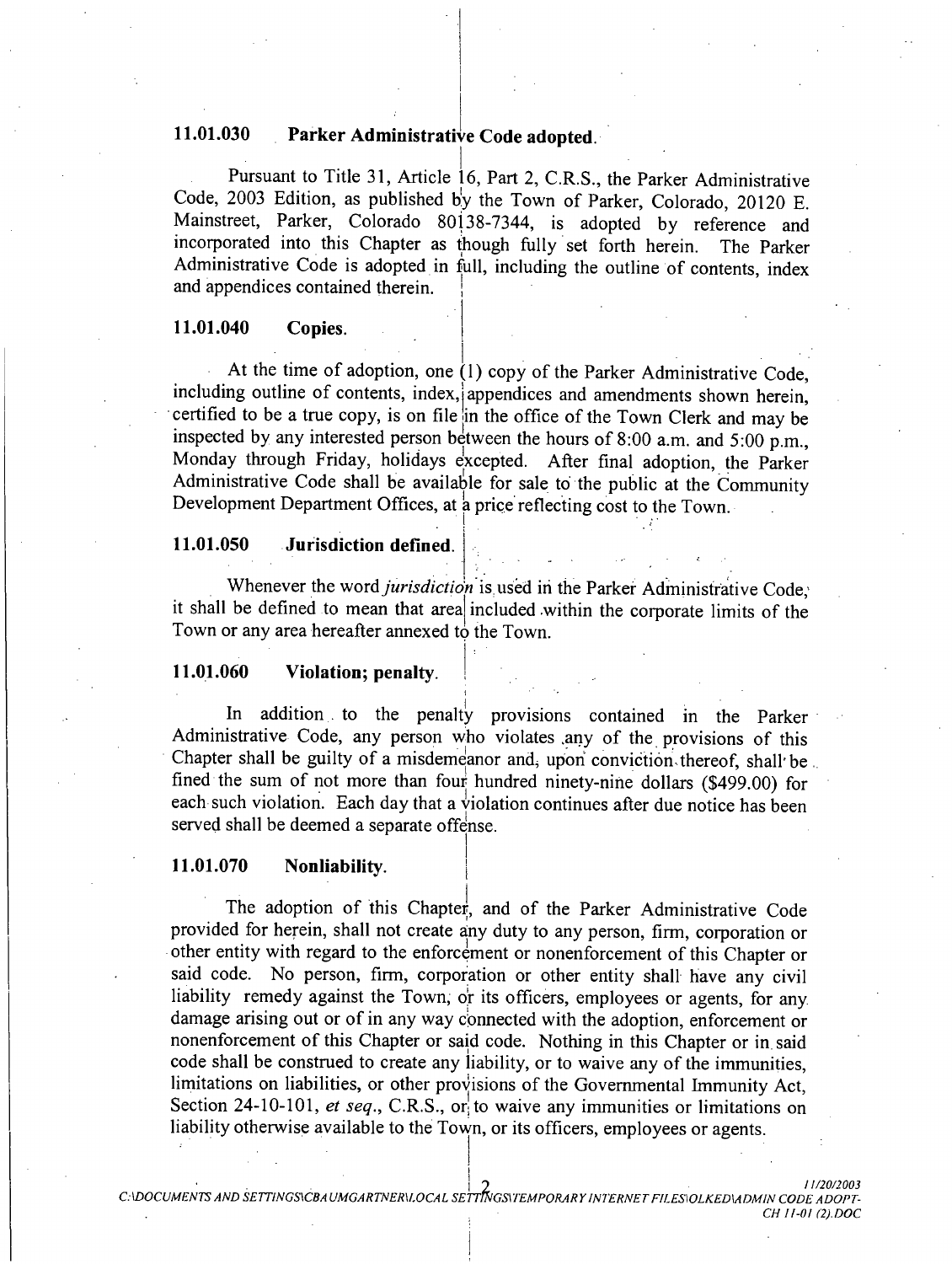#### 11.01.080 **Effective date.**

Jame

S. Maloney,

The ordinance codified in this Chapter shall take effect on January 1, 2004.

Section 2. Safety Clause. The Town Council hereby finds, determines and declares that this Ordinance is promulgated under the general police power of the Town of Parker, that it is promulgated for the health, safety and welfare of the public, and that this Ordinance is necessary for the preservation of health and safety and for the protection of public convenience and welfare. The Town Council further determines that the Ordinance bears a rational relation to the proper legislative object sought to be obtained.

Section 3. Severability. If any clause, sentence, paragraph or part of this Ordinance or the application thereof to any person or circumstances shall for any reason be adjudged by a court of competent jurisdiction invalid, such judgment shall not affect application to other persons or circumstances.

**Section 4.** This Ordinance shall become effective ten (10) days after final publication.

INTRODUCED AND PASSED ON FIRST READING this  $\mathcal{Z}_{\mathcal{L}}$  day of  $\eta$  overhold, 2003. asater :A TTEST: Carol Baumgartner, Town Clerk ADOPTED ON SECOND AND FINAL READING this/et day of Vecember 2003. Gary asater. ∽ATTEST: Carol Baumgartner, Fown Clerk **APPROVED AS TO FORM:** 

11/20/2003 C:\DOCUMENTS AND SETTINGS\CBAUMGARTNER\LOCAL SETTINGS\TEMPORARY INTERNET FILES\OLKED\ADMIN CODE ADOPT-CH 11-01 (2) DOC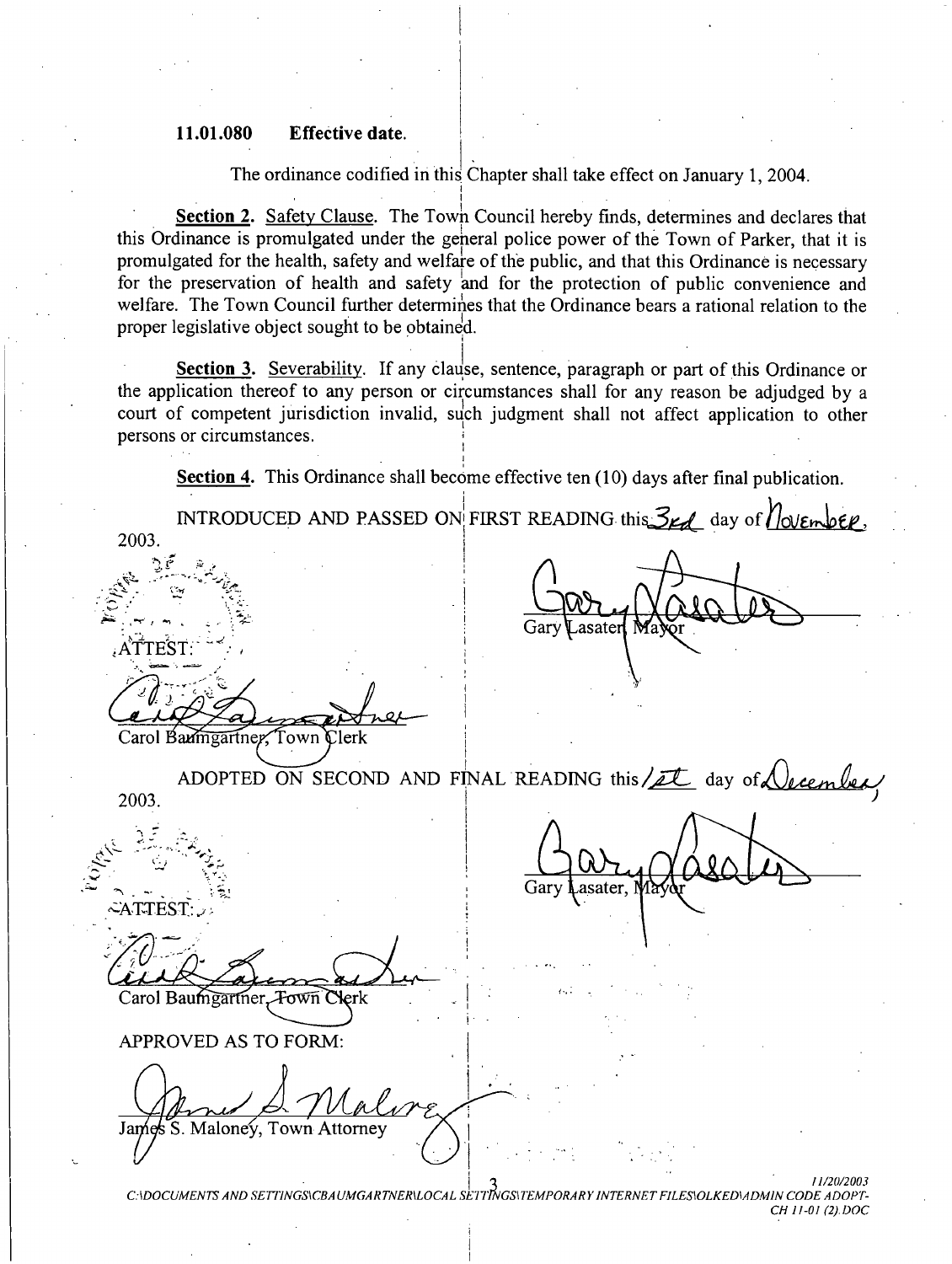## PARKER ADMINISTRATIVE CODE, 2003 EDITION

# SECTION 101.TITLE, PURPOSE and SCOPE

101.1. Title. These regulations shall be known as the "Parker Administrative Code," may be cited as such and will be referred to herein as "this code."

101.2 Purpose. The purpose of this code is to provide for the administration and enforcement of the codes adopted by the Town of Parker which include the Parker Building Code, Parker Residential Code for One and Two Family Dwellings, Parker Plumbing Code, Parker Mechanical Code, Parker Energy Conservation Code, Parker Fuel Gas Code, Parker Fire Code, and Parker Existing Building Code all of which are hereinafter referred to as the *Parker Technical Codes*.

101.3 Scope. The provisions of the code shall serve as the administrative, organizational and enforcement rules and regulations for the *Parker Technical Codes* which regulate the site preparation and construction, alteration, moving, demolition, repair, use and occupancy of buildings, structures and building service equipment within the Town of Parker.

# SECTION 102. APPLICATION TO EXISTING BUILDINGS AND BUILDING SERVICE EQUIPMENT

102.1 General. Buildings, structures and their building service equipment to which additions, alterations or repairs are made shall comply with all the requirements of the Parker Technical Codes for new facilities, except as specifically provided in this section.

102.2 Additions, Alterations or Repairs. Additions, alterations or repairs may be made to a building or its building service equipment without requiring the existing building or its building service equipment to comply with all the requirements of the *Parker Technical* Codes, provided the addition, alteration or repair conforms to that required for a new building or building service equipment.

Additions or alterations shall not be made to an existing building or building service equipment which will cause the existing building or building service equipment to be in violation of the provisions of the *Parker Technical Codes* nor shall such additions or alterations cause the existing building or building service equipment to become unsafe.

An unsafe condition shall be deemed to have been created if an addition or alteration will cause the existing building or building service equipment to become structurally unsafe or overloaded; will not provide adequate egress in compliance with the provisions of the Parker Technical Codes or will obstruct existing exits; will create a fire hazard; will reduce required fire resistance; will cause building service equipment to become overloaded or exceed their rated capacities; will create a health hazard or will otherwise create conditions dangerous to human life. A building so altered, which involves a change in use or occupancy, shall not exceed the height, number of stories and area permitted by the Parker Technical Codes for new buildings. A building plus new additions shall not exceed the height, number of stories and area specified by the *Parker Technical Codes* for new buildings.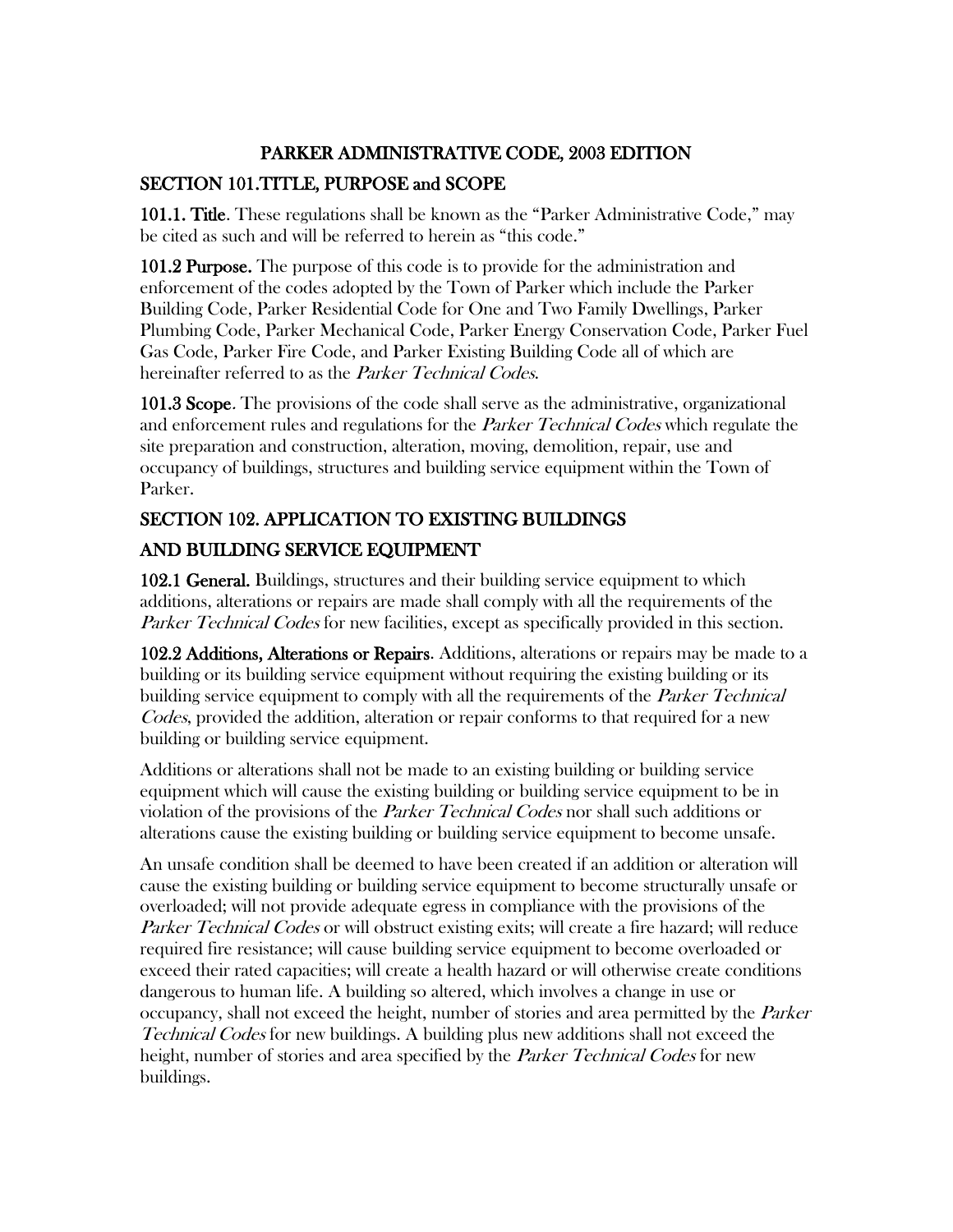Additions or alterations shall not be made to an existing building or structure when the existing building or structure is not in full compliance with the provisions of the *Parker* Technical Codes except when the addition or alteration will result in the existing building or structure being no more hazardous based on life safety, fire safety and sanitation, than before such additions or alterations are undertaken.

EXCEPTION: Alterations of existing structural elements, or additions of new structural elements, which are not required by Section 102.4 and which are initiated for the purpose of increasing the lateral- force-resisting strength or stiffness of an existing structure need not be designed for forces conforming to these regulations provided that an engineering analysis is submitted to show that:

1. The capacity of existing structural elements required to resist forces is not reduced, and

2. The lateral loading to required existing structural elements is not increased beyond their capacity, and

3. New structural elements are detailed and connected to the existing structural elements as required by these regulations, and

4. New or relocated nonstructural elements are detailed and connected to existing or new structural elements as required by these regulations, and

5. An unsafe condition as defined above is not created.

Alterations or repairs to an existing building or structure which are nonstructural and do not adversely affect a structural member or a part of the building or structure having required fire resistance may be made with the same materials of which the building or structure is constructed, subject to approval by the chief building official. Installation or replacement of glass shall be as required for new installations.

Minor additions, alterations and repairs to existing building service equipment installations may be made in accordance with the *Parker Technical Codes* in effect at the time the original installation was made, subject to approval of the chief building official, and provided such additions, alterations and repairs will not cause the existing building service equipment to become unsafe, unsanitary or overloaded.

102.3 Existing Installations. Building service equipment lawfully in existence at the time of the adoption of the *Parker Technical Codes* where the equipment has been maintained in accordance with the original design, may have their use continued when it is determined that there is no hazard to life, health or property being created by such building service equipment.

102.4 Existing Occupancy. Buildings in existence at the time of the adoption of the *Parker* Technical Codes may have their existing use or occupancy continued if such use or occupancy was legal at the time of the adoption of the Parker Technical Codes, provided such continued use is not dangerous to life, health and safety.

Any change in the use or occupancy of any existing building or structure shall comply with the provisions of Section 308 of this code and the *Parker Technical Codes*.

102.5.1 Maintenance. All buildings, structures and building service equipment, existing and new, and all parts thereof shall be maintained in a safe and sanitary condition. All devices or safeguards which are required by the *Parker Technical Codes* shall be maintained in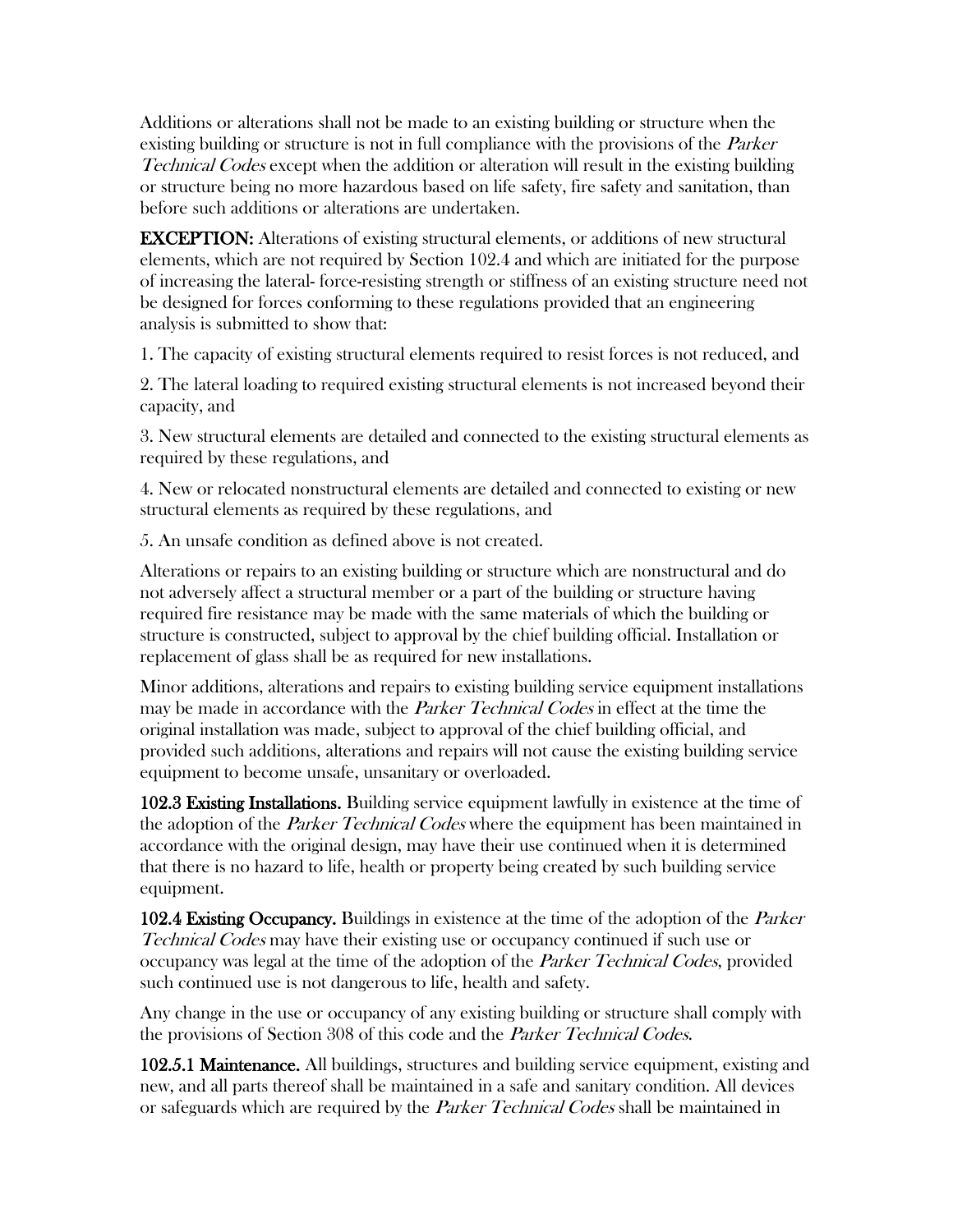conformance with the Parker Technical Codes under which installed. The owner or his designated agent shall be responsible for the maintenance of buildings, structures and their building service equipment. To determine compliance with this subsection, the chief building official may cause any structure to be re-inspected.

102.5.2 Elevators, Escalators etc. In order to determine that proper maintenance has been performed and to assure a continued safe condition, all elevators will be registered with the building department and a yearly re-inspection conducted. The inspections will be conducted by the Denver Regional Council of Governments, Elevator and Escalator Safety Inspection Program. The fee for such registration shall be the current rate charged by the Denver Regional Council of Governments, Elevator and Escalator Safety Inspection Program. A certificate of inspection or re-inspection will be issued after a satisfactory review of the elevator condition. All new elevators, dumbwaiters, escalators, moving walks, etc., shall be permitted, installed, and inspected in accordance with the Denver Regional Council of Governments, Elevator and Escalator Safety Inspection Program and the Parker Administrative Code.

102.6 Moved Building. Buildings, structures and their building service equipment moved into or within the Town of Parker shall comply with the provisions of the *Parker Technical* Codes for new buildings or structures and their building service equipment.

102.7 Temporary Structures. Temporary structures such as reviewing stands and other miscellaneous structures, sheds, canopies or fences used for the protection of the public around and in conjunction with construction work may be erected by special permit from the chief building official for a limited period of time. Buildings or structures erected under a special permit need not comply with the type of construction or fire-resistive time periods required by the *Parker Technical Codes*. Temporary buildings or structures shall be completely removed upon the expiration of the time limit stated in the permit.

102.8 Historic Buildings. Repairs, alterations and additions necessary for the preservation, restoration, rehabilitation or continued use of a building, structure, or its building service equipment may be made without conforming to the requirements of the *Parker Technical* Codes when authorized by the chief building official, provided:

1. The building or structure has been designated by official action of the legally constituted authority of the Town of Parker as having special historical or architectural significance.

2. Unsafe conditions as described in this code are corrected.

3. The restored building or structure and its building service equipment will be no more hazardous based on life safety, fire safety and sanitation than the existing building.

103. Definitions. For the purpose of this code, certain terms, phrases, words and their derivatives shall be construed as specified in this section. Where terms are not defined, they shall have their ordinarily accepted meanings within the context with which they are used. Webster's Third International Dictionary of the English Language, Unabridged, Copyright 2000, shall be considered as providing ordinarily accepted meanings. Words used in the singular include the plural and the plural the singular. Words used in the masculine gender include the feminine and the feminine the masculine.

ADDITION is an extension or increase in floor area or height of a building or structure.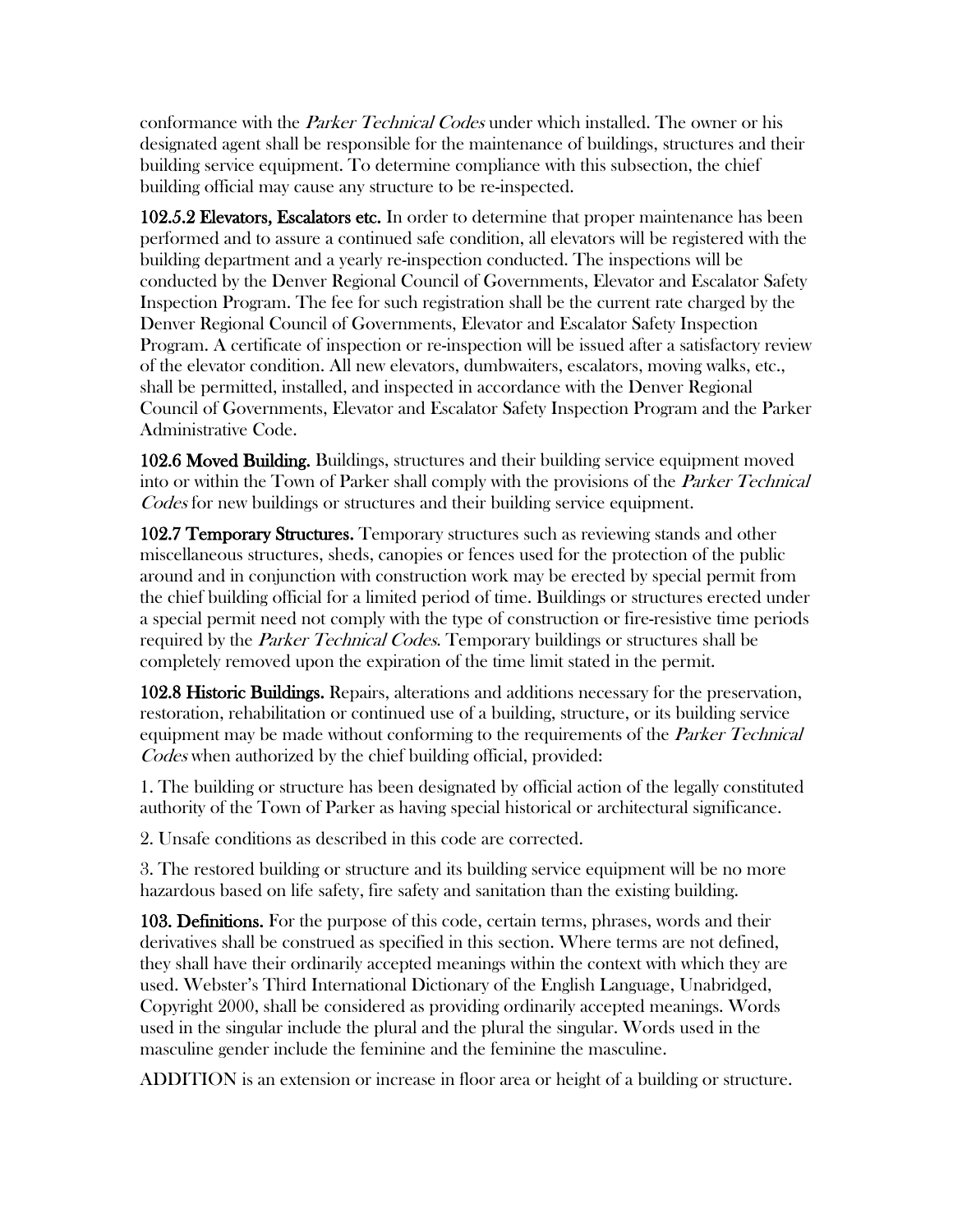ALTER or ALTERATION is any change or modification in construction or building service equipment.

APPROVED, as to materials, types of construction, equipment and systems, refers to approval by the chief building official as the result of investigation and tests conducted by him or by reason of accepted principles or tests by recognized authorities, technical or scientific organizations.

APPROVED AGENCY is an established and recognized agency regularly engaged in conducting tests or furnishing inspection services, when such agency has been approved by the chief building official.

BUILDING is any structure used or intended to be used for supporting or sheltering any use or occupancy.

BUILDING, EXISTING is a building either erected prior to the adoption of this code, or one for which a legal building permit has been issued.

BUILDING SERVICE EQUIPMENT refers to the plumbing, mechanical, electrical and elevator equipment including piping, wiring, fixtures and other accessories which provide sanitation, lighting, heating, ventilation, cooling, refrigeration, fire-fighting and transportation facilities essential for the habitable occupancy of the building or structure for its designated use and occupancy.

CHIEF BUILDING OFFICIAL is the officer charged with the administration and enforcement of the *Parker Technical Codes*, or his duly authorized representative.

CODE INFORCEMENT AGENCY is the Parker Building Department which is a department within the Parker Community Development Department.

FIRE DEPARTMENT: The Parker Fire Protection District.

ICC STANDARDS are the International Code Council Standards as promulgated by the International Code Council.

LISTED AND LISTING are terms referring to equipment and materials which are shown in a list published by an approved testing agency, qualified and equipped for experimental testing and maintaining an adequate periodic inspection of current production and whose listing states that the equipment complies with recognized safety standards.

MAY, as used in this code, is permissive for compliance.

OCCUPANCY is the purpose for which a building, or part thereof, is used or intended to be used.

OWNER is any person, agent, firm or corporation having a legal or equitable interest in the property.

PARKER BUILDING CODE is the 2003 Edition of the International Building Code promulgated by the International Code Council and as adopted and amended by the Town of Parker.

PARER ELECTRICAL CODE is the 2002 Edition of the National Electrical Code promulgated by the National Fire Protection Association and as adopted and amended by the Town of Parker.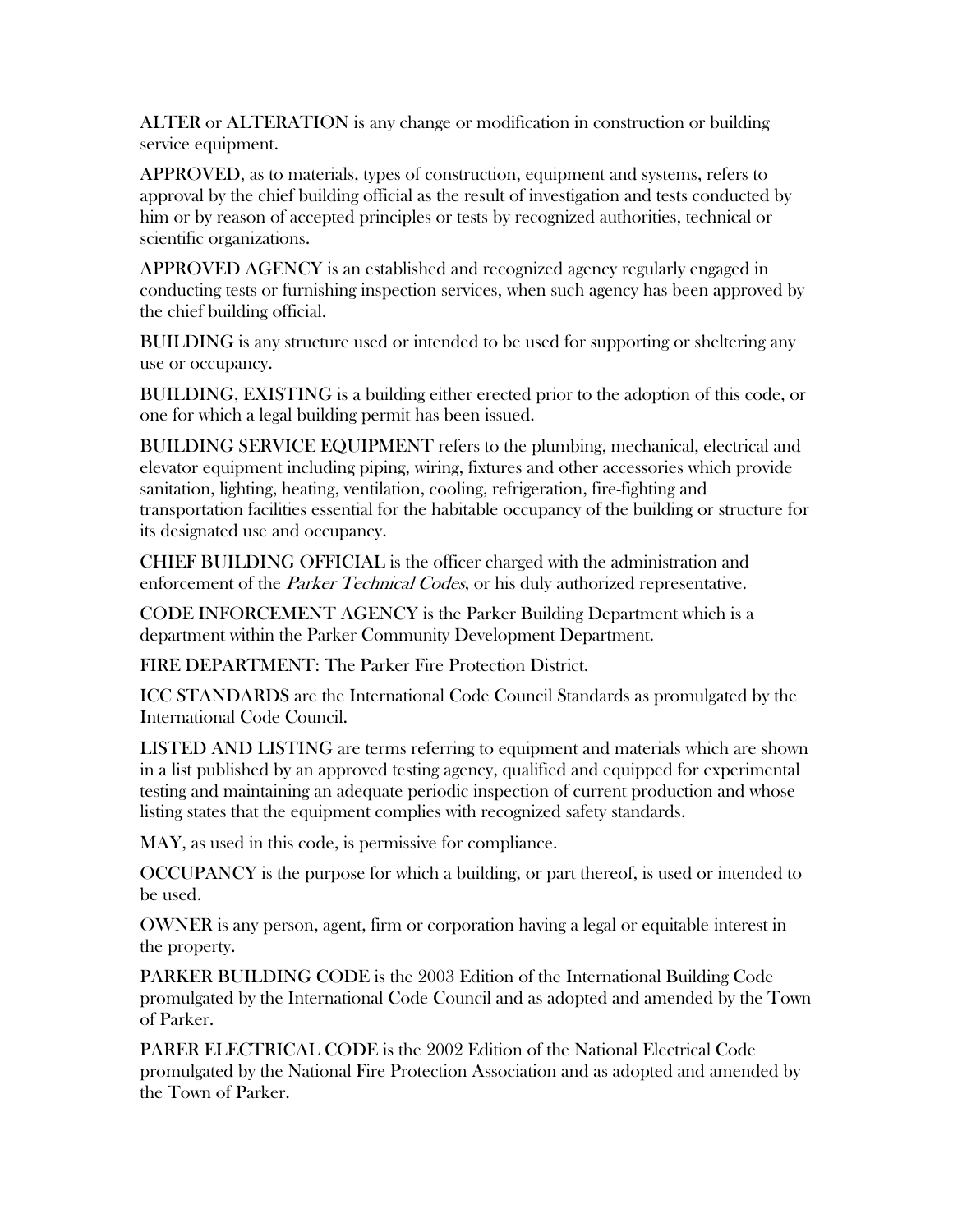PARKER ENERGY CODE is the 2003 Edition of the International Energy Conservation Code promulgated by the International Code Council and as adopted and amended by the Town of Parker.

PARKER EXISTING BUILDING CODE is the 2003 Edition of the International Existing Building Code promulgated by the International Code Council and as adopted and amended by the Town of Parker.

PARKER FIRE PROTECTION CODE is the 2003 Edition of the International Fire Code promulgated by the International Code Council and as adopted and amended by the Town of Parker.

PARKER FUEL GAS CODE is the 2003 Edition of the International Fuel Gas Code promulgated by the International Code Council and as adopted and amended by the Town of Parker.

PARKER MECHANICAL CODE is the 2003 Edition of the International Mechanical Code promulgated by the International Code Council and as adopted and amended by the Town of Parker.

PARKER PLUMBING CODE is the2003 Edition of the International Plumbing Code promulgated by the International Code Council and as adopted and amended by the Town of Parker.

PARKER RESIDENTIAL CODE FOR ONE AND TWO FAMILY DWELLINGS is the 2003 Edition of the International Residential Code for One and Two Family Dwellings promulgated by the International Code Council and as adopted and amended by the Town of Parker.

PARKER TECHNICAL CODES refer to those codes adopted by the Town of Parker containing the provisions for design, construction, alteration, addition, repair, removal, demolition, use, location, occupancy and maintenance of all buildings and structures and building service equipment as herein defined. Refer to definitions for Parker Building Code, Parker Residential Code for One and Two Family Dwellings, Parker Plumbing Code, Parker Mechanical Code, Parker Energy Conservation Code, Parker Fuel Gas Code, Parker Fire Code, and Parker Existing Building Code.

PERMIT is an official document or certificate issued by the chief building official authorizing performance of a specified activity.

PERSON is a natural person, his heirs, his executors, administrator or assigns, and also includes a firm, partnership or corporation, its or their successors or assigns, or the agent of any of the aforesaid.

REPAIR is the reconstruction for renewal of any part of an existing building, structure or building service equipment for the purpose of its maintenance.

SHALL, as used in this code, is mandatory.

STRUCTURE, is that which is built or constructed, an edifice or building of any kind, or any piece of work artificially built up or composed of parts joined together in some definite matter.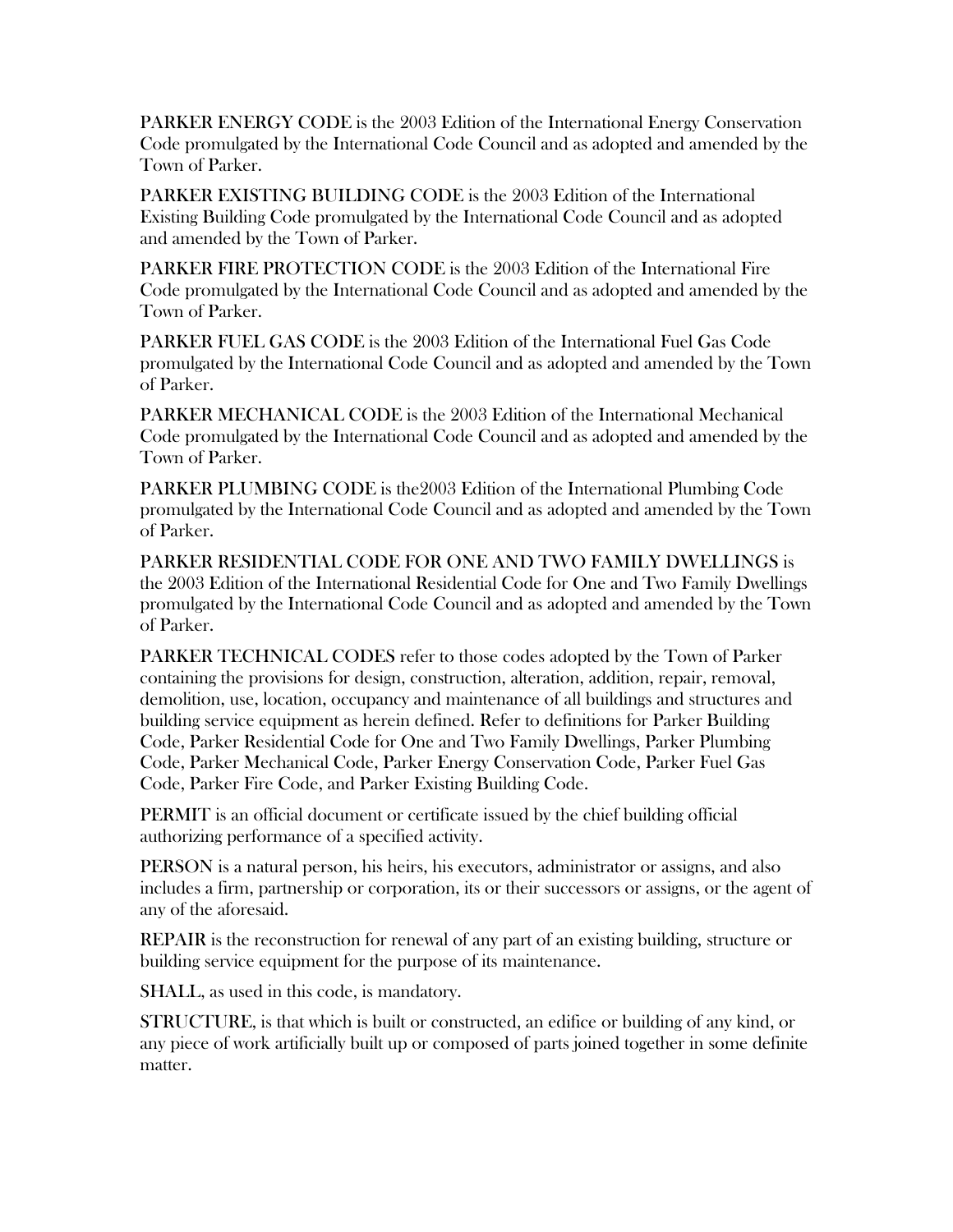VALUATION or VALUE, as applied to a building and its building service equipment, shall be the estimated cost to replace the building and its building service equipment in kind, based on current replacement costs, except as used in determining the cost of permits in Section 304.1.

104. Conflicting Provisions. Wherever conflicting provisions or requirements occur between, the *Parker Technical Codes* and any other codes or laws of the Town of Parker, the most restrictive shall govern.

Where conflicts occur between the *Parker Technical Codes*, those provisions providing the greater safety to life shall govern. In other conflicts where sanitation, life safety or fire safety are not involved, the most restrictive provisions shall govern.

Where in any specific case different sections within any of the *Parker Technical Codes* specify different materials, methods of construction or other requirements, the most restrictive shall govern.

Where conflicts occur between any specific provisions of this code and any administrative provisions in any Parker Technical Codes which is then applicable within the Town of Parker, those provisions becoming law last in time shall prevail.

105. Alternate Materials and Methods of Construction. The provisions of the *Parker* Technical Codes are not intended to prevent the use of any material or method of construction not specifically prescribed by the *Parker Technical Codes*, provided any alternate has been approved and its use authorized by the chief building official.

The chief building official may approve any alternate, provided he finds that the proposed design is satisfactory and complies with the provisions of the *Parker Technical Codes* and that the material, method of work offered is, for the purpose intended, at least the equivalent of the prescribed in the *Parker Technical Codes* in suitability, strength, effectiveness, fire resistance, durability, safety and sanitation.

The chief building official shall require that sufficient evidence or proof be submitted to substantiate any claims that may be made regarding its use. The details of any action granting approval of an alternate shall be recorded and entered in the files of the Town of Parker.

106. Modifications. Whenever there are practical difficulties involved carrying out the provisions of the *Parker Technical Codes*, the chief building official may grant modifications for individual cases, provided he shall first find that a special individual reason makes the strict letter of the *Parker Technical Codes* impractical and the modification does not lessen health, life and fire safety requirements or any degree of structural integrity. The details of actions granting modifications shall be recorded and entered in the file of the Town of Parker.

107. Tests. Whenever there is insufficient evidence of compliance with any of the provisions of the *Parker Technical Codes* or evidence that materials or construction do not conform to the requirements of the *Parker Technical Codes*, the chief building official may require tests as evidence of compliance to be made at no expense to the Town.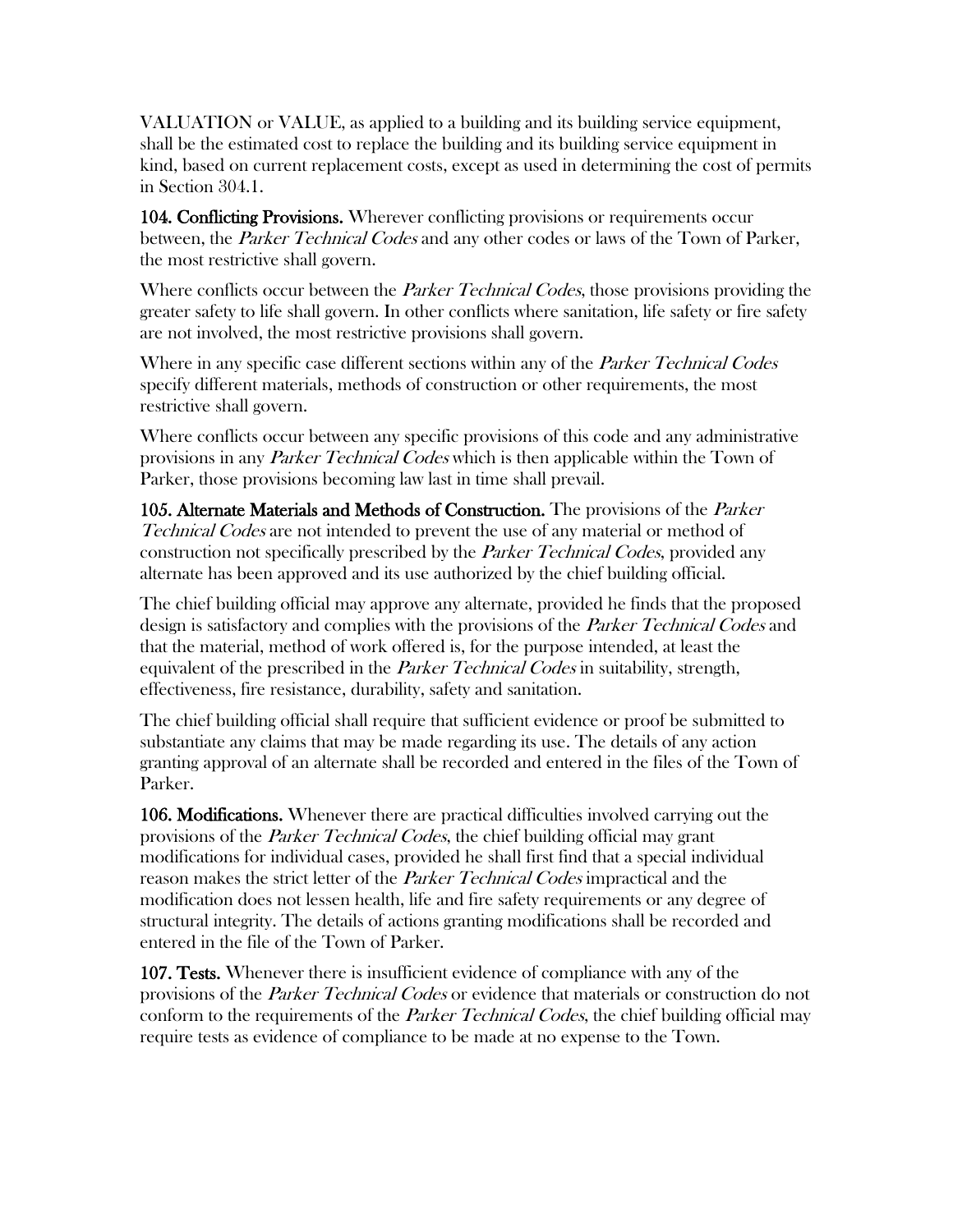The test method shall be as specified by the *Parker Technical Codes* or by other recognized test standards. In the absence of recognized and accepted test methods for the proposed alternate, the chief building official shall determine test procedures.

All tests shall be made by an approved agency. Reports of such tests shall be retained by the chief building official for the period required for the retention of public records.

# ORGANIZATION AND ENFORCEMENT

# SECTION 201. AUTHORITY.

201.1 Creation of Enforcement Agency. There is hereby established in the Town of Parker a Building Department shall be under the administrative and operational control of the chief building official.

201.2 General. Whenever the term or title "administrative authority", "responsible official", "chief building official", "chief inspector", "authority having jurisdiction", or other similar designation is used herein or in any of the *Parker Technical Codes*, it shall be construed to mean the chief building official designated by the appointing authority of the Town of Parker.

# SECTION 202. POWERS AND DUTIES OF CHIEF BUILDING OFFICIAL

202.1 General. The chief building official is hereby authorized and directed to enforce all the provisions of this code and the referenced *Parker Technical Codes*. For such purposes, the chief building official shall have the powers of a law enforcement officer.

The chief building official shall have the power to render interpretations of the *Parker* Technical Codes, and to adopt and enforce rules and regulations supplemental to this code as may be deemed necessary to clarify the application of the provisions of this code. Such interpretations, rules and regulations shall be in conformity with the intent and purpose of this code.

202.2 Deputies. In accordance with prescribed procedures and with the approval of the appointing authority, the chief building official may appoint such number of technical officers and inspectors and other employees as shall be authorized from time to time. The chief building official may deputize such inspectors or employees as may be necessary to carry out the functions of the code enforcement agency.

202.3 Right of Entry. Whenever necessary to make an inspection to enforce any of the provisions of the *Parker Technical Codes*, or whenever the chief building official or his authorized representative has reasonable cause to believe that there exists in any building or upon any premises any condition or code violation which makes such building or premises unsafe, dangerous or hazardous, the chief building official or his authorized representative may enter such building or premises at all reasonable times to inspect the same or to perform any duty imposed upon the chief building official by such *Parker* Technical Codes; provided that if such building or premises be occupied, he shall first make a reasonable effort to locate the owner or other persons having charge or control of the building or premises and demand entry. Should entry be refused, the chief building official or his authorized representative shall have recourse to every remedy provided by law to secure entry.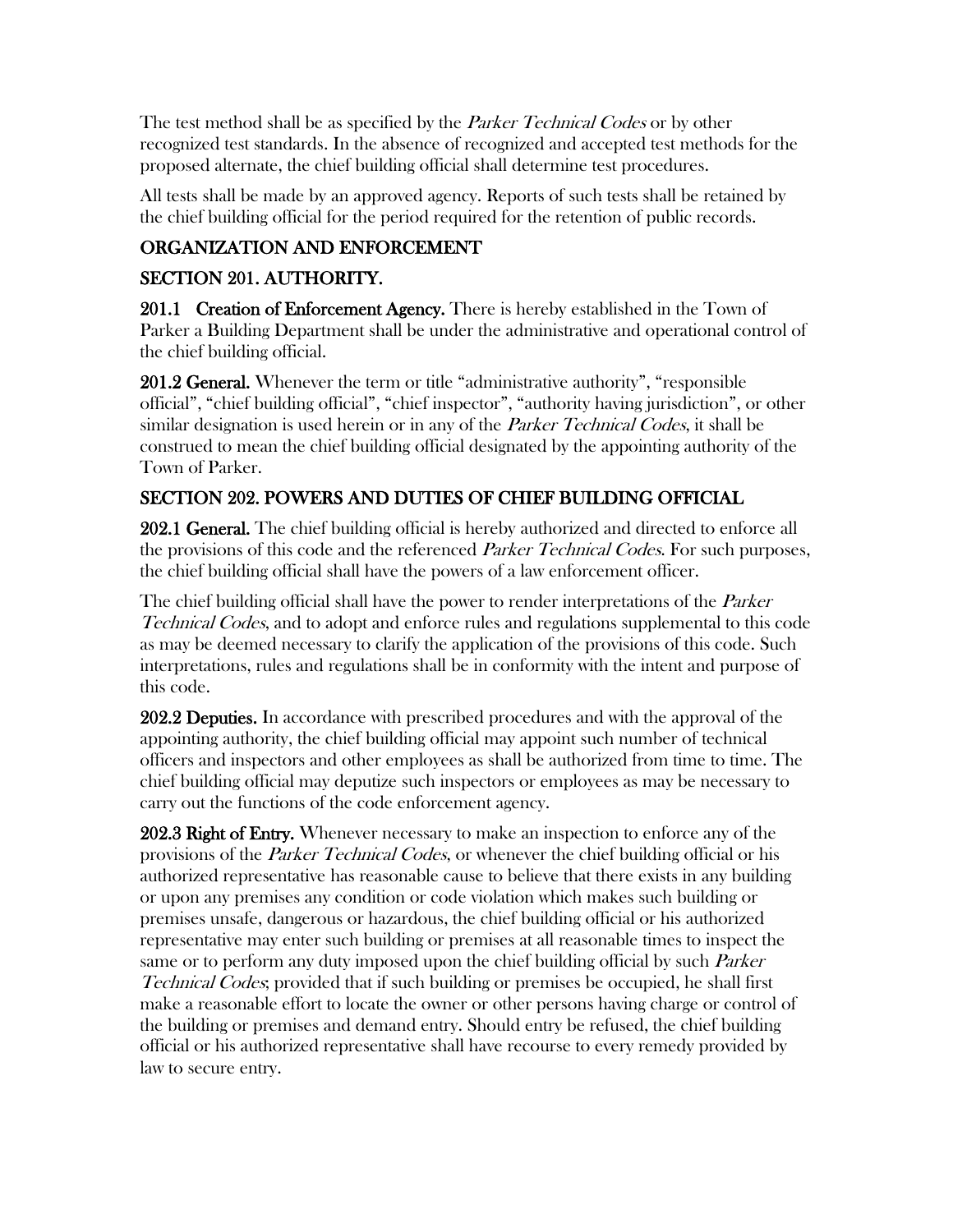When the chief building official or his authorized representative shall have first obtained a proper inspection warrant or other remedy provided by law to secure entry, no owner or occupant or any other person have charge, care or control of the building or premises shall fail or neglect, after proper demand is made as herein provided, to promptly permit entry therein by the chief building official or his authorized representative for the purpose of inspection or examination pursuant to this code.

202.4 Stop Orders. Whenever any work is being done contrary to the provisions of this code and the *Parker Technical Codes*, the chief building official may order the work stopped by notice in writing served on any person engaged in the doing or causing such work to be done, and any such person shall forthwith stop such work until authorized by the chief building official to proceed with the work.

202.5 Occupancy Violations. Whenever any building or structure or building service equipment therein regulated by the *Parker Technical Codes* is being used contrary to the provisions of such codes, the chief building official may order such use discontinued by written notice served on any person causing such use to be continued. Such person shall discontinue the use in the time prescribed by the chief building official after receipt of such notice to make the structure, or portion thereof, comply with the requirements of the Parker Technical Codes.

202.6 Authority to Disconnect Utilities. The chief building official or his authorized representative shall have the authority to disconnect any utility service or energy supplied to the building, structure or building service equipment therein regulated by the *Parker* Technical Codes in case of emergency where necessary to eliminate an immediate hazard to life or property. The chief building official shall whenever possible notify the serving utility, the owner and occupant of the building, structure or building service equipment of the decision to disconnect prior to taking such action, and shall notify such serving utility, owner and occupant of the building, structure or building service equipment, in writing, of such disconnection immediately thereafter.

202.7 Authority to Condemn Building Service Equipment. Whenever the chief building official ascertains that any building service equipment regulated in the *Parker Technical* Codes has become hazardous to life, health, property, or becomes unsanitary, he shall order in writing that such equipment either be removed or restored to a safe or sanitary condition, whichever is appropriate. The written notice itself shall fix a time limit for compliance with such order. No person shall use or maintain defective building service equipment after receiving such notice. When such equipment or installation is to be disconnected, a written notice of such disconnection and causes therefore shall be given within 24 hours to the serving utility, the owner and occupant of such building, structure or premises.

When any building service equipment is maintained in violation of the *Parker Technical* Codes and in violation of any notice issued pursuant to the provisions of this section, the chief building official shall institute any appropriate action to prevent, restrain, correct or abate the violation.

202.8 Connection After Order to Disconnect. No person shall make connections from any energy, fuel or power supply nor supply energy or fuel to any building service equipment which has been disconnected or ordered to be disconnected by the chief building official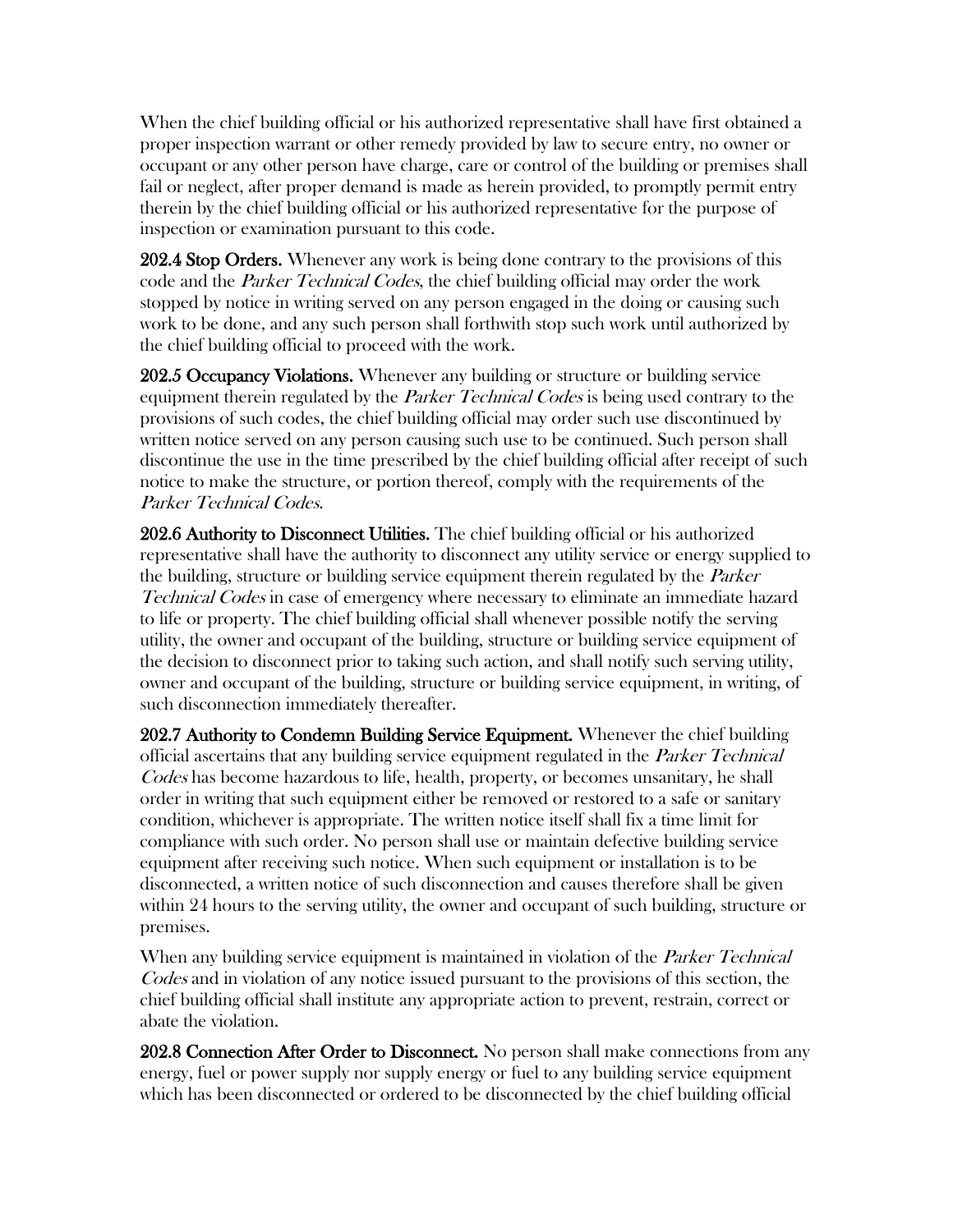or the use of which has been ordered to be discontinued by the chief building official until the chief building official authorizes the reconnection and use of such equipment.

# SECTION 203. UNSAFE BUILDINGS, STRUCTURES OR BUILDING SERVICE EQUIPMENT

203. All buildings or structures regulated by the *Parker Technical Codes* which are structurally inadequate or have inadequate egress, or which constitute a fire hazard, or are otherwise dangerous to human life, are for the purpose of this section unsafe.

Building service equipment regulated by the *Parker Technical Codes*, which constitutes a fire, electrical or health hazard or unsanitary condition, or is otherwise dangerous to human life is, for the purpose of this section unsafe. Any use of buildings, structures or building service equipment constituting a hazard to safety, health or public welfare by reason of inadequate maintenance, dilapidation, obsolescence, fire hazard, disaster, damage or abandonment is, for the purpose of this section, an unsafe use.

Parapet walls, cornices, spires, towers, tanks, statuary and other appendages or structural members which are supported by, attached to, or a part of a building and which are in deteriorated condition or otherwise unable to sustain the design loads which are specified in the *Parker Technical Codes* are hereby designated as unsafe building appendages.

Unsafe buildings, structures or appendages and building service equipment are hereby declared to be public nuisances and shall be abated by repair, rehabilitation, demolition or removal in accordance with the procedures set forth in the *Parker Technical Codes* or such alternate procedure as may be adopted by the Town of Parker. As an alternative, the chief building official or other employee or official of the as designated by the governing body may institute other appropriate action to prevent, restrain, correct or abate the violation.

# SECTION 204 - BOARD OF APPEALS

204.1 General. In order to hear and decide appeals of orders, decisions or determinations made by the chief building official relative to the application and interpretation of this code, there shall be and is hereby created a board of appeals. The Town Council shall appoint a board of appeals composed of as many members and as many alternates as the Town Council may determine sufficient by resolution and a member of the Town Council to serve as an ex officio member of the board of appeals. The Town Council shall appoint the chair of the board of appeals to serve as the chair for a term which is at the discretion of the Town Council. The Chair will usually be appointed when board members are appointed, as provided in this section. After the membership of the board of appeals is determined by the Town Council, it may be expanded or contracted from time to time at the discretion of the Town Council by resolution. Board of appeals members serve at the pleasure of the Town Council and may be removed at any time with or without cause by vote of the Council. All board of appeals members serve without compensation. At the Town Council's discretion, compensation may be established by resolution. Board of appeals members and representatives of the board of appeals need not reside within the boundaries of the Town. The board shall have the authority to adopt rules of procedure for conducting its business consistent with this Code, subject to review by the Town Attorney and Town Council liaison to ensure compliance with the Town Charter and Ordinances.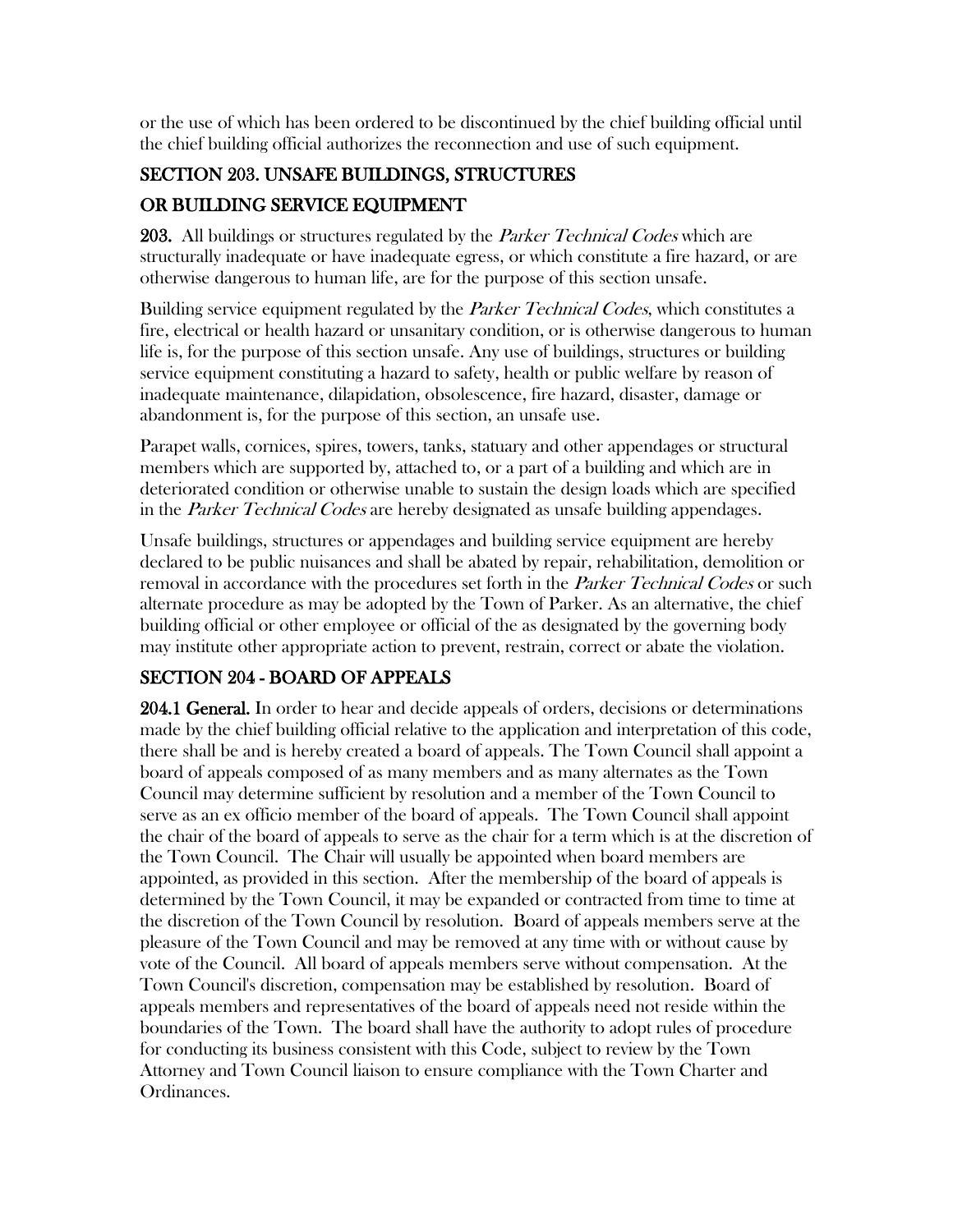204.2 Limitations on authority. An application for appeal shall be based on a claim that the true intent of this code or the rules legally adopted thereunder have been incorrectly interpreted, the provisions of this code do not fully apply or an equally good or better form of construction is proposed. The board shall have no authority to waive requirements of this code.

204.3 Qualifications. The board of appeals shall consist of members who are qualified by experience and training to pass on matters pertaining to building construction and are not employees of the Town of Parker.

204.4 Term of office. Members of the board of appeals shall serve for a period of one (1) or two (2) years or until a successor takes office. Terms shall be staggered to permit continuity on the board of appeals.

# SECTION 301. PERMITS AND INSPECTIONS

301.1 Permits Required. It shall be unlawful for any person, firm or corporation to erect, construct, enlarge, alter, repair, move, improve, remove, convert or demolish any building or structure or make any installation, alteration, repair, replacement, or remodel any building service equipment by this code and the *Parker Technical Codes*, except as specified in 30 1.2.1 of this section, or cause the same to be done without first obtaining a separate, appropriate permit for each building, structure or building service equipment from the chief building official.

301.2 Exempted Work. A permit shall not be required for the types of work in each of the separate classes of permit as listed below. Exemption from the permit requirements of the Parker Technical Codes shall not be deemed to grant authorization for any work to be done in violation of the provisions of the *Parker Technical Codes* or any other laws or ordinances of the Town of Parker.

301.2.1 Building Permits. A building permit will not be required for the following:

1. One-story detached accessory buildings used as tool and storage sheds, playhouses and similar use, provided floor area does not exceed 120 square feet.

2. Fences not over 6 feet high.

3. Movable cases, counters and partitions not over 5 feet nine inches high.

4. Retaining walls which are not over 4 feet in height measured from the bottom of the footing to the top of the wall, unless supporting a surcharge or impounding flammable liquids.

5. Water tanks supported directly upon grade if the capacity does not exceed 5000 gallons and the ratio of height to diameter or width does not exceed two to one.

6. Painting, papering and similar finish work.

7. Platforms (other than residential decks), walls and driveways not more than 30 inches above grade and not over any basement or story below.

8. Temporary motion picture, television and theater stage sets and scenery.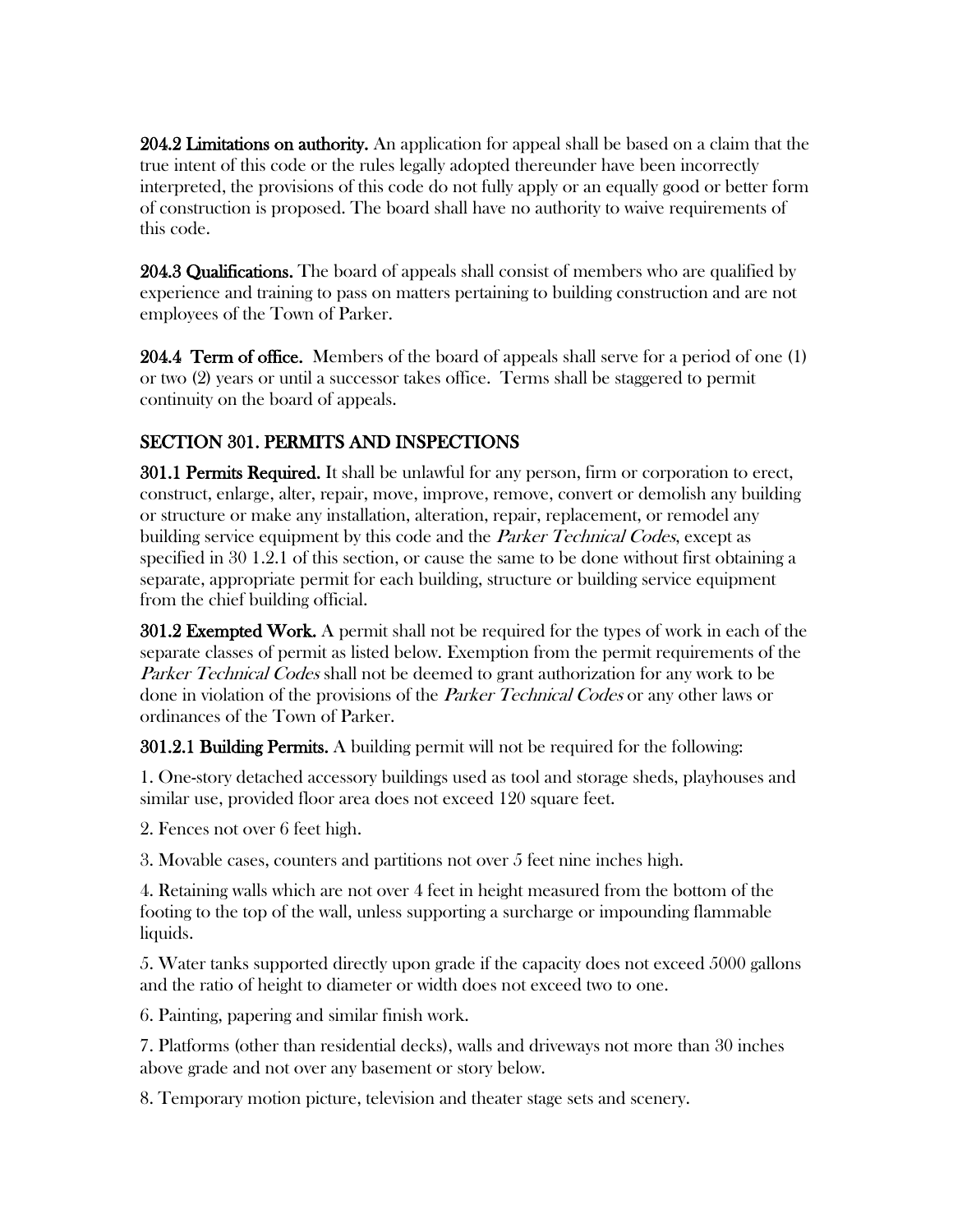9. Window awnings supported by an exterior wall of Group R, Division 3, and Group U Occupancies when projecting not more than 54 inches (1372 mm).

10. Prefabricated swimming pools accessory to a Group R, Division 3 Occupancy in which the pool walls are entirely above the adjacent grade and if the capacity does not exceed 5000 gallons and if the water depth is less than 24".

Unless otherwise excepted by this code, separate plumbing, electrical and mechanical permits will be required for the above exempted items.

301.2.2 Plumbing Permits. A plumbing permit will not be required for the following:

1. The stopping of leaks in drains, soil, waste or vent pipe, provided, however, that should any concealed trap, drainpipe, soil, waste or vent pipe become defective and it becomes necessary to remove and replace the same with new material, the same shall be considered as new work and a permit shall be procured and inspection made as provided in this code.

2. The clearing of stoppages or the repairing of leaks in pipes, valves or fixtures, nor for the removal and reinstallation of water closets, provided such repairs do not involve or require the replacement or rearrangement of valves, pipes or fixtures.

301.2.3 Electrical Permits. An electrical permit will not be required for the following:

1. Portable motors or other portable appliances energized by means of a cord or cable having an attachment plug end to be connected to an approved receptacle when that cord or cable is permitted by the Parker Electrical Code.

2. Repair or replacement of fixed motors, transformers or fixed approved appliances of the same type and rating in the same location.

3. Temporary decorative lighting.

4. Repair or replacement of current-carrying parts of any switch, contactor or control device.

5. Reinstallation of attachment plug receptacles, but not the outlets therefore.

6. Repair or replacement of any overcurrent device of the required capacity in the same location.

7. Repair or replacement of electrodes or transformers of the same size and capacity for signs or gas tube systems.

8. Taping Joints

9. Removal of electrical wiring.

10. Temporary wiring for experimental purposes in suitable experimental laboratories.

11. The wiring for temporary theater, motion picture or television stage sets.

12. Electrical wiring, devices appliances, apparatus or equipment operating at less than 25 volts and not capable of supplying more than 50 watts of energy.

13. Low-energy power, control and signal circuits of Classes II and III as defined in the Electrical Code.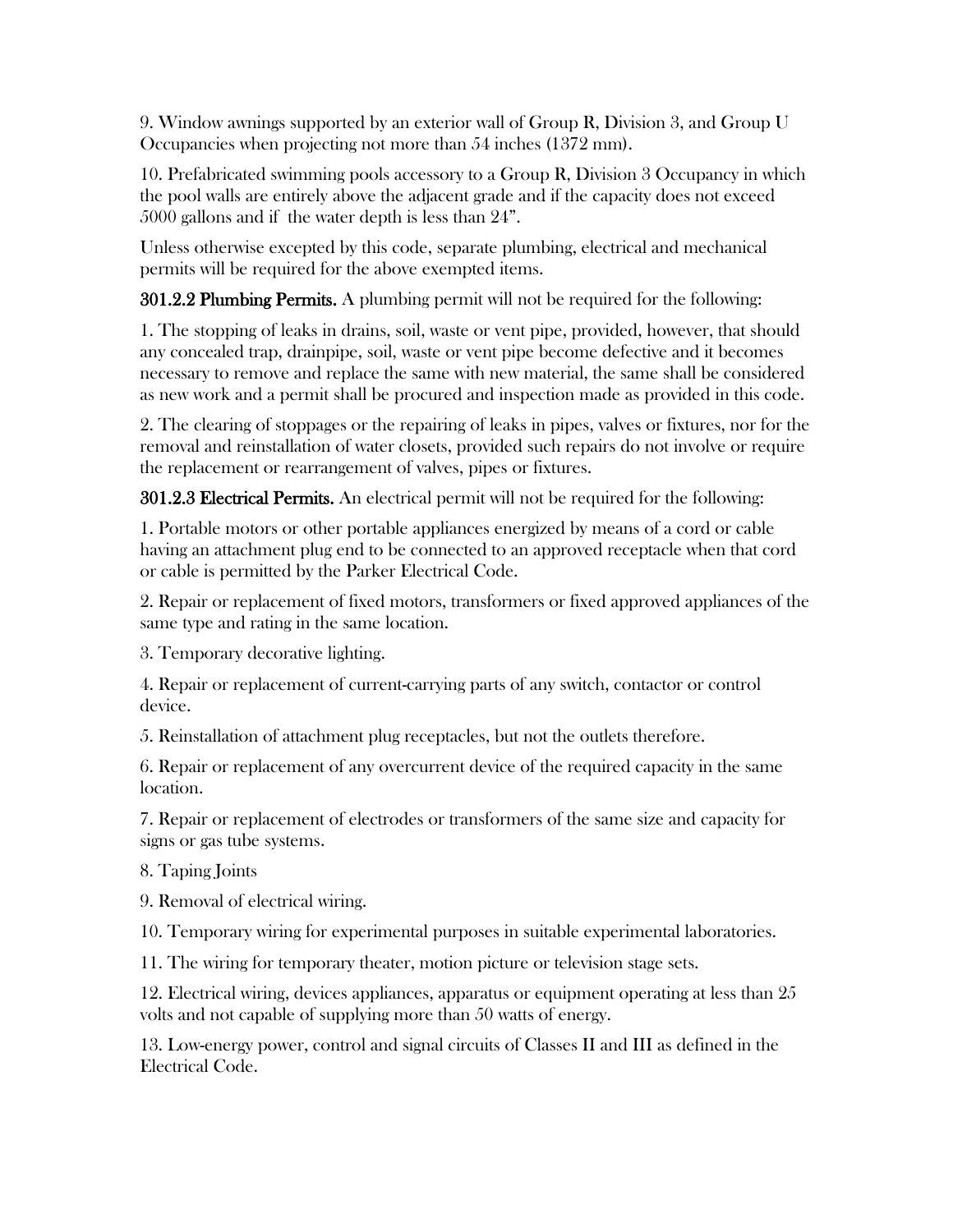14. A permit shall not be required for the installation, alteration or repair of electrical wiring apparatus or equipment or the generation, transmission, distribution or metering of electrical energy or in the operation of signals or the transmission of intelligence by a public or private utility in the exercise of its function as a serving utility.

301.2.4. Mechanical Permits. A mechanical permit will not be required for the following:

1. Any portable heating appliance.

- 2. Any portable ventilating equipment.
- 3. Any portable cooling unit.
- 4. Any portable evaporative cooler.

5. Any closed system of steam, hot or chilled water piping within any heating or cooling equipment regulated by the Parker Mechanical Code.

6. Replacement of any component part or assembly of an appliance which does not alter its original approval and complies with other applicable requirements of the *Parker Technical* Codes.

7. Any refrigerating equipment which is part of the equipment for which a permit has been issued pursuant to the *Parker Technical Codes*.

8. Any unit refrigerating system as defined in the Parker Mechanical Code.

301.2.5 Elevator and Escalator Permits. A separate permit for an elevator or escalator installation is not required when the plans, specifications and support documents for the elevator or escalator are included in the plans reviewed for entire building.

A separate plan review and subsequent inspection will be conducted by the Denver Regional Council of Governments, Elevator and Escalator Safety Inspection Program; said review and inspections will become a part of the construction documents of the department. The fees for this will be the current rate as charged by the Denver Regional Council of Governments, Elevator and Escalator Safety Inspection Program.

# SECTION 302. APPLICATION FOR PERMIT.

## 302.1. Application for Permit

## 302.1.1 Application.

To obtain a permit, the applicant shall first file an application therefore in writing on a form furnished by the Town of Parker for that purpose. Every such application shall:

1. Identify and describe the work to be covered by the permit for which application is made.

2. Describe the land on which the proposed work is to be done by legal description, street address or similar description that will readily identify and definitely locate the proposed building or work.

3. Indicate the use or occupancy for which the proposed work is intended.

4. Be accompanied by plans, diagrams, computations and specifications and other data as required in Section 302.2.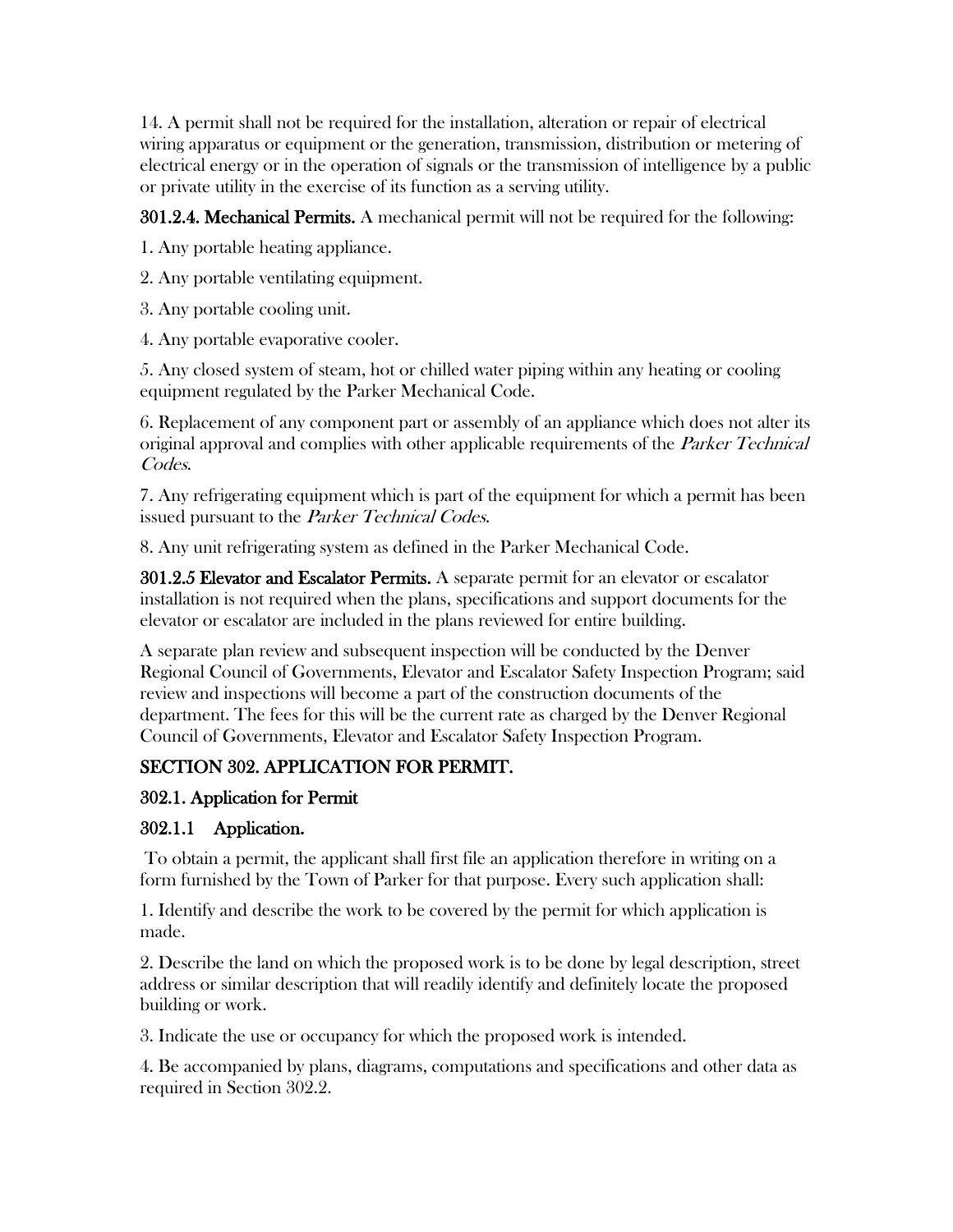5. State the valuation of any new building or structure of any addition, remodeling or alteration to an existing building.

6. Be signed by permittee, or his authorized agent, who may be required to submit evidence to indicate such authority.

7. Give such other data and information as may be required by the chief building official.

8. Be accompanied by a recent survey, plat and legal description of the proposed building site or property, prepared by a registered land surveyor, licensed to practice in the State of Colorado at the time of application for a building permit. The surveyor making the plat shall certify thereon that it is correct and that the perimeter monuments described therein have been placed as described and affix his name and seal. Permanent reference monuments shall be set and marked and shall be made of #5 reinforcing bar with a metal cap at least one and three-eighths (1-3/8) inches in diameter, and shall protrude no more than four (4) inches from the ground. The plat submitted shall reflect the type of monuments set on property corners and the location and the dimension of all easements or rights-of-way of record or known, except when a building permit is sought to reconstruct or remodel totally within the limits of an existing building or structure.

9. When construction is proposed in "a flood plain area", the application shall be accompanied by elevations of the lowest floor of new or substantially improved structures in said areas. If the lowest floor is below grade on one or more sides, the elevation of the floor immediately above must also be submitted.

10. Plans and specifications for fire alarm components are to be submitted to the Parker Fire District for approval. Specifications are to list components by brand name and type whenever possible, and drawings showing actual locations for system components are to accompany the specifications.

## 302.2. Plans and Specifications

302.2.1 Submittal Documents. Plans, specifications, engineering calculations, diagrams, soil investigation reports, special inspection and structural observation programs and other data shall constitute the submittal documents and shall be submitted in one or more sets with each application for a permit.

EXCEPTION: The chief building official may waive the submission of plans, calculations, construction inspection requirements and other data if it is found that the nature of the work applied for is such that reviewing of plans is not necessary to obtain compliance with this code.

302.2.2 Plans. Computations and specifications are to be prepared and designed by an engineer or architect licensed by the State of Colorado.

EXCEPTION: Plans submitted for review for construction exempted by Section 12-4-112, "Exemptions" CRS.

302.2.3 The architect or engineer of record shall be responsible for reviewing and coordinating all submittal documents prepared by others, including deferred submittal items, for compatibility with the design of the building. Plans which do not require a licensed design professional, the permitee shall be responsible for reviewing and coordinating all submittal documents prepared by others.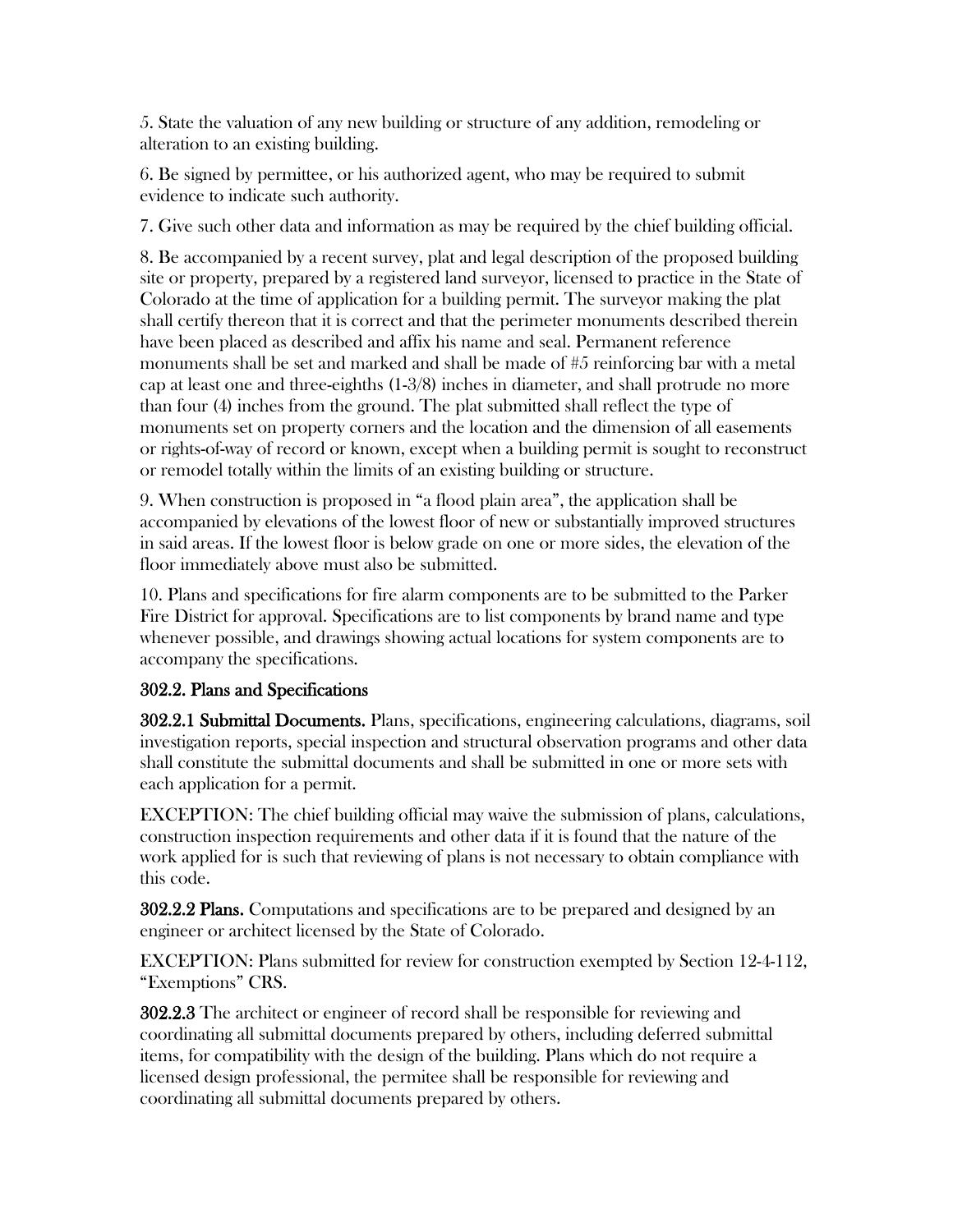302.2.4 Information on Plans and Specifications. Plans and specifications shall be drawn to scale upon substantial paper or cloth and shall be of sufficient clarity to indicate the location, nature and extent of the work proposed and show in detail that it will conform to the provisions of the *Parker Technical Codes* and all relevant laws, ordinances, rules and regulations.

# SECTION 303. PERMIT ISSUANCE

303.1 Issuance. Plans shall be reviewed and a permit for the work issued prior to the start of any construction. The application plans and specifications, and other data, filed by an applicant for permit shall be reviewed by the chief building official. Such plans may be reviewed by other departments of the Town of Parker to verify compliance with any applicable laws under their jurisdiction. If the chief building official finds that the work described in the application for a permit and the plans, specifications and other data filed therewith substantially conform to the requirements of the *Parker Technical Codes* and other pertinent laws and ordinances, and that the fees specified in Section 304 have been paid, he shall issue a permit therefore to the applicant.

When the chief building official issues the permit where plans are required, he shall endorse in writing or stamp the plans and specifications "ACCEPTED". Such plans and specifications shall not be changed, modified or altered without authorization from the chief building official, and all work regulated by this code shall be done in accordance with the approved plans.

In order to simplify the permit issuance and subsequent inspections a single "universal permit" shall be issued for R-3 Occupancies (new buildings and additions or alterations thereto). See Exception to 304.2. The chief building official may issue a permit for the construction of part of a building, structure or building service equipment before the entire plans and specifications for the whole building, structure or building service equipment have been submitted or approved, provided adequate information and detailed statements have been filed complying with all pertinent requirements of the *Parker Technical Codes*. The holder of such permit shall proceed at his own risk without assurance that the permit for the entire building, structure or building service will be granted.

The chief building official may not issue a permit for any project that requires new or additional utilities without first receiving written evidence that service is readily available upon payment of all required tap fees, and that the proposed new construction can adequately be served.

303.2 Retention of Plans. One set of approved plans and specifications shall be returned to the applicant and shall be kept on the site of the building or work at all times during which the work authorized thereby is in progress. One set of approved plans, specifications and computations shall be retained by the chief building official until final approval of the work.

303.3 Red Line Plans or Master Plans. The plans for a single-family dwelling may be used more than once for identical construction on different building sites without rechecking each time. These plans will be identified as; Plans with Building Department 'Red Lines' may be built twice and "Master Plans" may be built an unlimited number of times. A Master Plan or a red line plan will not be charged a full plan check fee as specified herein after the first initial review; however, there will be a handling charge for each additional use as follows: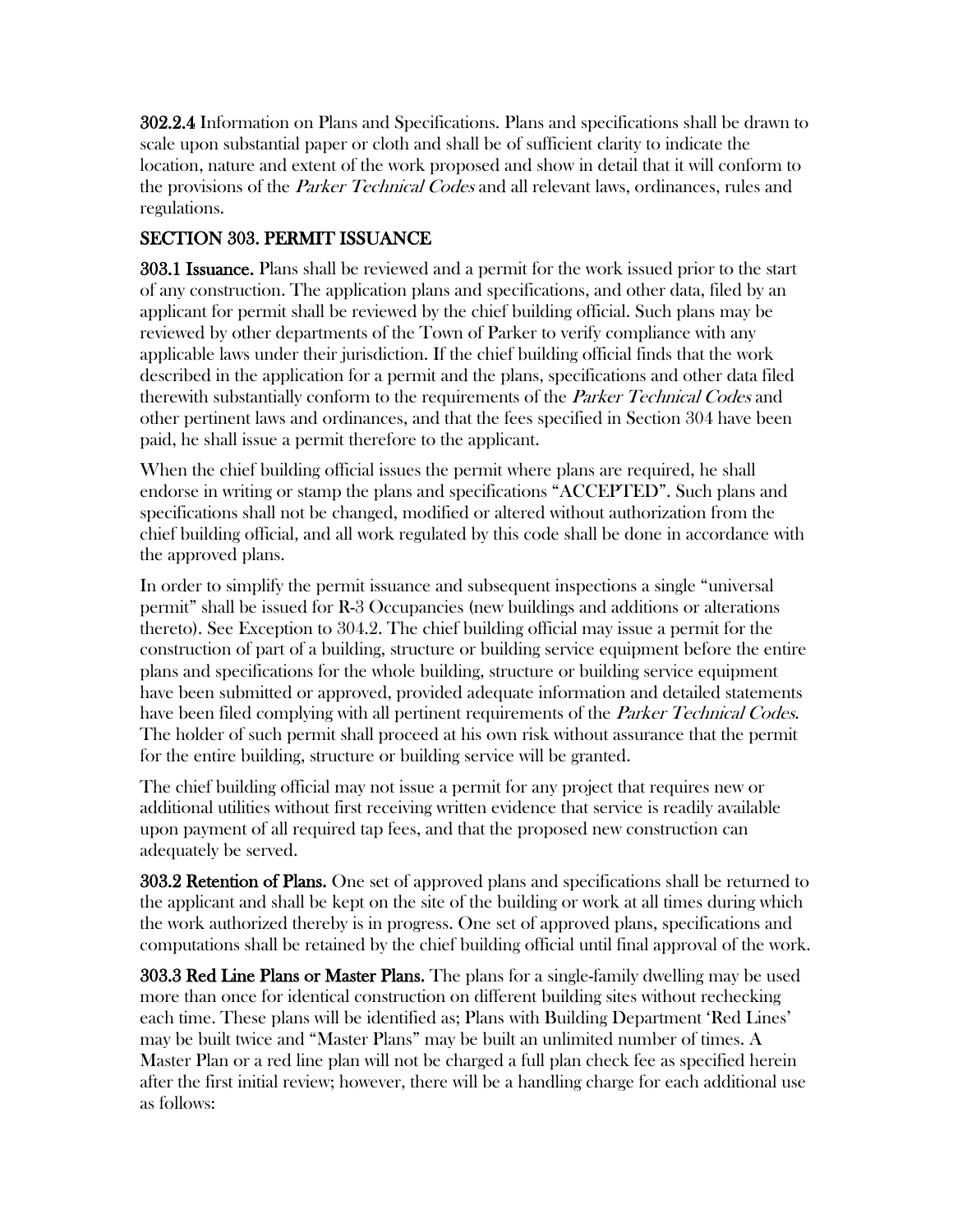303.3.1 Where no additional review is required to process the plans for a permit \$20.00 per reissue.

303.3.2. Where minor review is required, such as site specific foundation analysis \$40.00 per review and reissue.

303.4 Validity of Permit. The issuance of a permit or the approval of plans and specifications shall not be construed to be a permit for, or an approval of, any violation of any of the provisions of the *Parker Technical Codes*, or of any other ordinance of the Town of Parker. No permit presuming to give authority to violate or cancel the provisions of the Parker Technical Codes shall be valid.

The issuance of a permit based upon plans, specifications and other data shall not prevent the chief building official from thereafter requiring the correction of errors in said plans, specifications and other data, or from preventing building operations being carried on thereunder when in violation of the *Parker Technical Codes* or of any other ordinances of the Town of Parker.

303.5 **Expiration.** Every permit issued by the chief building official under the provisions of the *Parker Technical Codes* shall expire by limitation and become null and void, if the building or work authorized by such permit is not commenced within 180 days from the date of such permit, or if the building or work authorized by such permit is suspended or abandoned at any time after the work is commenced for a period of 180 days. Before such work can be recommenced, a new permit shall be first obtained so to do, and the fee therefore shall be one-half the amount required for a new permit for such work, provided no changes have been made or will be made in the original plans and specifications for such work; and provided further that such suspension or abandonment has not exceeded one year.

Any permittee holding an unexpired permit may apply for an extension of the time within which he may commence work under that permit when he is unable to commence work within the time required by the section for good and satisfactory reasons. The chief building official may extend the time for action by the permittee showing that circumstances beyond the control of the permittee have prevented action from being taken. No permit shall be extended more than once. In order to renew action on a permit after expiration, the permittee shall pay a new full permit fee.

303.6 Suspensions or Revocation. The chief building official may, in writing, suspend or revoke a permit issued under the provisions of this code and the whenever the permit is issued in error or on the basis of incorrect information supplied, or in violation of any ordinance or regulation or any of the provisions of the *Parker Technical Codes*.

303.7 Electrical and Plumbing Applications. Only State Registered Master Electricians and Plumbers may take out permits for their respective fields.

# SECTION 304. FEES

**304.1 Permit Fees.** The fee for each permit shall be as set forth in this section, and as further set forth in Tables 3.1 through 3.3.

The determination of value or valuation under any of the provisions of the *Parker* Technical Codes shall be made by the chief building official. The value to be used in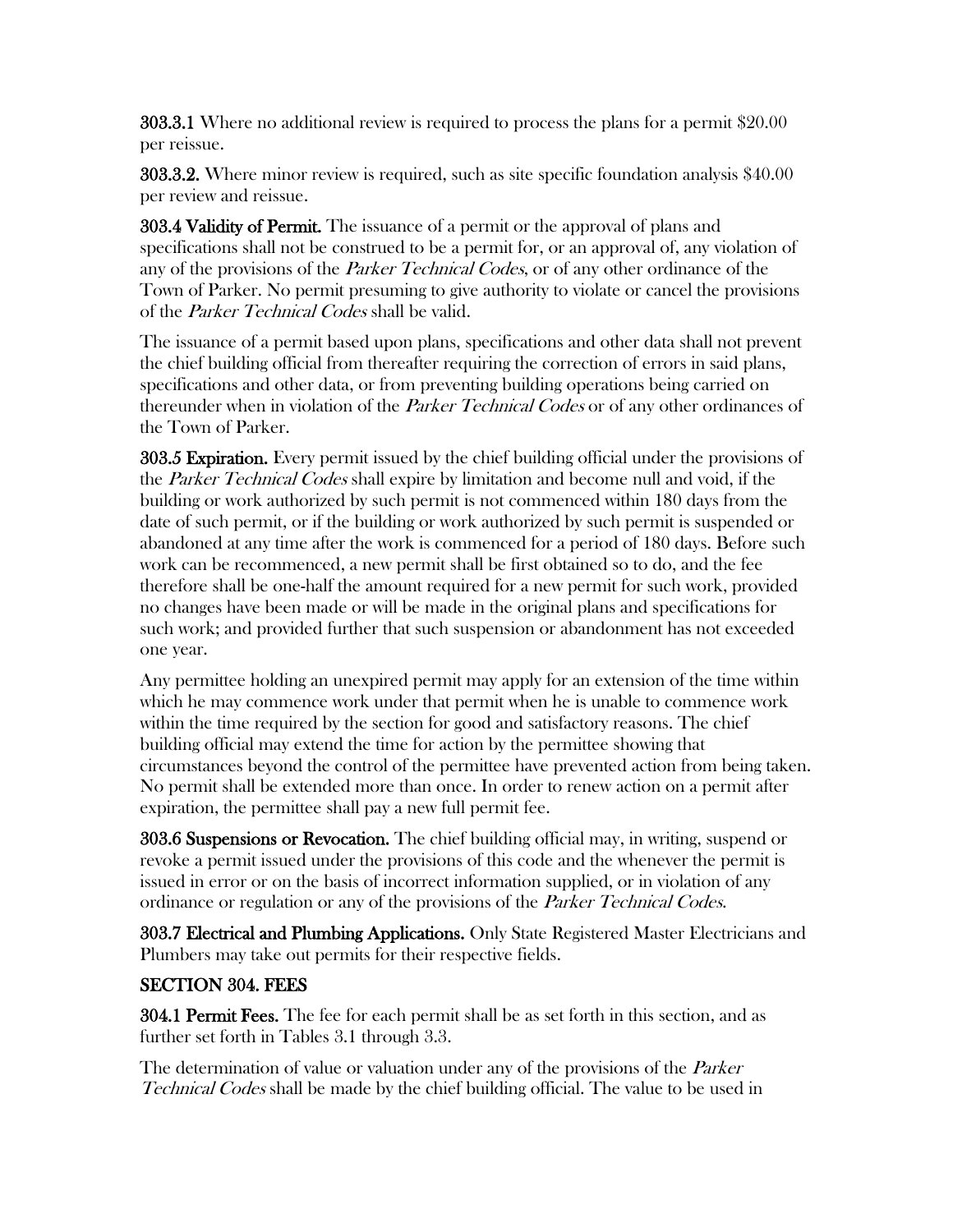computing the building permit and building plan review fees shall be the total value of all construction work for which the permit is issued as well as all finish work, painting, roofing, electrical, plumbing, heating, air conditioning, elevators, fire- extinguishing systems and any other permanent equipment.

EXCEPTION: R-3 Occupancies (Single Family homes and duplexes)

In order to simplify the permit/fee process for applicants only one permit shall be required for work to be done either on the initial construction or subsequent alterations to R-3 Occupancies. The fee for this permit shall be computed using Table 3.1 but shall use also the following multipliers in the computations:

| 1.  | New Construction - all permits                    | 1.4 |
|-----|---------------------------------------------------|-----|
| 2.  | Alterations involving only one discipline         | 1.0 |
| 3   | Alterations involving two disciplines             | 1.9 |
| 4.  | Alterations involving three discipline            | 1.3 |
| .5. | Alterations involving more than three disciplines | 1.4 |

The valuation specified above shall be based on the cost figures per square foot shown in the Building Valuation Data Chart published in the Building Safety Journal of the International Code Council. The cost figures from the Building Valuation Data shall be revised each year as the cost figures are adjusted in the Building Safety Journal. The new cost data will become effective June 1 of each year.

**304.2 Plan Review Fees.** When a plan or other data are required to be submitted by Section 302, a preliminary plan review fee shall be established at the time of submitted plans and specifications for review. One-half of this fee shall be paid to the Town at this time. After a complete review of the plans submitted a more accurate evaluation will be made and the plan check fee adjusted accordingly. The balance will be due at the time the permit is issued. Said plan review fee for buildings or structures shall be 65 percent of the building permit fee as shown in this section. The plan review fee for electrical, mechanical and plumbing work shall be based on the contract installation price of the work and using also 65 percent of the figure found in the tables in this section.

Where the *Parker Technical Codes* have been adopted by the Town of Parker for which no fee schedule is shown in this code, the fee required shall be in accordance with the schedule established by the Town Council. Where plans are incomplete or changed so as to require additional plan review, an additional plan review fee shall be charged at the rate shown in this section.

304.3 Expiration of Plan Review. Applications for which no permit is issued within 180 days following the date of application shall expire by limitation, and plans and other data submitted for review may thereafter be returned to the applicant or destroyed by the chief building official. The chief building official may extend the time for action by the applicant for a period not exceeding 180 days upon request by the applicant showing that circumstances beyond the control of the applicant have prevented action from being taken. No application shall be extended more than once. In order to renew action on an application after expiration, the applicant shall resubmit plans and pay a new plan review fee.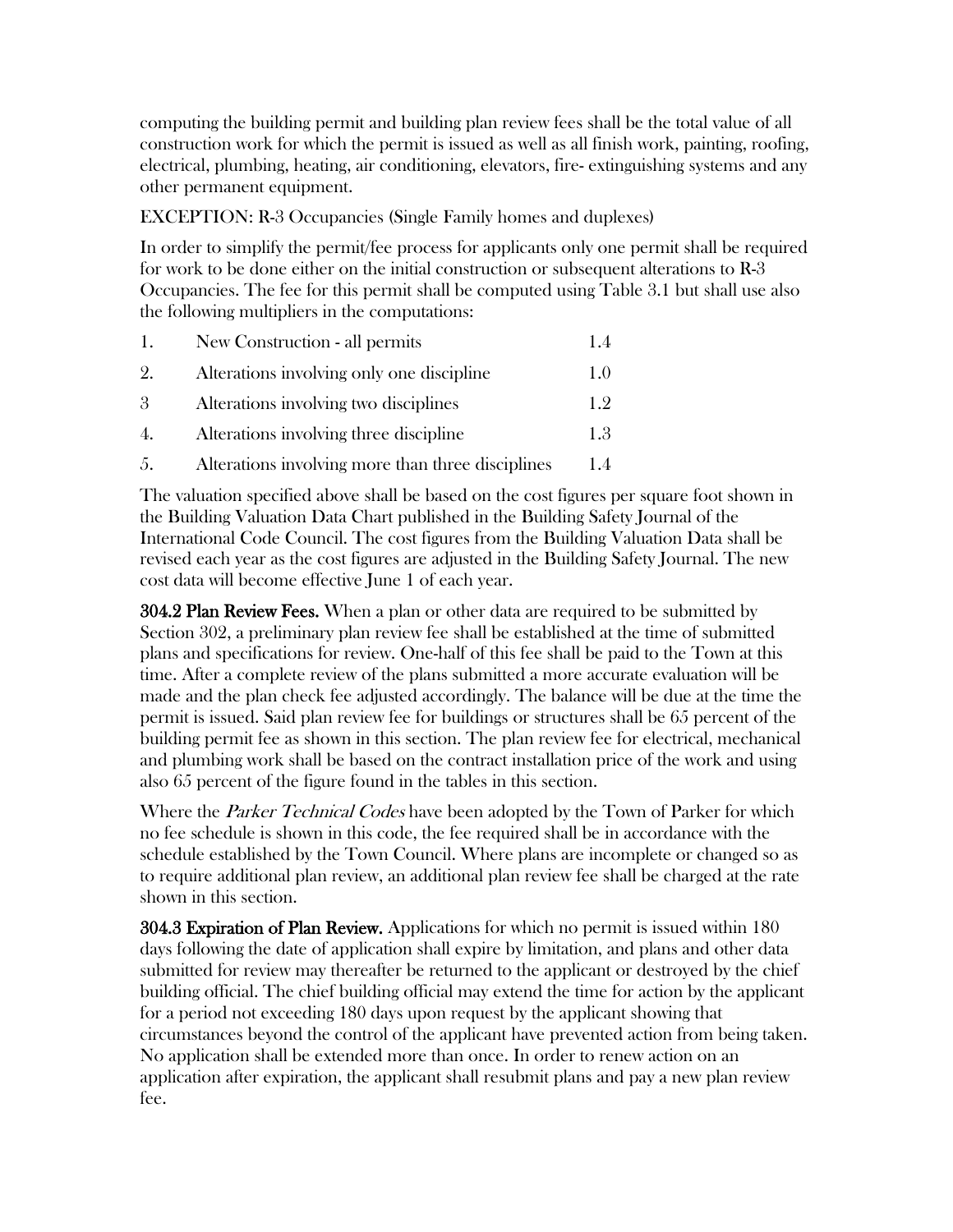304.4 Investigation Fees: Work without a Permit.

304.4.1 Investigation. Whenever any work for which a permit is required by this code has been commenced without first obtaining said permit, a special investigation shall be made before a permit may be issued for such work.

304.4.2 Fee. An investigation fee in addition to the permit fee shall be collected whether or not a permit is then or subsequently issued. The permit investigation fee shall be equal to the amount of the permit fee required by this code. The minimum investigation fee shall be the same as the minimum fee set forth in the tables in this section. The payment of such investigation fee shall not exempt any person from compliance with all other provisions of either this code or the *Parker Technical Codes* nor from any penalty prescribed by law.

# 304.5 Fee Refunds

304.5.1 The chief building official may authorize the refunding of any fee paid hereunder which was erroneously paid or collected.

304.5.2 The chief building official may authorize the refunding of not more than 80 percent of the permit fee paid when no work has been initiated under a permit issued in accordance with this code. The remaining 20% is to cover administrative costs.

304.5.3 The chief building official may authorize the refunding of up to 100 percent of the plan review fee paid when an application for a permit for which a plan review fee has been paid is withdrawn or canceled before any plan reviewing is initiated.

The chief building official shall not authorize the refunding of any fee paid except upon written application filed by the original permittee not later than 180 day after the date of fee payment.

# 304.6 Additional Fees.

304.6.1 Use Tax. See Chapter 4.03 of the Town of Parker Municipal Code.

304.6.2 Elevator/Escalator Inspection Fee. . The fees for this will be the current rate as charged by the Denver Regional Council of Governments, Elevator and Escalator Safety Inspection Program.

304.6.3 Development Excise Tax. See Chapter 4.07 of the Town of Parker Municipal Code.

305.1 General. All construction or work for which a permit is required shall be subject to inspection by the chief building official, and certain types of construction may have continuous inspection by special inspectors as specified in Section 306.

Approval as a result of an inspection shall not be construed to be an approval of a violation of the provisions of the *Parker Technical Codes* or of other ordinances of the Town of Parker. Inspections presuming to give authority to violate or cancel the provisions of this code or of other ordinances of the Town of Parker shall not be valid.

It shall be the duty of the permit applicant to cause the work to remain accessible and exposed for inspection purposes. Neither the chief building official nor the Town of Parker shall be liable for expense entailed in the removal or replacement of any material required to allow inspection.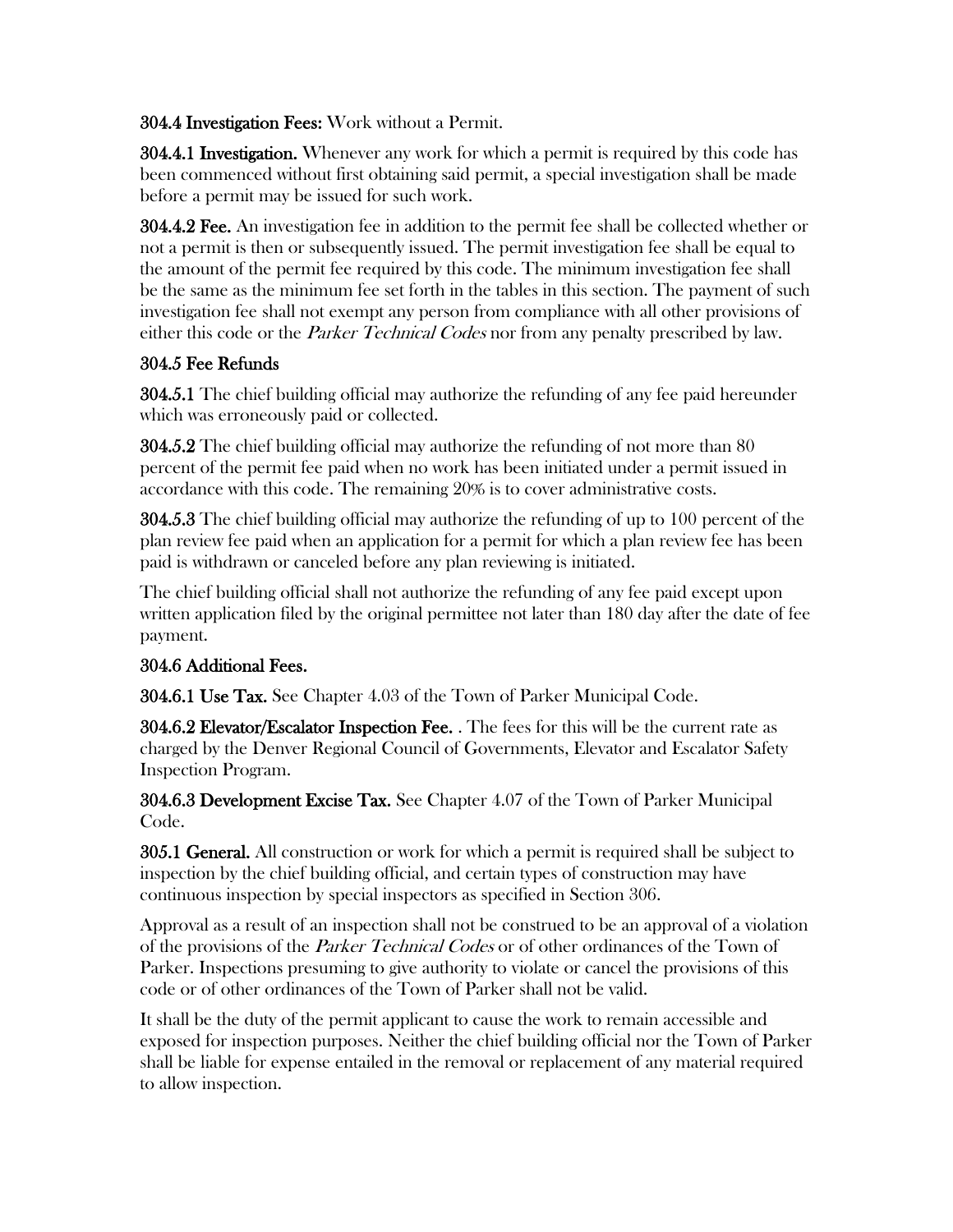A survey of the lot may be required by the chief building official to verify that the structure is located in accordance with the approved plans.

305.2 Inspection requests. It shall be the duty of the person doing the work authorized by a permit to notify the chief building official that such work is ready for inspection. Requests for inspections must be filed by 3:30 pm the day before such inspection is desired. Such request may be in writing or by telephone at the option of the chief building official.

It shall be the duty of the person requesting any inspections required by the *Parker* Technical Codes to provide access to and means for proper inspection of such work.

305.3 Inspection Record Card. Work requiring a building permit shall not be commenced until the permit holder or his agent shall have posted an inspection record card in a conspicuous place on the premises and in such position as to allow the chief building official conveniently to make the required entries thereon regarding inspection of the work. This card shall be maintained in such position by the permit holder until final approval has been issued by the chief building official.

**305.4 Approval Required.** No work shall be done on any part of the building or structure beyond the point indicated in each successive inspection without first obtaining the approval of the chief building official. Such approval shall be given only after an inspection shall have been made of each successive step in the construction as indicated by each of the inspections required in Section 305.5.

There shall be a final inspection and approval on all buildings and building service equipment when completed and ready for occupancy and use.

305.5 Required Building Inspections. Reinforcing steel or structural framework of any part of any building or structure shall not be covered or concealed without first obtaining the approval of the chief building official.

The chief building official, upon notification from the permit holder or his agent, shall make the following inspections and shall either approve that portion of the construction as completed or shall notify the permit holder or his agent wherein the same fails to comply with this code.

305.5.1 Footing and Foundation Inspection. To be made after excavations for footings are complete and required reinforcing steel is in place. For concrete foundations, required forms shall be in place prior to inspection. All materials for the foundation shall be on the job, except when concrete is ready-mixed in accordance with approved nationally recognized standards, the concrete need not be on the job. When the foundation is to be constructed of approved treated wood, additional inspections may be required by the chief building official. A letter from the engineer of record may be provided in lieu of this inspection.

305.5.2 Foundation damp proofing is required prior to backfilling of foundation. A letter from the engineer of record may be provided in lieu of this inspection.

305.5.3 Perimeter Drain Inspection is required prior to backfilling foundation. A letter from the engineer of record may be provided in lieu of this inspection.

305.5.4 Concrete Slab or Under-Floor Inspection. To be made after all in-slab or underfloor building service equipment, conduit, piping accessories and other ancillary equipment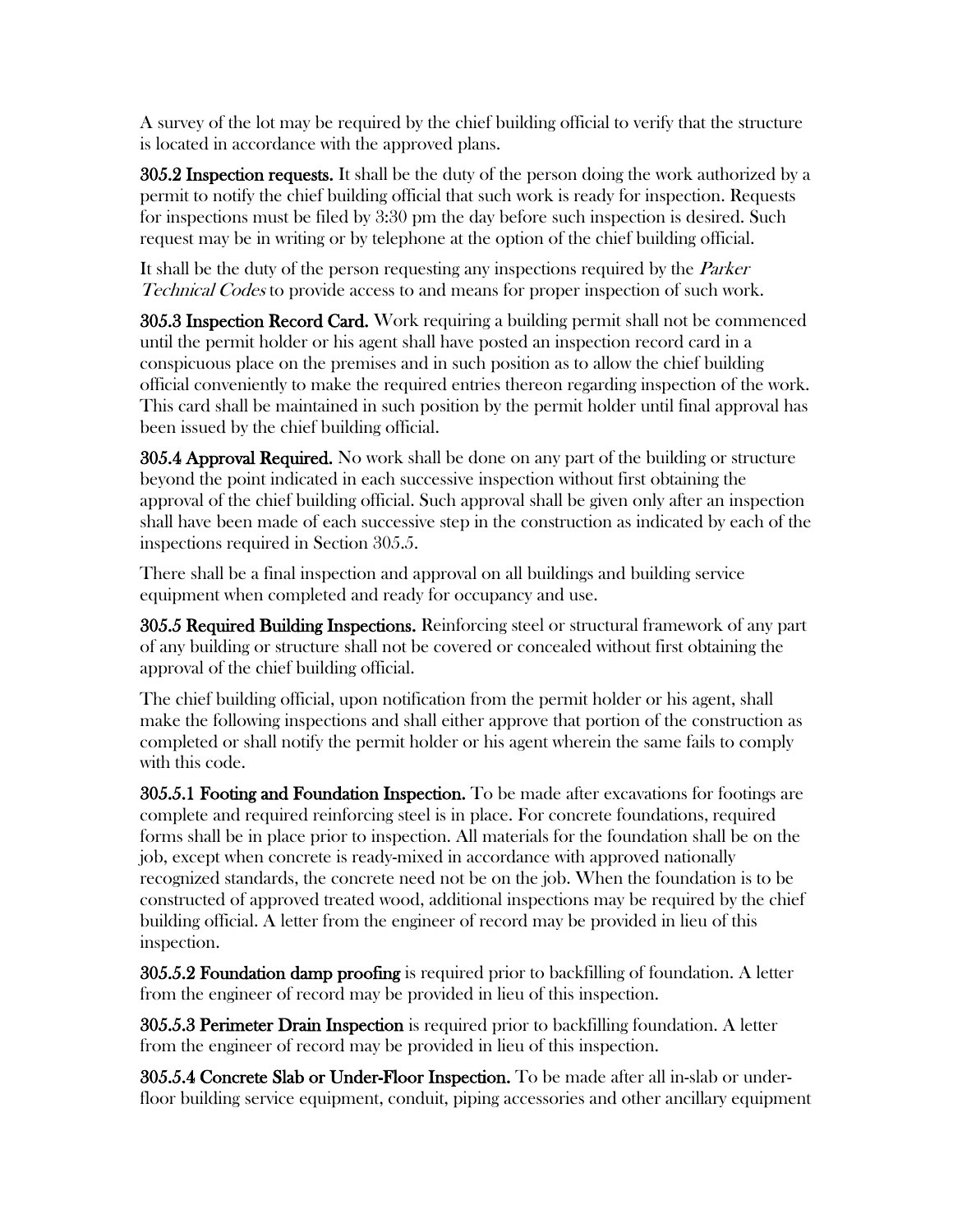items are in place but before any concrete is placed or floor sheathing installed, including the subfloor.

305.5.5 Rough Inspections. To be made after the roof, all framing, fire blocking and bracing are in place and all pipes, chimneys and vents are complete and the rough electrical, plumbing, and heating wires, pipes and ducts are complete.

305.5.6 Insulation Inspection. To be made after all rough inspections have passed and insulation has been installed.

305.5.7 Lath and/or Wallboard Inspection. To be made after all lathing and wallboard, interior and exterior, is in place but before any plastering is applied or before wallboard joints and fasteners are taped and finished.

305.5.8 Final Inspection. To be made after finish grading and the building is completed and ready for occupancy.

## 305.6 Required Building Service Equipment Inspections.

305.6 .1 General. All building service equipment for which a permit is required by this code shall be inspected by the chief building official. No portion of any building service equipment intended to be concealed by any permanent portion of the building shall be concealed until inspected and approved. When the installation of any building service equipment is complete, an additional and final inspection shall be made. Building service equipment regulated by the mechanical codes shall not be connected to the water, fuel or power supply or sewer system until authorized by the chief building official.

305.6.2 Operation of Building Service Equipment. The requirements of this section shall not be considered to prohibit the operation of any building service equipment installed to replace existing building service equipment serving an occupied portion of the building in the event a request for inspection of such building service equipment has been filed with the chief building official not more than 48 hours after such replacement work is completed, and before any portion of such building service equipment is concealed by any permanent portion of the building.

305.7 Other Inspections. In addition to the called inspections specified above, the chief building official may make or require other inspections of any construction work to ascertain compliance with the provisions of the *Parker Technical Codes* and other laws which are enforced by the agency.

 $305.8$  Re-inspections. A re-inspection fee may be assessed for each inspection or reinspection when such portion of work for which inspection is called for are not made.

This subsection is not to be interpreted as requiring re-inspection fees the first time a job is rejected for failure to comply with the requirements of the *Parker Technical Codes*, but as controlling the practice of calling for inspections before the job is ready for such inspection or re-inspection.

Re-inspection may be assessed when the permit card is not properly posted on the work site, the approved plans are not readily available to the inspector, for failure to provide access on the date for which the inspection is requested, or for deviating from plans requiring the approval of the chief building official.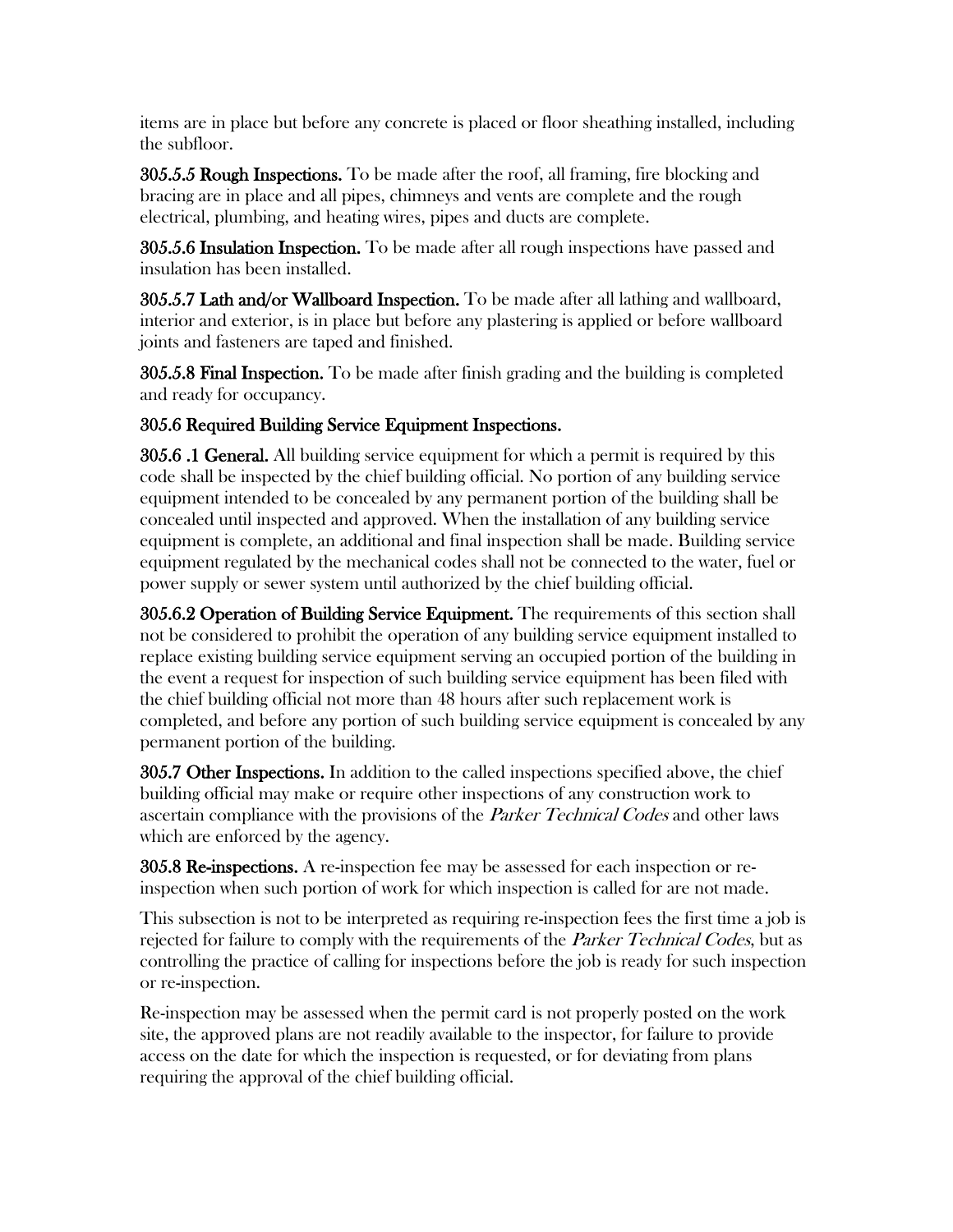To obtain re-inspection, the applicant shall file an application therefore in writing upon a form furnished for that purpose, and pay the re-inspection fee in accordance with Table 3.3.

In instances where re-inspection fees have been assessed, no additional inspection of the work will be performed until the required fees have been paid.

# SECTION 306. SPECIAL INSPECTIONS

306.1 General. In addition to the inspections required by Section 305, the owner or the engineer or architect of record acting as the owner's agent shall employ one or more special inspectors who shall provide inspections during construction on the following types of work:

EXCEPTION: The chief building official may waive the requirement for the employment of a special inspector if the construction is of a minor nature.

306.1.1 Concrete: During the taking of test specimens and placing of all reinforced concrete and pneumatically placed concrete.

## EXCEPTIONS:

1. Concrete for foundations conforming to the minimum requirements of the *Parker* Technical Codes and for Group R, Division 3 and Group M, Division 1 Occupancies, provided the chief building official finds no special hazards exist.

2. For foundation concrete when the structural design is based on an f'c no greater than 2000 psi.

3. Nonstructural slabs on grade, including pre-stressed slabs on grade when effective prestress in concrete is less than 150 pounds per square inch.

4. Site work concrete fully supported on earth and concrete where no special hazard exists.

**306.1.2 Ductile Moment-Resisting Concrete Frame.** As required by the *Parker Technical* Codes.

306.1.3 Reinforcing Steel and Pre-stressing Steel.

306.1.3.1 During all stressing and grouting of pre-stressed concrete.

306.1.3.2 During placing of reinforcing steel, placing of tendons and pre stressing steel for all concrete required to have special inspection.

EXCEPTION: The special inspector need not be present during entire reinforcing steel and pre-stressing steel placing operation, provided he has inspected for conformance with the approved plans, prior to the closing of forms or the delivery of concrete to the job site.

# 306.1.4 Welding.

306.1.4.1 A ductile moment-resisting steel frame. As required by the *Parker Technical* Codes.

306.1.4.2 All structural welding including welding of reinforcing steel.

# EXCEPTIONS:

1. When welding is done in an approved fabricator's shop.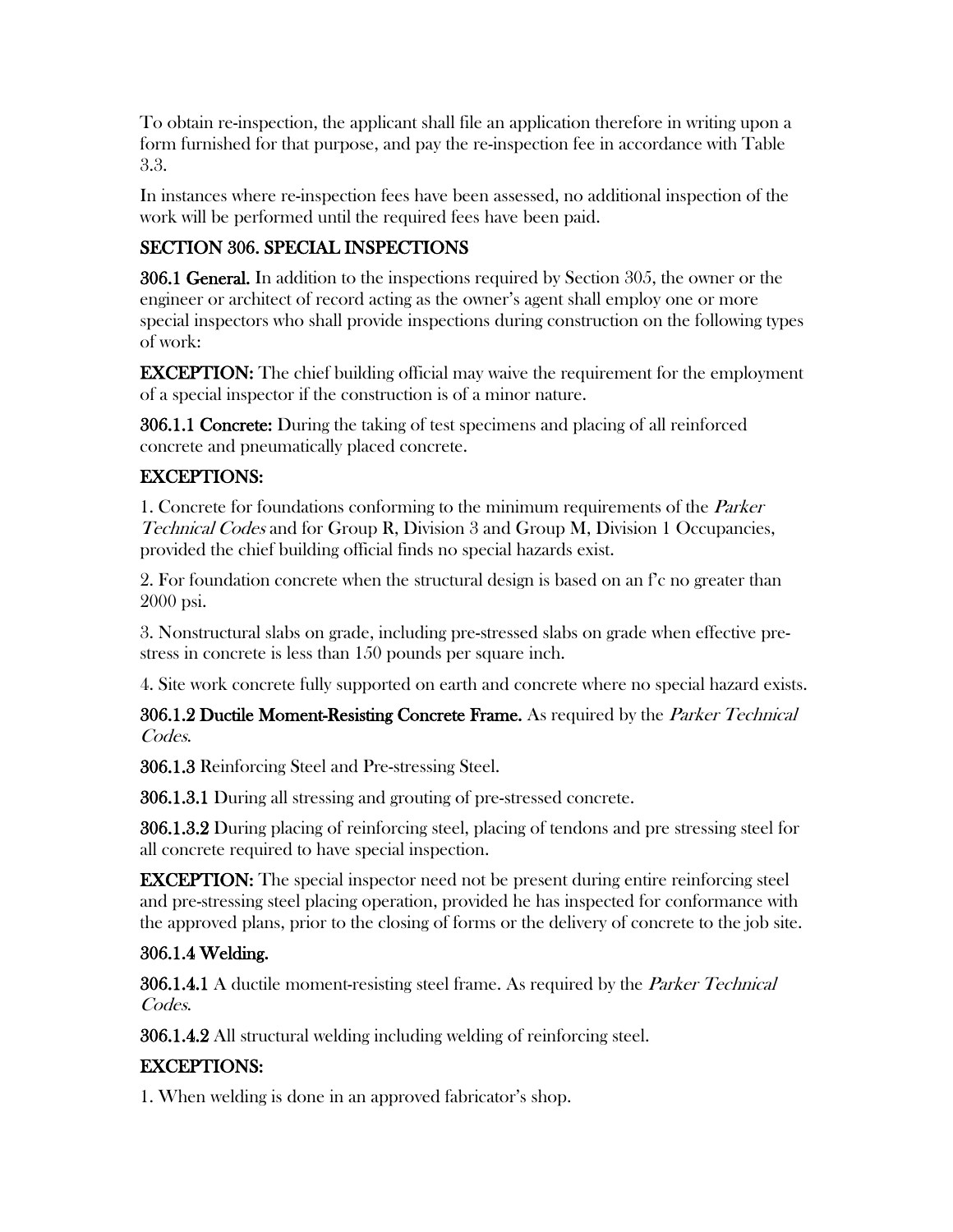2. When approved by the chief building official, single pass fillet welds when stressed to less 50 percent of allowable stresses and floor and roof deck welding and welding studs when used for structural diaphragm or composite systems may have periodic inspections as defined in Section 306 of this code. For periodic inspection, the inspector shall check qualification of welders at start of work and then make final inspection of all welds for compliance prior to completion of welding.

306.1.5 High-Strength Bolting. During all bolt installations and tightening operations.

# EXCEPTIONS:

A. The special inspector need not be present during the entire installation and tightening operation provided he has:

(i) Inspected the surface and bolt type for conformance to plans and specifications prior to start of bolting.

(ii) And will upon completion of all bolting, verify the minimum specified bolt tension for 10 percent of the bolts for each "type" of connection for a representative number of total connections established by the plans and specifications.

(iii) In bearing type connections when threads are not required by design to be excluded from the shear plane, inspections prior to or during installation will not be required.

306.1.6 Structural Masonry. During preparation of masonry wall prisms, sampling and placing of all masonry units, placement of reinforcement, inspection of grout space immediately prior to closing of cleanouts, and during all grouting operation. Where the f'c is less than 2600 and special inspection stresses are used, test specimens may consist of either one prism test for each 5000 square feet of wall area or a series of tests based on both grout and mortar for the first three consecutive days and each third day thereafter.

EXCEPTION. Special inspection will not be required for structures designed in accordance with the values in appropriate tables for non-continuous inspection.

306.1.7 Reinforced Gypsum Concrete. When cast-in-place Class B gypsum concrete is being mixed and placed.

306.1.8 Insulating Concrete Fill. During the application of insulating concrete fill when used as part of a structural system.

EXCEPTION: The special inspections may be limited to an initial inspection to check the deck surface and placement of reinforcing. The special inspector shall supervise the preparation of compression test specimens during this initial inspection.

306.1.9 Sprayed-on Fireproofing. As required by the I.C.C. Standard.

306.1.10 Piling, Drilled Piers and Caissons. During driving and testing of piles and construction of cast-in place drilled piles or caissons. See 306.1.1 and 306. 1.3 for concrete and reinforcing steel inspection.

306.1.11 Special Grading, Excavation and Filling. During earthwork excavations, grading and filling operations inspection to satisfy requirements of the code.

306.1.12 Special Cases. Work which, in the opinion of the chief building official, involves unusual hazards or construction techniques.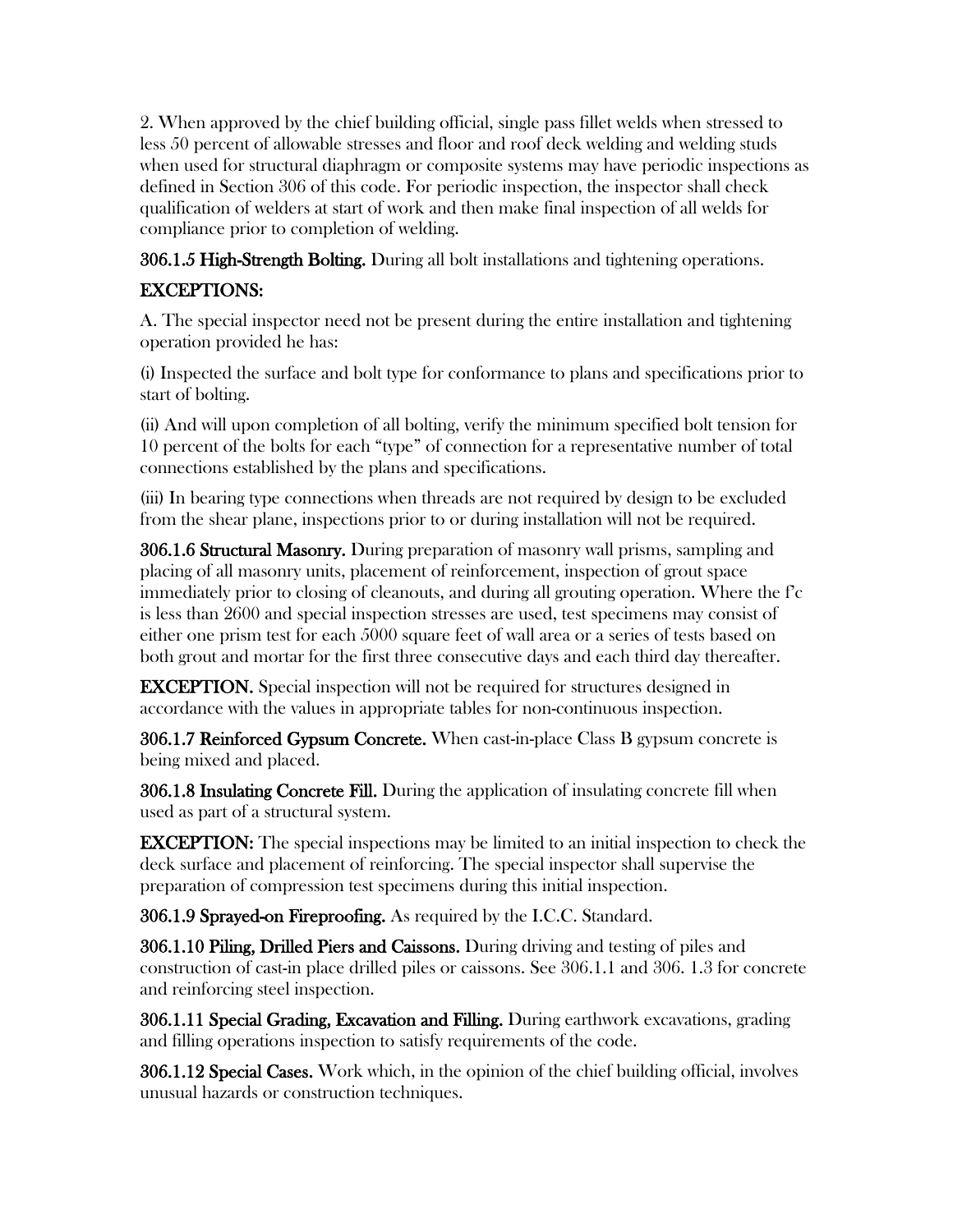306.2 Special Inspector. The special inspector shall be a qualified person who shall demonstrate his competence, to the satisfaction of the chief building official, for inspection of the particular type of construction or operation requiring special inspection.

# 306.3 Duties and Responsibilities of the Special Inspector.

306.3.1 The special inspector shall observe the work assigned to be certain it conforms to the design drawings and specifications.

306.3.2 The special inspector shall furnish inspection reports to the chief building official, the engineer or architect of record, and other designated persons. All discrepancies shall be brought to the immediate attention of the contractor for correction, then, if uncorrected, to the proper design authority and to the chief building official.

306.3.3 The special inspector shall submit a final signed report stating whether the work requiring special inspection was, to the best of his knowledge, in conformance with the approved plans and specifications and the applicable workmanship provision of these codes.

306.4 Waiver of Special Inspection. The chief building official may waive the requirement for the employment of a special inspector if he finds that the construction is of minor nature.

306.5 Periodic Special Inspection. Some inspections may be made on a periodic basis and satisfy the requirements of continuous inspection, provided this periodic scheduled inspection is performed as outlined in the project plans and specifications and approved by the chief building official.

306.6 Approved Fabricators. Special inspections required by this section and elsewhere in the *Parker Technical Codes* shall not be required where the work is done on the premises of a fabricator registered and approved by the chief building official to perform such work without special inspection. The certificate of registration shall be subject to revocation by the chief building official if it is found that any work done pursuant to the approval is in violation of the *Parker Technical Codes*. The approved fabricator shall submit a Certificate of Compliance that the work was performed in accordance with the approved plans and specifications to the chief building official and to the engineer or architect of record. The approved fabricator's qualifications shall be contingent on compliance with the following:

306.6.1 The fabricator has developed and submitted a detailed fabrication procedural manual reflecting key quality control procedures which will provide a basis for inspection control of workmanship and the fabricator plant.

306.6.2 Verification of the fabricator's quality control capabilities, plant and personnel as outlined in the fabrication procedural manual shall be by an approved inspection or quality control agency.

306.6.3 Periodic plant inspections shall be conducted by an approved inspection or quality control agency to monitor the effectiveness of the quality control program.

306.6.4 It shall be the responsibility of the inspection or quality control agency to notify the approving authority in writing of any change to the procedural manual. Any fabricator approval may be revoked for just cause. Re-approval of the fabricator shall be contingent on compliance with quality control procedures during the past year.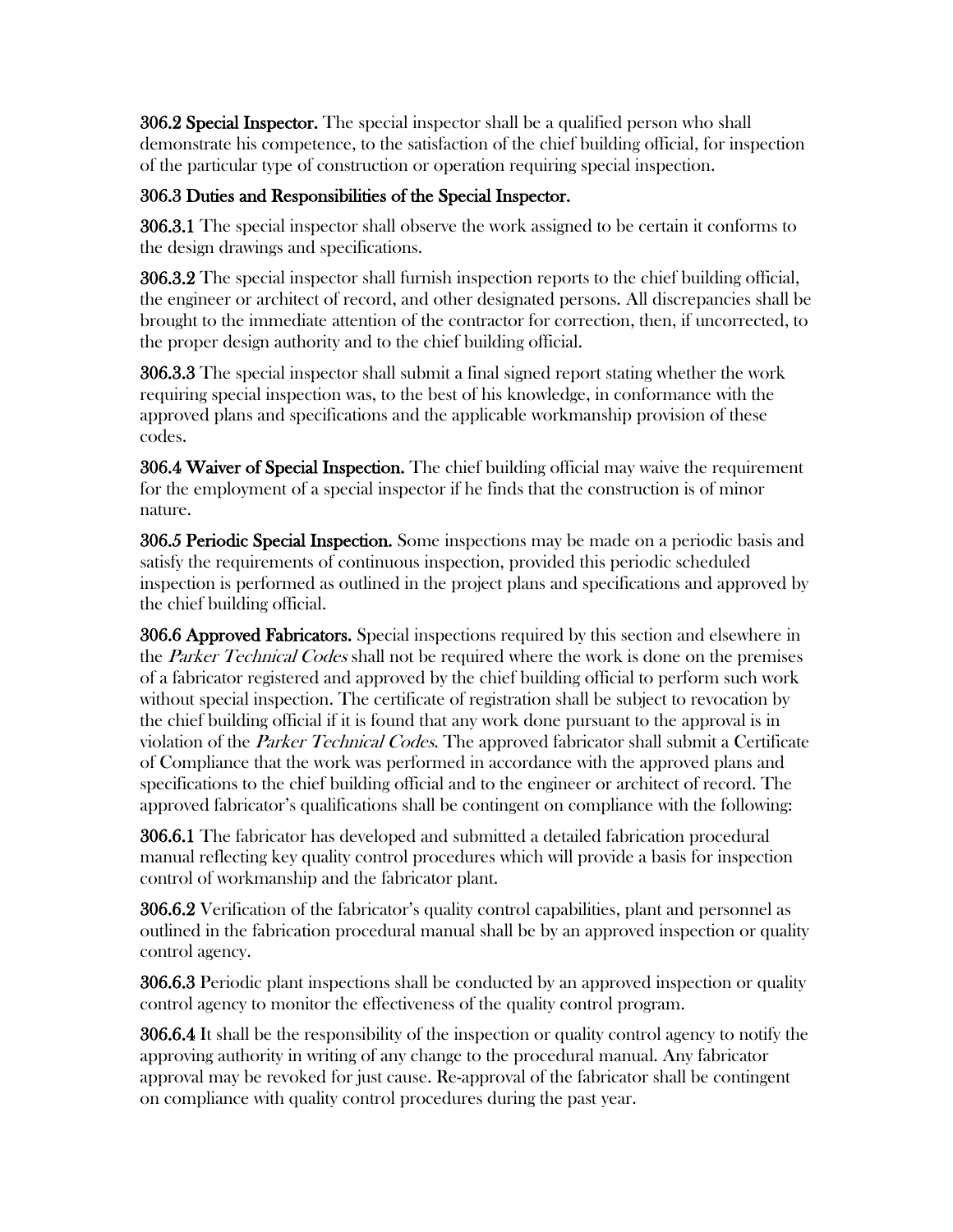## SECTION 307. SITE MAINTENANCE.

307. Job sites shall be kept clean and orderly at all times. If it becomes necessary for the Town of Parker to clean and/or haul debris or material from the site, after reasonable notice to do so, a reasonable sum for such services shall be charged to the permit holder, which sum will be payable at the time a Certificate of Occupancy is issued. Construction debris shall be stored in one general location on the site and shall be removed weekly by the permit holder or his agent.

# SECTION 308. CONNECTION TO UTILITIES.

308.1 Energy Connections. Persons shall not make connections from a source of energy, fuel or power to building service equipment which is regulated by the *Parker Technical* Codes and for which a permit is required by this code, until approved by the chief building official.

308.2 Temporary Connections. The chief building official may authorize the temporary connection of the building service equipment to the source of energy, fuel or power for the purpose of testing building service equipment, or for use under a temporary certificate of occupancy.

# SECTION 309. CERTIFICATE OF OCCUPANCY.

309.1 Use or Occupancy. Buildings or structures shall not be used or occupied nor shall a change in the existing occupancy classification of a building or structure or portion thereof be made until the chief building official has issued a certificate of occupancy therefore as provided herein.

Issuance of a certificate of occupancy shall not be construed as an approval of a violation of the provisions of the *Parker Technical Codes* or of other ordinances of the Town of Parker. Certificates presuming to give authority to violate or cancel the provisions of the Parker Technical Codes or of other ordinances of the Town of Parker shall not be valid.

309.2 Change in Use. Changes in the character or use of a building shall not be made except as specified in the *Parker Technical Codes*.

309.3 Certificate Issued. After the chief building official inspects the building or structure and finds no violations of the provisions of this code or other laws which are enforced by the Town of Parker, the chief building official shall issue a certificate of occupancy which shall contain the following:

1. The building permit number.

2. The address of the building.

3. The name and address of the owner.

4. A description of that portion of the building for which the certificate is issued.

5. A statement that the described portion of the building has been inspected for compliance with the requirements of this code for the group and division of occupancy and the use for which the proposed occupancy is classified.

6. The name of the chief building official.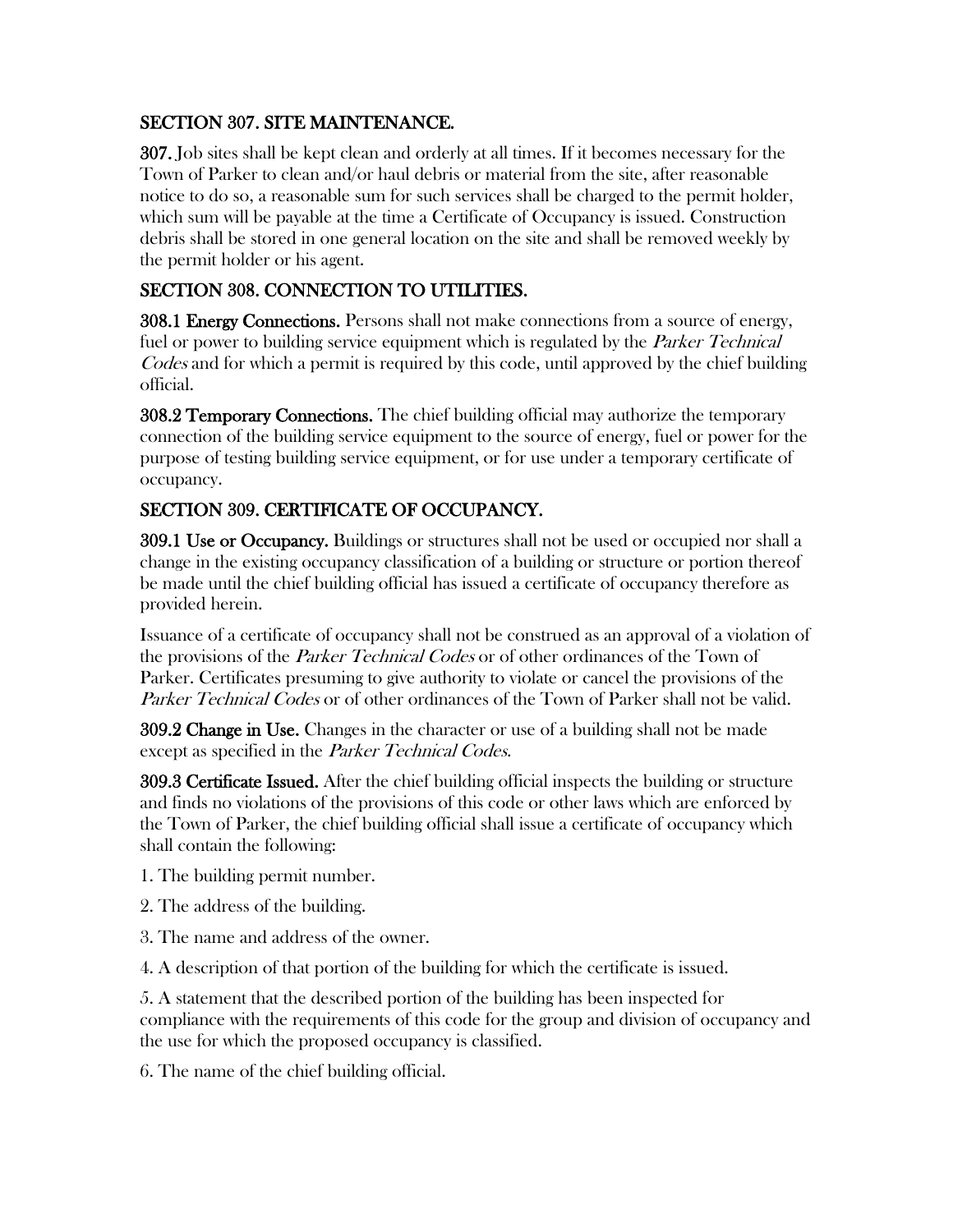309.4 Temporary Certificate. If the chief building official finds that substantial hazard will not result from occupancy of a building or portion thereof before the same is completed, a temporary certificate of occupancy for the use of a portion or portions of a building or structure may be issued prior to the completion of the entire building or structure.

309.5 Posting. The certificate of occupancy shall be posted in a conspicuous place on the premises and shall not be removed except by the chief building official.

309.6 Revocation. The chief building official may, in writing, suspend or revoke a certificate of occupancy issued under the provisions of this code when the certificate is issued in error, or on the basis of incorrect information, or when it is determined that the building or structure or portion thereof is in violation of an ordinance, regulation or the provisions of this code.

# SECTION 310. FOUNDATION PERMITS

310.1 General. A foundation permit for all occupancies may be issued prior to the issuance of the construction permit for the building provided:

310.1.1 Drawings for the proposed superstructure containing sufficient detail relating to the design of the foundation or substructure are submitted to the chief building official. Complete calculations shall be submitted to validate the design of footings, caissons and all other structural elements.

310.1.2 All approvals required (administrative review form) are obtained prior to the issuance of the permit.

**EXCEPTION:** The chief building official may allow foundation work to commence on R Occupancies prior to acceptance and approval of plans if he feels that no material changes will occur upon completion of the plans that will affect the construction commenced. Construction will not continue beyond the foundation work and the associated utility base work until released by the chief building official.

**310.2 Fee.** The fee charged at the time of issuance of the foundation permit shall be based on the total valuation of the construction for both the substructure and the superstructure, plus an additional 25 percent. See Table 3.1.

310.3 Deviations. Any deviation from the approved foundation permit drawings must be approved by the chief building official.

310.4 Responsibility. The contractor shall assume full responsibility for the installation of all utilities in the substructure. Any changes in design or construction to meet the requirements of the *Parker Technical Codes* for combined substructure and superstructure shall be the sole responsibility of the contractor. A permit issued under this Section shall not be construed, as approval for any portion of the structure not covered by the foundation permit.

## FEES (Effective January 1, 2004)

# TABLE NO. 3.1 - BUILDING PERMIT FEES FOR ALL OCCUPANCIES EXCEPT GROUP R, DIVISION 3(FOR ELECTRICAL - SEE TABLE 3.2)

Total Valuation Fees

\$1.00 to \$500.00 ------------------------- \$17.25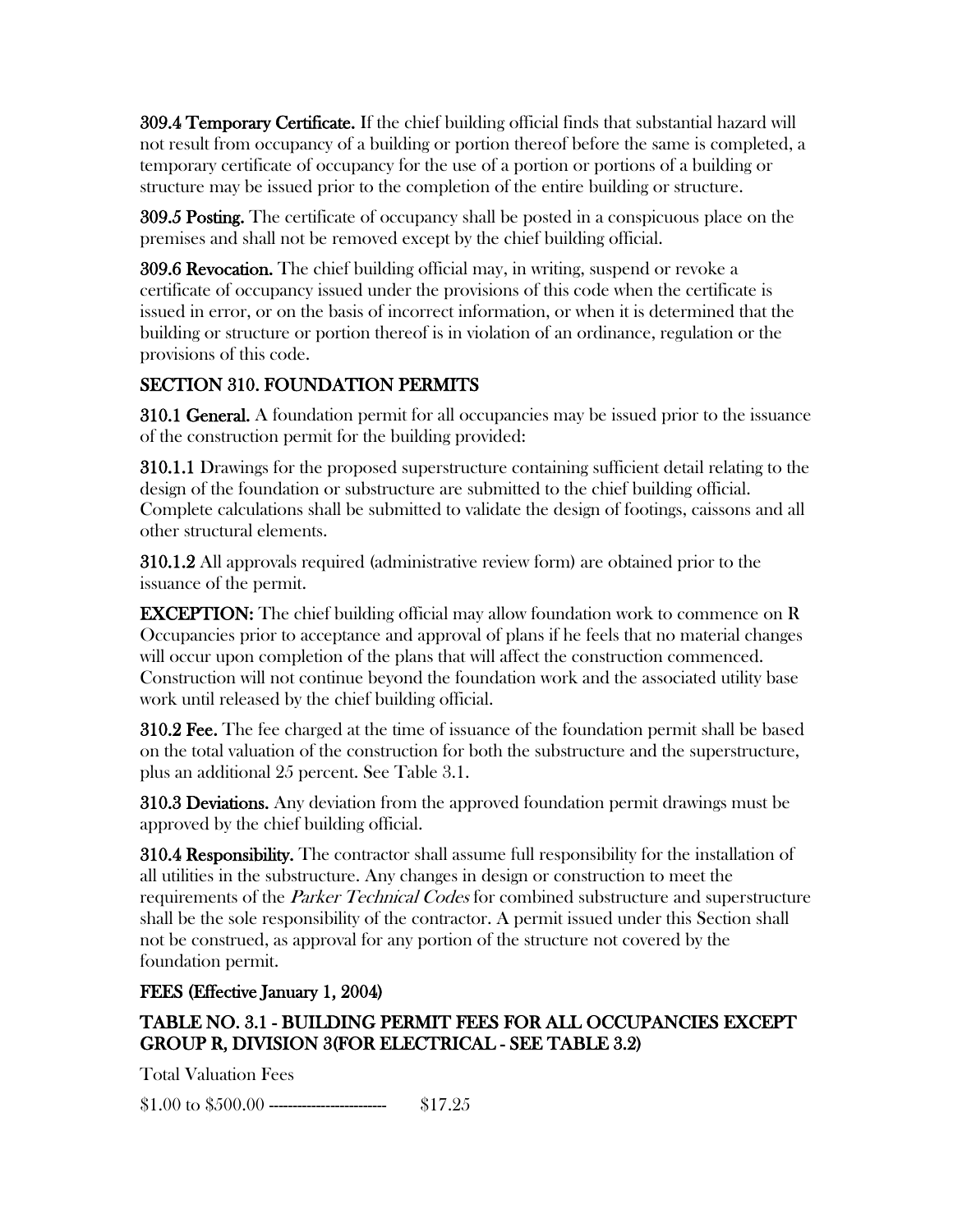| \$501.00 to \$2,000.00 ---------- --------- | \$17.25 for the first \$500.00 plus \$2.30 for each<br>additional \$100.00 or fraction thereof, up to and<br>including $$2,000.00$ .              |
|---------------------------------------------|---------------------------------------------------------------------------------------------------------------------------------------------------|
|                                             | \$51.75 for the first \$2,000.00 plus \$10.35 for each<br>additional $$1,000.00$ or fraction thereof, up to and<br>including \$25,000.00.         |
| \$25,001.00 to \$50,000.00 --------------   | \$289.75 for the first \$25,000.00 plus \$7.50 for each<br>additional \$1,000.00 or fraction thereof, up to and<br>including \$50,000.00.         |
| $$50,001.00$ to $$100,000.00$ -----------   | \$476.50 for the first \$50,000.00 plus \$5.20 for each<br>additional $$1,000.00$ or fraction thereof, up to and<br>including \$100,000.00.       |
| $$100,001.00$ to $$500,000.00$ ----------   | \$735.50 for the first \$100,000.00 plus \$4.00 for each<br>additional $$1,000.00$ or fraction thereof, up to and<br>including \$500,000.00.      |
| $$500,001.00$ to $$1,000,000.00$ -------    | \$2,345.50 for the first \$500,000.00 plus \$3.50 for<br>each additional \$1,000.00 or fraction thereof, up<br>to and including $$1,000,000.00$ . |
| $$1,000,001.00$ and up --------------       | \$4,070.50 for the first \$1,000,000.00 plus \$2.30 for<br>each additional \$1,000.00 or fraction thereof.                                        |

## FEES (Effective January 1, 2005)

## TABLE NO. 3.1 - BUILDING PERMIT FEES FOR ALL OCCUPANCIES EXCEPT GROUP R, DIVISION 3(FOR ELECTRICAL - SEE TABLE 3.2)

Total Valuation Fees

|                                            | \$19.50                                                                                                                                   |
|--------------------------------------------|-------------------------------------------------------------------------------------------------------------------------------------------|
| \$501.00 to \$2,000.00 ----------          | \$19.50 for the first \$500.00 plus \$2.60 for each<br>additional \$100.00 or fraction thereof, up to and<br>including $$2,000.00$ .      |
|                                            | \$58.50 for the first \$2,000.00 plus \$11.70 for each<br>additional \$1,000.00 or fraction thereof, up to and<br>including \$25,000.00.  |
| \$25,001.00 to \$50,000.00 --------------- | \$327.50 for the first \$25,000.00 plus \$8.50 for each<br>additional \$1,000.00 or fraction thereof, up to and<br>including \$50,000.00. |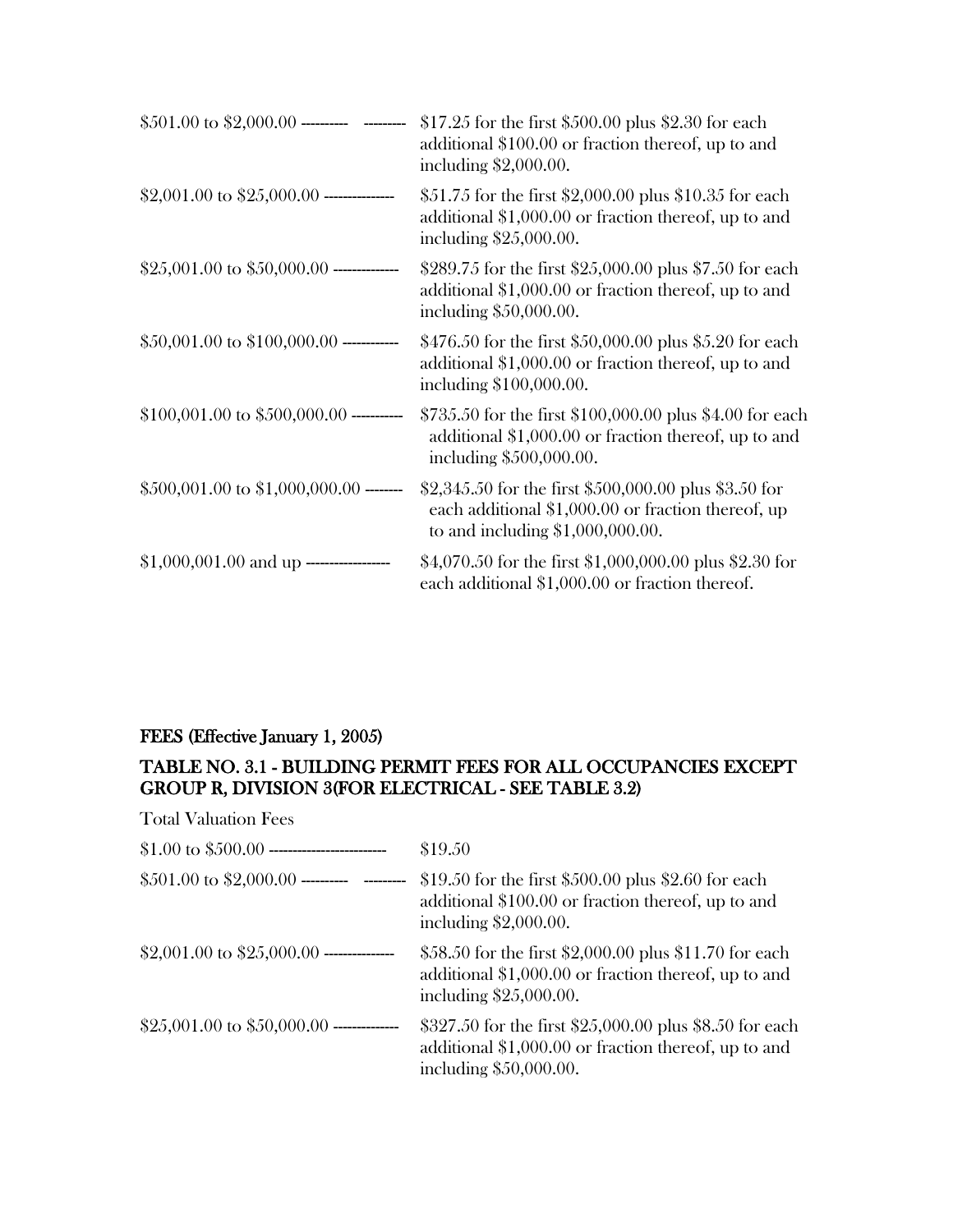| $$50,001.00$ to $$100,000.00$ ----------- | \$539.00 for the first \$50,000.00 plus \$6.00 for each<br>additional \$1,000.00 or fraction thereof, up to and<br>including \$100,000.00.         |
|-------------------------------------------|----------------------------------------------------------------------------------------------------------------------------------------------------|
| $$100,001.00$ to $$500,000.00$ ---------- | \$831.50 for the first \$100,000.00 plus \$4.50 for each<br>additional $$1,000.00$ or fraction thereof, up to and<br>including \$500,000.00.       |
| $$500,001.00$ to $$1,000,000.00$ -------  | \$2,651.50 for the first \$500,000.00 plus \$4.00 for<br>each additional $$1,000.00$ or fraction thereof, up<br>to and including $$1,000,000.00$ . |
|                                           | \$4,601.50 for the first \$1,000,000.00 plus \$2.60 for<br>each additional \$1,000.00 or fraction thereof.                                         |

# TABLE 3.2 ELECTRICAL PERMIT FEES

Residential: This includes modular homes, also duplexes and condominiums and townhouses. Construction and extensive remodeling and additions to, (based on the enclosed living area).

Not more than 1,000 Sq. Ft \$35.00

Over 1,000 Sq. Ft. and not more than 1,500 Sq. Ft \$55.00

Over 1,500 Sq. Ft. and not more than 2,000 Sq. Ft \$70.00

Per 100 Sq. Ft. in excess of 2,000 Sq. Ft \$ 3.00

ALL OTHER FEES, except for inspection in mobile home and travel parks, shall be computed on the dollar value of the electrical installation, including time and material (total cost to the customer), and such fees shall be computed as follows:

Valuation of Work (Actual cost to customer - Labor and Materials)

Not more than \$300.00 \$30.00

More than \$300.00 but not more than \$2,000.00 \$35.00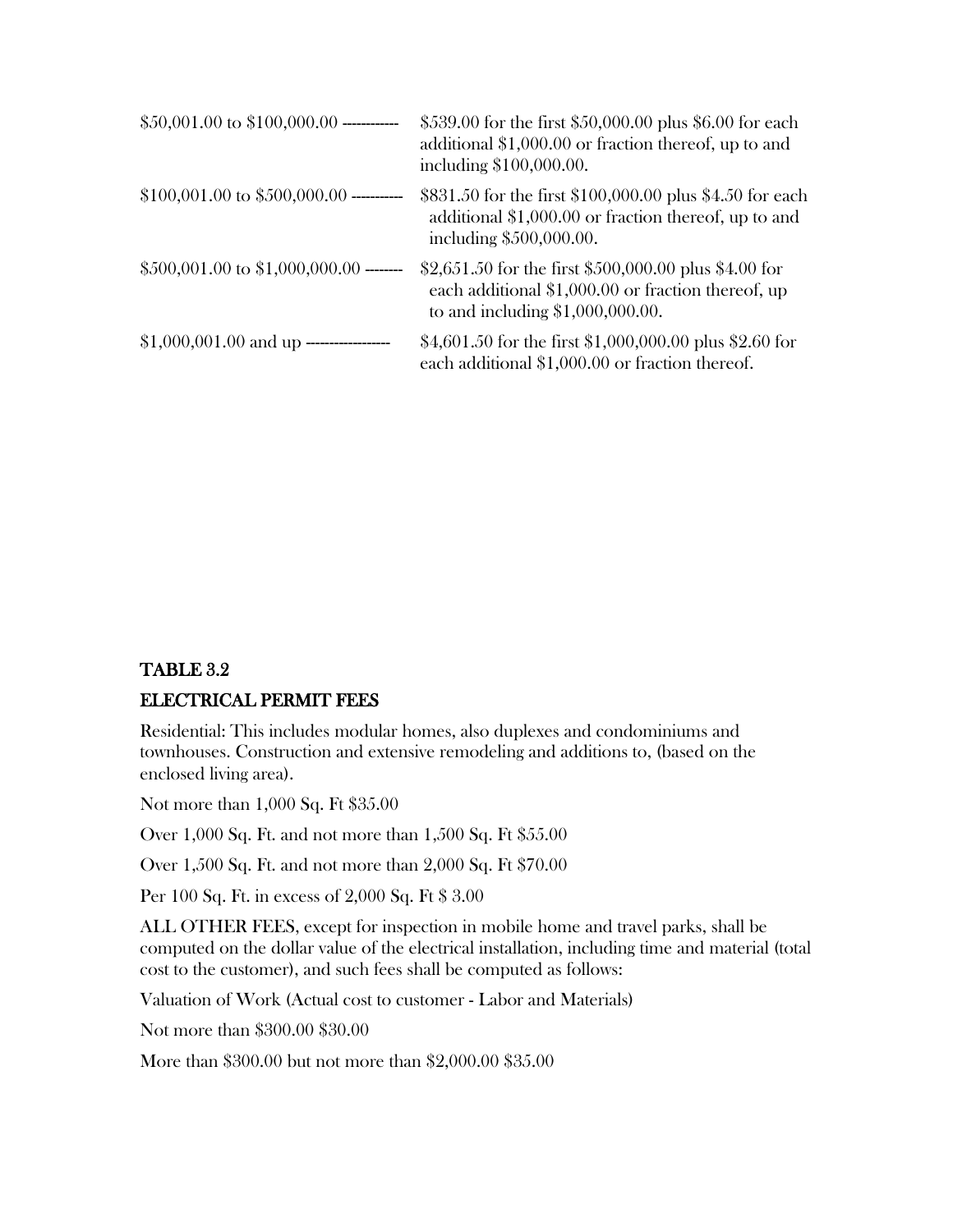More than \$2,000.00 but not more than \$50,000 \$15.00 per thousand or fraction thereof of total valuation.

More than \$50,000.00 but not more than \$500,000 \$14.00 per thousand or fraction thereof of total valuation, PLUS \$50

More than \$500,000.00 \$13.00 per thousand or fraction thereof of total valuation, PLUS \$550

Mobile homes and travel parks per space \$30.00

Re-inspection on all the above \$35.00

## TABLE 3.3

## Other Inspections and Fees:

1. Demolition \$ 10.00

2. Tents, Temporary Buildings, Mobile Units \$10.00 per 1,000 square feet or fraction thereof

3. Inspections outside of normal business hours (minimum charge - two hours) \$50.00 per hour\*

4. Re-inspection fees assessed under provisions Section 305.8 \$50.00 per hour\*

5. Inspections for which no fee is specifically indicated

(minimum charge – one hour) \$50.00 per hour\*

6. Additional plan review required by changes, additions or revisions to approved plans

(minimum charge – one hour) \$50.00 per hour\*

\*or the total hourly cost to the Town of Parker whichever is greatest. This cost shall include supervision, overhead, equipment, hourly wages and fringe benefits of the employees involved.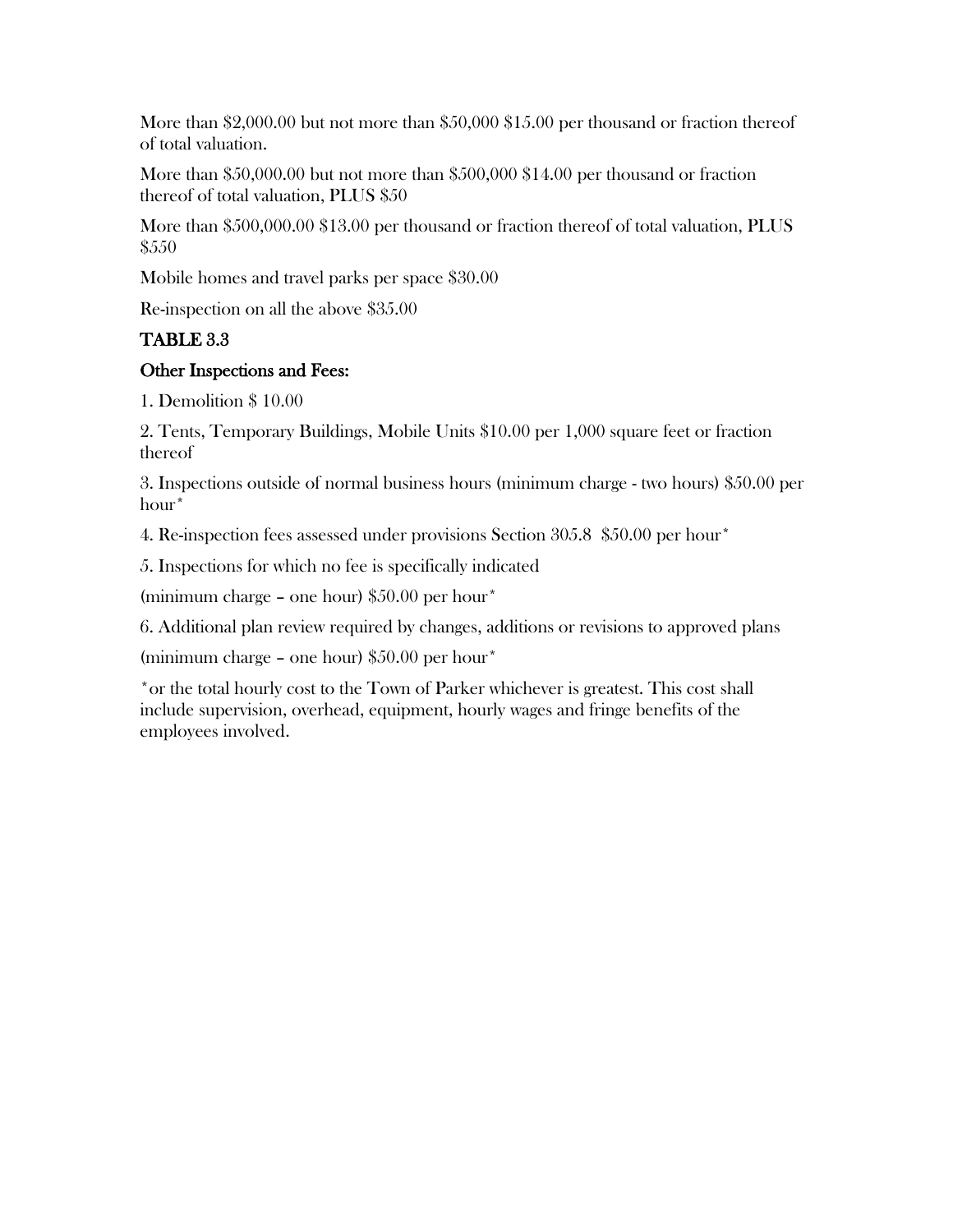Nave aldredge SPONSORED BY COUNCILMEMBER

**COUNCILMEMBER'S BILL** 

ORDINANCE NO.

4.75

No.

Series of 2003

Series of 2003

### TITLE: A BILL FOR AN ORDINANCE TO REPEAL AND READOPT CHAPTER 11.05 OF THE PARKER MUNICIPAL CODE CONCERNING THE **PARKER ELECTRICAL CODE**

NOW, THEREFORE, BE IT ORDAINED BY THE TOWN COUNCIL OF THE TOWN OF PARKER, COLORADO, THAT:

Section 1. Chapter 11.05 of the Parker Municipal Code is repealed in its entirety and readopted to read as follows:

### **CHAPTER 11.05**

Parker Electrical Code

11.05.010 Title.

The provisions of this Chapter shall be known and cited as the Parker **Electrical Code.** 

#### 11.05.020 **National Electrical Code adopted.**

Pursuant to Title 31, Article 16, Part 2, C.R.S., the National Electrical Code, 2002 Edition, as published by the National Fire Protection Association. One Batterymarch Park, Quincy, MA 02269, is hereby adopted by reference and incorporated into this Chapter as though fully set forth herein. Except as otherwise provided hereafter, such code is adopted in full, including the outline of contents, index and appendices contained therein.

#### 11.05.030 Copies.

At the time of adoption, one (1) copy of the National Electrical Code, including outline of contents, index, appendices and amendments shown herein, certified to be a true copy, is on file in the office of the Town Clerk and may be inspected by any interested person between the hours of 8:00 a.m. and 5:00 p.m., Monday through Friday, holidays excepted. After final adoption, the National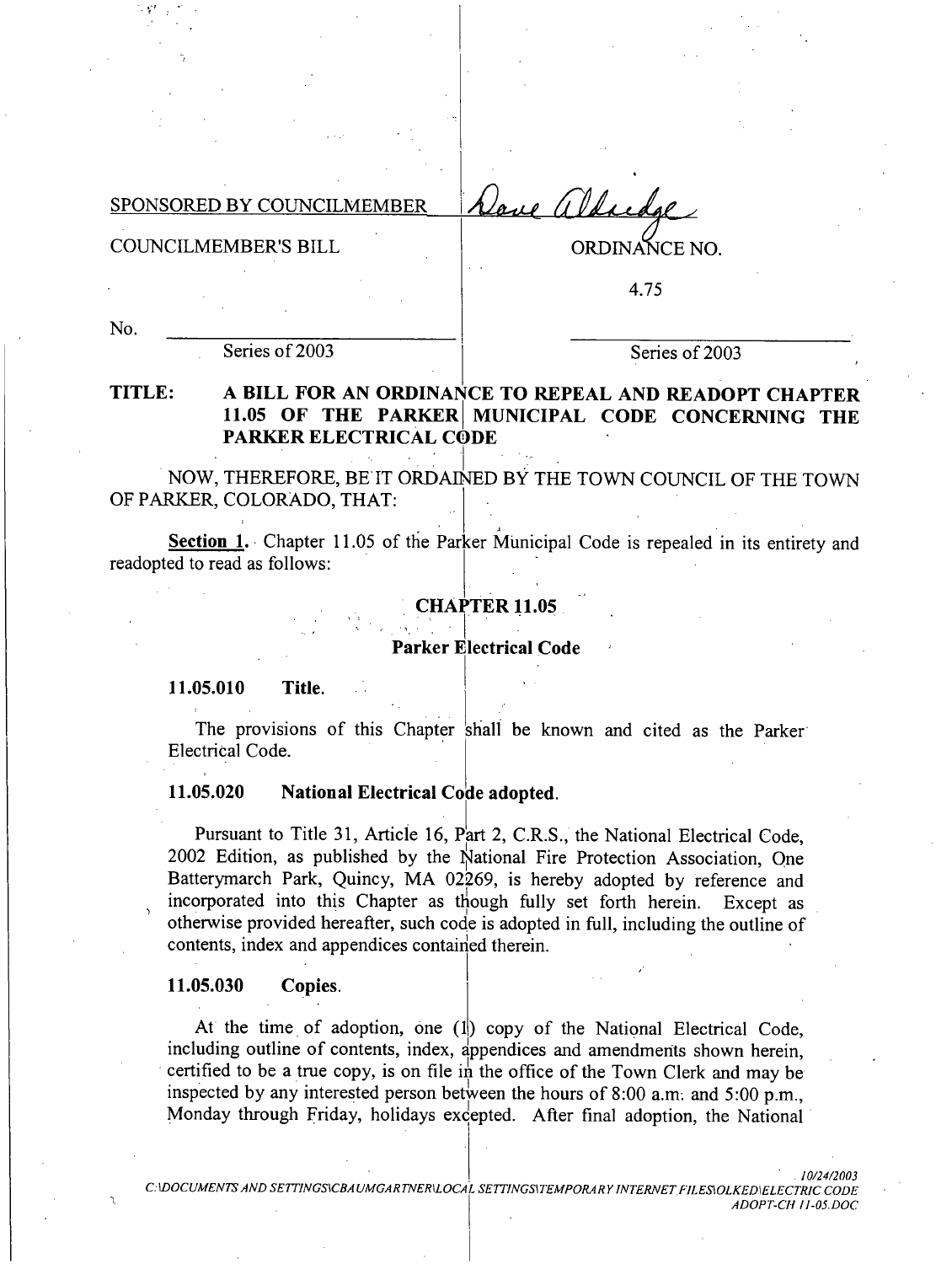Electrical Code shall be available for sale to the public at the Community Development Department Offices, at a price reflecting cost to the Town.

#### 11.05.040 **Jurisdiction defined.**

Whenever the word jurisdiction is used in the Code, it shall be defined to mean that area included within the corporate limits of the Town or any area hereafter annexed to the Town.

#### 11.05.050 Amendments.

The National Electrical Code, as adopted by this Chapter, is hereby amended as follows (article numbers correspond with those in the National Electrical Code):

(1) Amend Article  $210.52(A)(2)$ , Wall space, by the addition of a new subparagraph (4) to read: Wall of any landing entry or like space that exceeds 4'6" in width at any point.

(2) Amend Article 220.3(B), Other loads – all occupancies, by the addition of a new subparagraph  $(12)$  to read: For dwellings, general purpose outlets. The number of outlets per circuit shall not exceed ten (10) on a 15 ampere circuit nor thirteen (13) on a 20 ampere circuit.

(3) Amend Article  $408.16(A)$ , Lighting and appliance branch – circuit panelboard individually protected, by the addition of a new second paragraph to read: A main b reaker or set of fuses must be provided in the panel or on the building for services regardless of whether or not the serving utility provides the same. NOTE: Article 408.16(A) Exceptions 1 and 2 do not apply.

#### 11.05.060 Violation; penalty.

In addition to the penalty provisions contained in the Code, any person who violates any of the provisions of this Chapter shall be guilty of a misdemeanor and, upon conviction thereof, shall be fined the sum of not more than four hundred ninety-nine dollars (\$499.00) for each such violation. Each day that a violation continues after due notice has been served shall be deemed a separate offense.

#### 11.05.070 Nonliability.

The adoption of this Chapter, and of the Code provided for herein, shall not create any duty to any person, firm, corporation or other entity with regard to the enforcement or nonenforcement of this Chapter or said code. No person, firm, corporation or other entity shall have any civil liability remedy against the Town.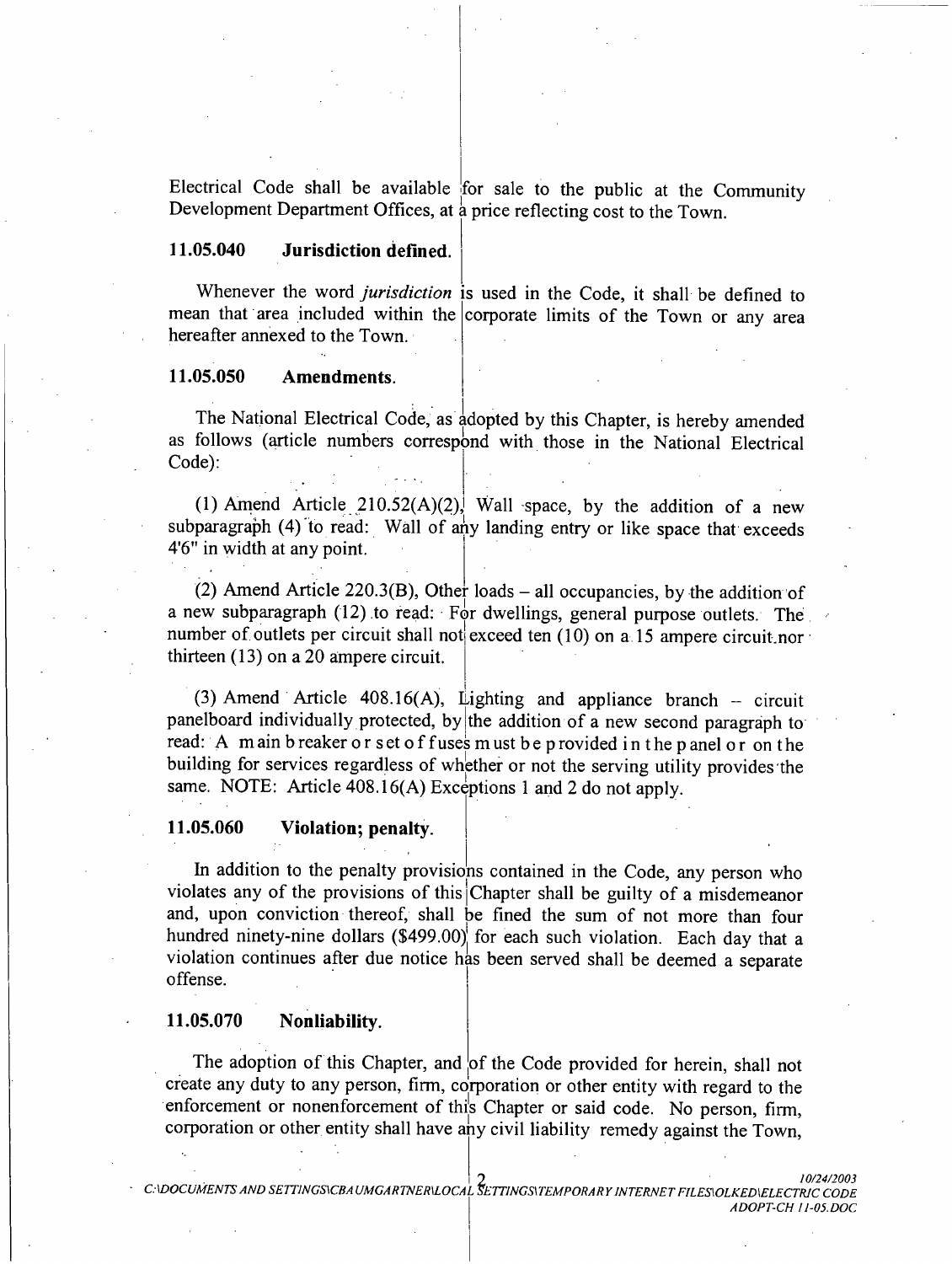or its officers, employees or agents, for any damage arising out or of in any way connected with the adoption, enforcement or nonenforcement of this Chapter or said code. Nothing in this Chapter or in said code shall be construed to create any liability, or to waive any of the immunities, limitations on liabilities, or other provisions of the Governmental Immunity Act, Section 24-10-101, et seq., C.R.S., or to waive any immunities or limitations on liability otherwise available to the Town, or its officers, employees or agents.

#### 11.05.080 **Effective date.**

The ordinance codified in this Chapter shall take effect on January 1, 2004.

Section 2. Safety Clause. The Town Council hereby finds, determines and declares that this Ordinance is promulgated under the general police power of the Town of Parker, that it is promulgated for the health, safety and welfare of the public, and that this Ordinance is necessary for the preservation of health and safety and for the protection of public convenience and welfare. The Town Council further determines that the Ordinance bears a rational relation to the proper legislative object sought to be obtained.

Section 3. Severability. If any clause, sentence, paragraph or part of this Ordinance or the application thereof to any person or c ircumstances shall for any reason be adjudged by a court of competent jurisdiction invalid, such judgment shall not affect application to other persons or circumstances.

Section 4. This Ordinance shall become effective ten  $(10)$  days after final publication.

INTRODUCED AND PASSED ON FIRST READING this  $\mathcal{H}$  day of November. 2003.  $\mathcal{A}$   $\mathcal{T} \mathcal{T} \mathcal{E} \mathcal{S} \mathcal{T}$ Carol Baumgartner, Town ADOPTED ON SECOND AND FINAL READING this  $\sqrt{at}$  day of December, 2003.

C:\DOCUMENTS AND SETTINGS\CBAUMGARTNER\LOCAL SETTINGS\TEMPORARY INTERNET FILES\OLKED\ELECTRIC CODE ADOPT-CH 11-05.DOC

asateir. Ma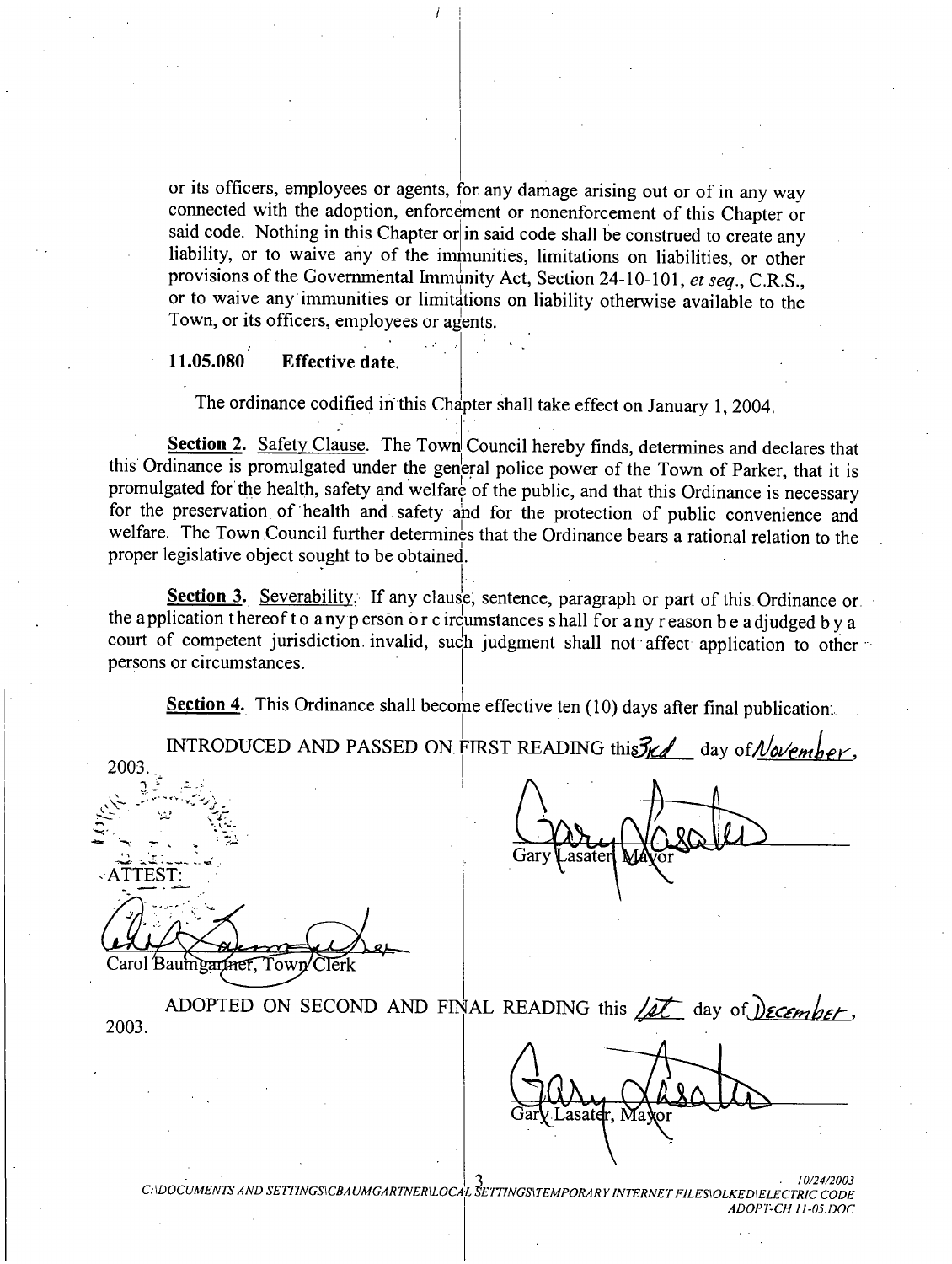TTEST: Carol Baumgartner, Town Clerk

APPROVED AS TO FORM:

James S. Maloneý, Town Attorney

10/24/2003<br>GARTNER\LOCAL SETTINGS\TEMPORARY INTERNET FILES\OLKED\ELECTRIC CODE<br>ADOPT-CH 11-05.DOC C.IDOCUMENTS AND SETTINGSICB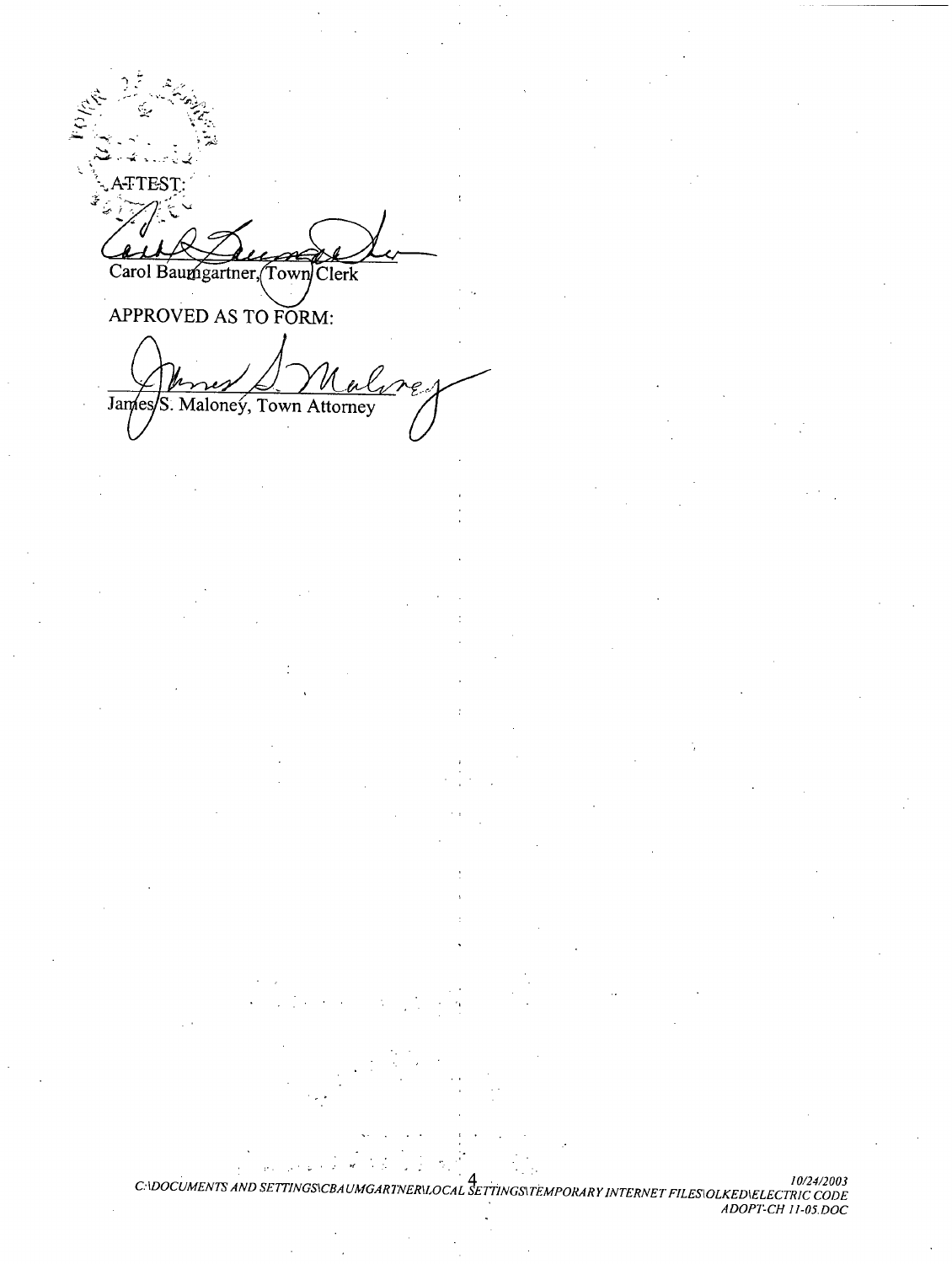Vane aldredge SPONSORED BY COUNCILMEMBER

**COUNCILMEMBER'S BILL** 

ORDINANCE NO.

4.73

No.

Series of 2003

Series of 2003

### A BILL FOR AN ORDINANCE TO REPEAL AND READOPT CHAPTER TITLE: 11.03 OF THE PARKER MUNICIPAL CODE CONCERNING THE **PARKER BUILDING CODE**

NOW, THEREFORE, BE IT ORDAINED BY THE TOWN COUNCIL OF THE TOWN OF PARKER, COLORADO, THAT:

Section 1. Chapter 11.03 of the Parker Municipal Code is repealed in its entirety and readopted to read as follows:

## **CHAPTER 11.03**

### **Parker Building Code**

11.03.010 Title.

The provisions of this Chapter shall be known and cited as the Parker Building Code.

#### International Building Code adopted. 11.03.020

Pursuant to Title 31, Article 16, Part 2, C.R.S., the International Building Code, 2003 Edition, as published by the International Code Council (ICC), 5203 Leesburg Pike, Falls Church VA 22041, is adopted by reference and incorporated into this Chapter as though fully set forth herein. Except as otherwise provided hereafter, such code is adopted in full, including the outline of contents, index and appendices contained therein.

#### 11.03.030 Copies.

At the time of adoption, one  $(1)$  copy of the International Building Code, including outline of contents, index, appendices and amendments shown herein, certified to be a true copy, is on file in the office of the Town Clerk and may be inspected by any interested person between the hours of 8:00 a.m. and 5:00 p.m., Monday through Friday, holidays excepted. After final adoption, the International Building Code shall be available for sale to the public at the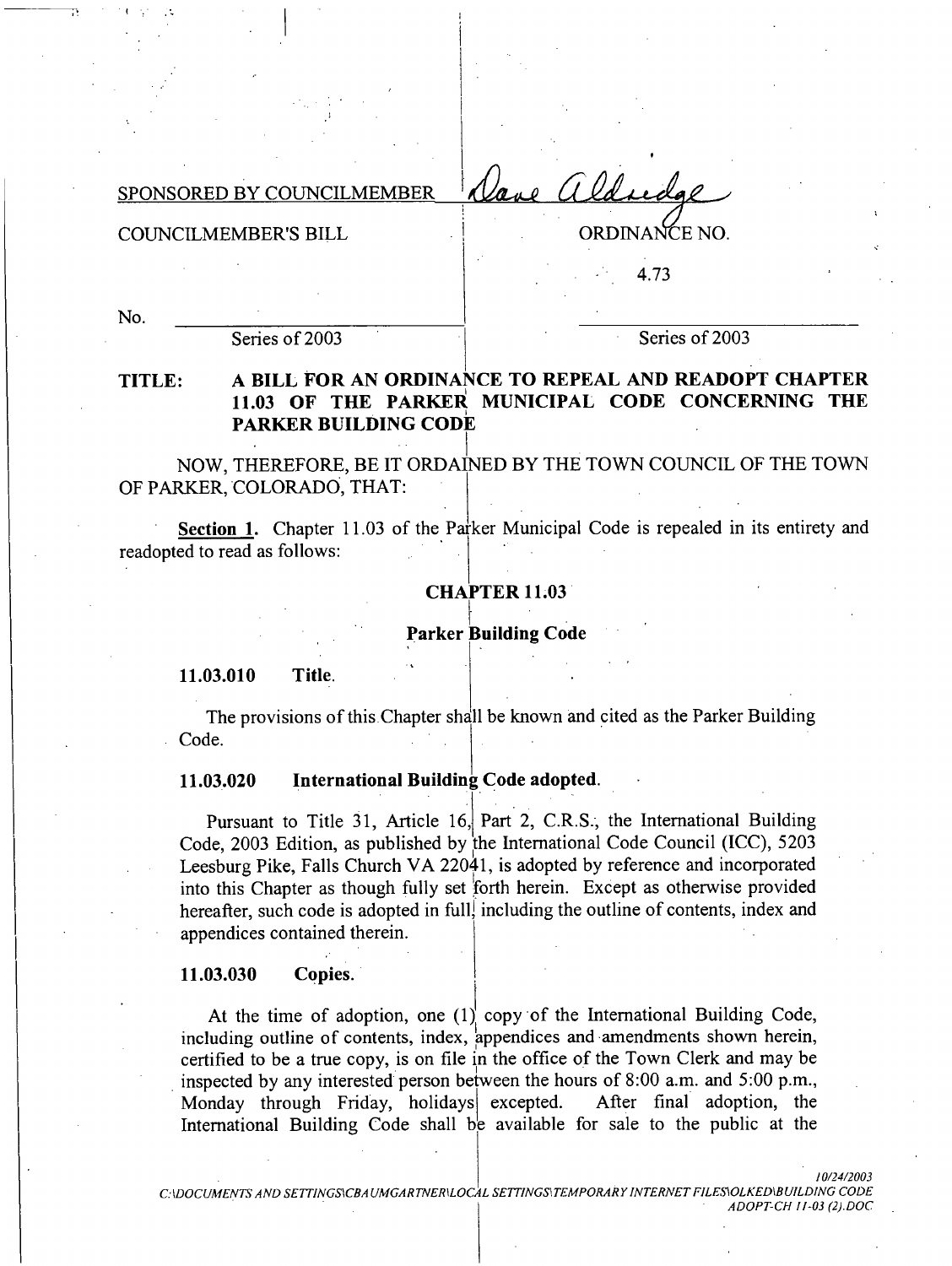Community Development Department Offices, at a price reflecting cost to the Town.

#### 11.03.040 Jurisdiction defined.

Whenever the word *jurisdiction* is used in the International Building Code, it shall be defined to mean that area included within the corporate limits of the Town or any area hereafter annexed to the Town.

#### 11.03.050 Amendments.

The International Building Code, as adopted by this Chapter, is amended as follows (section numbers correspond with those in the International Building Code):

(1) Delete all appendix chapters.

(2) Amend 101.1, Title, to read: These regulations shall be known as the Parker Building Code, hereinafter referred to as the "code."

(3) Amend 101.2, Scope, to read: The provisions of this code shall apply to the construction, alteration, movement, enlargement, replacement, repair, equipment, use and occupancy, location, maintenance, removal and demolition of. every building or structure or any appurtenances connected or attached to such. buildings or structures.

Exceptions:

 $1_{-}$ Detached one- and two-family dwellings and multiple single-family dwellings (town houses) not more than three stories above grade plane in height with a separate means of egress and their accessory structures shall comply with the Parker Residential Code for One- and Two-Family Dwellings Building Code.

2. Existing buildings undergoing repair, alterations or additions and change of occupancy may be permitted to comply with the Parker Existing Building Code.

(3) The remainder of Chapter  $1 \mid$  of the Code, entitled "Administration," is deleted in its entirety (see Parker Administrative Code contained in Chapter 11.01 of the Parker Municipal Code).

(4) Amend Subsection 1609.4, Exposure category, to read: Exposure C shall be used for the design of all structures in the Town of Parker.

(5) Amend Section 1608.1, General, to read: Design snow loads shall be determined in accordance with Section 7 of ASCE 7, but the design roof load shall not be less than that determined by Section 1607. The snow load within the Town of Parker shall be a minimum of 30 pounds per square foot.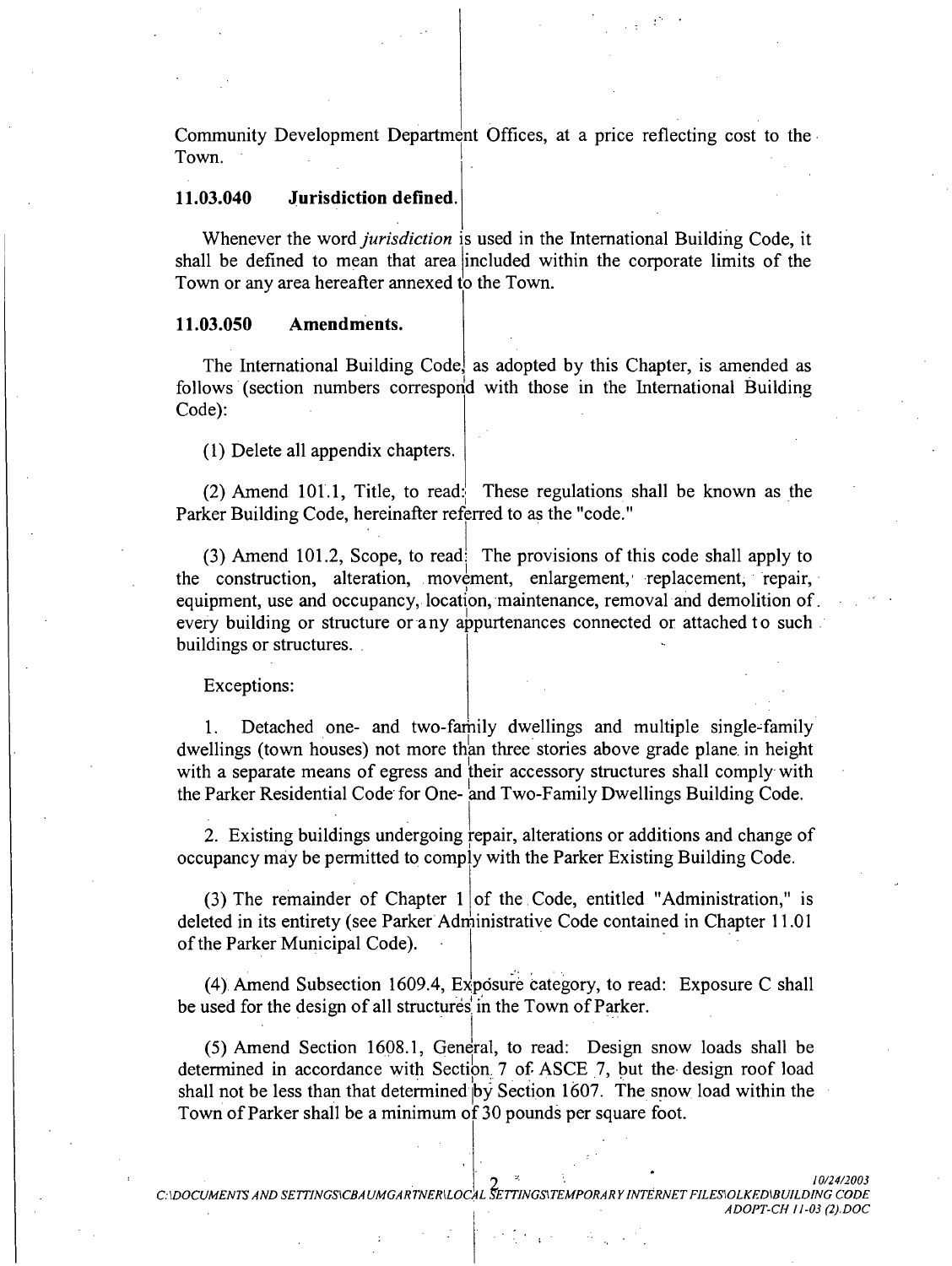(6) Amend Section 1608.2, Ground snow loads, to read: The Ground snow load for the Town of Parker shall be a minimum of 30 pounds per square foot.

(7) Amend 1609.3, Basic wind speed, to read: The Basic wind speed for the Town of Parker shall be 105 mph, 3 second gust.

(8) Amend Section 3103.1, General, to add a new second paragraph to read: Temporary use of other nonconforming structures may be granted by the Building Official with the concurrence of the Board of Appeals and the Planning Department, when it has been determined that the structure in use will not be detrimental to the public health, safety or welfare, such use will be subject to annual review and will be revocable.

(9) Amend Chapter 32 to add a new Section 3110, Manufactured housing, to read: Manufactured housing constructed in accordance with standards other than those set forth in this ordinance may be erected in approved locations. The site constructed foundation, porches, decks, utilities and other functions must meet the standards set forth in this and other related ordinances, Permits may be issued for these elements of the building, however a Certificate of Occupancy will not be issued as the conformance with the Town's standards of the manufactured home. is not known to the department. No additions shall be made to a manufactured. home unless said addition meets the standards set forth in this ordinance.

#### 11.03.060 Violation; penalty.

In addition to the penalty provisions contained in the Code, any person who violates any of the provisions of this Chapter shall be guilty of a misdemeanor and, upon conviction thereof, shall be fined the sum of not more than four hundred ninety-nine dollars (\$499.00) for each such violation. Each day that a violation continues after due notice has been served shall be deemed a separate. offense.

#### 11.03.070 Nonliability.

The adoption of this Chapter, and of the Code provided for herein, shall not create any duty to any person, firm, corporation or other entity with regard to the enforcement or nonenforcement of this Chapter or said code. No person, firm, corporation or other entity shall have any civil liability remedy against the Town, or its officers, employees or agents, for any damage arising out or of in any way connected with the adoption, enforcement or nonenforcement of this Chapter or said code. Nothing in this Chapter or in said code shall be construed to create any liability, or to waive any of the immunities, limitations on liabilities, or other provisions of the Governmental Immunity Act, Section 24-10-101, et seq., C.R.S., or to waive any immunities or limitations on liability otherwise available to the Town, or its officers, employees or agents.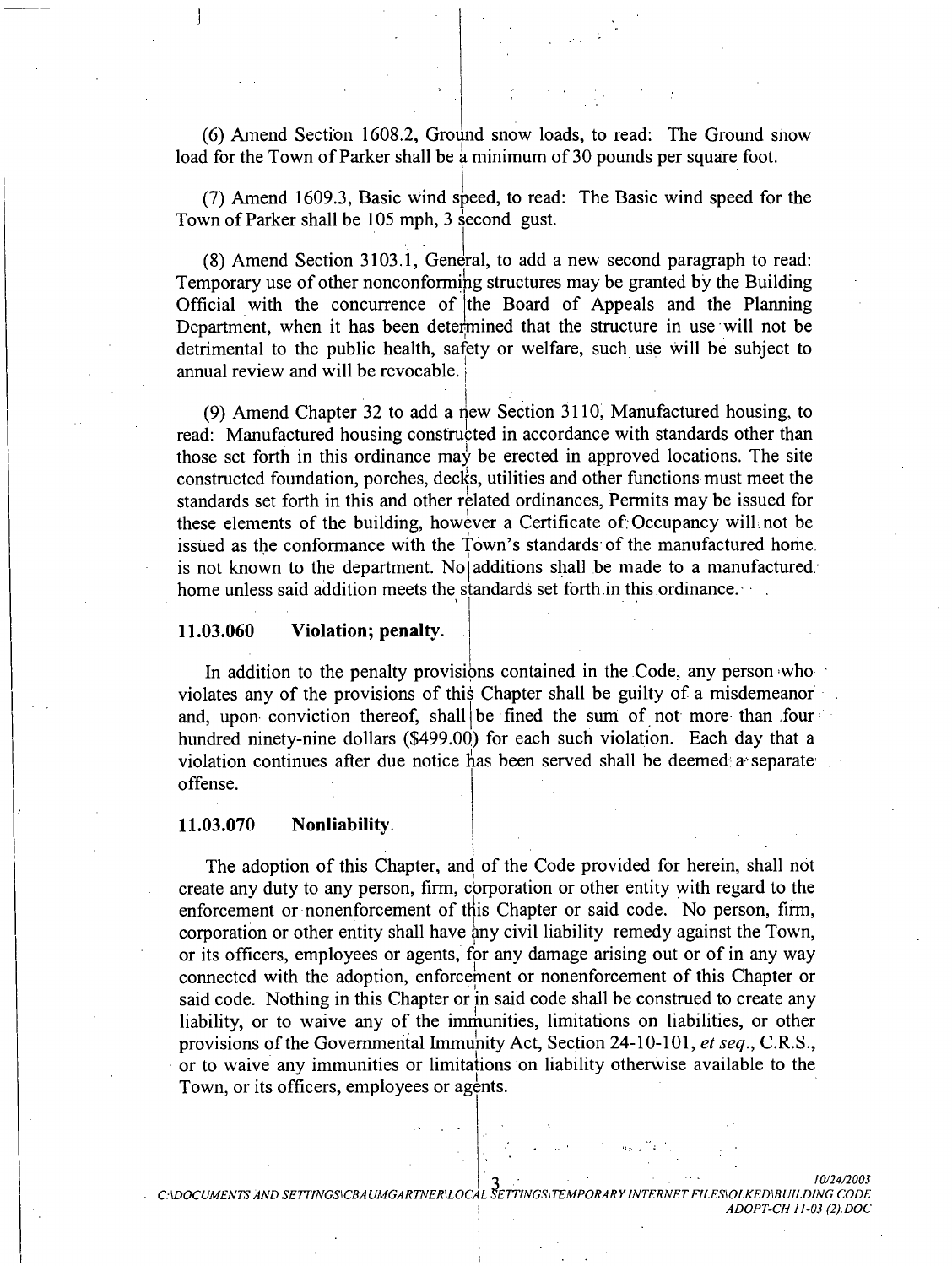#### 11.03.080 **Effective date.**

The ordinance codified in this Chapter shall take effect on January 1, 2004.

**Section 2.** Safety Clause. The Town Council hereby finds, determines and declares that this Ordinance is promulgated under the general police power of the Town of Parker, that it is promulgated for the health, safety and welfare of the public, and that this Ordinance is necessary for the preservation of health and safety and for the protection of public convenience and welfare. The Town Council further determines that the Ordinance bears a rational relation to the proper legislative object sought to be obtained.

Section 3. Severability. If any clause, sentence, paragraph or part of this Ordinance or the application thereof to any person or c ircumstances shall for any reason be adjudged by a court of competent jurisdiction invalid, such judgment shall not affect application to other persons or circumstances.

Section 4. This Ordinance shall become effective ten (10) days after final publication.

INTRODUCED AND PASSED ON FIRST READING this  $\frac{2\epsilon d}{\epsilon}$  day of *November*. 2003. ŤFŠŤ Carol Baumgartner, Town Clerk

ADOPTED ON SECOND AND FINAL READING this  $\sqrt{\mathcal{I}t}$  day of December. 2003.

arol/Baumgartner./Town Clerk

APPROVED AS TO FORM:

ATTEST:

James S. Maloney, Town Attorney

C:\DOCUMENTS AND SETTINGS\CBAUMGARTNER\LOCAL SETTINGS\TEMPORARY INTERNET FILES\OLKED\BUILDING CODE ADOPT-CH 11-03 (2).DOC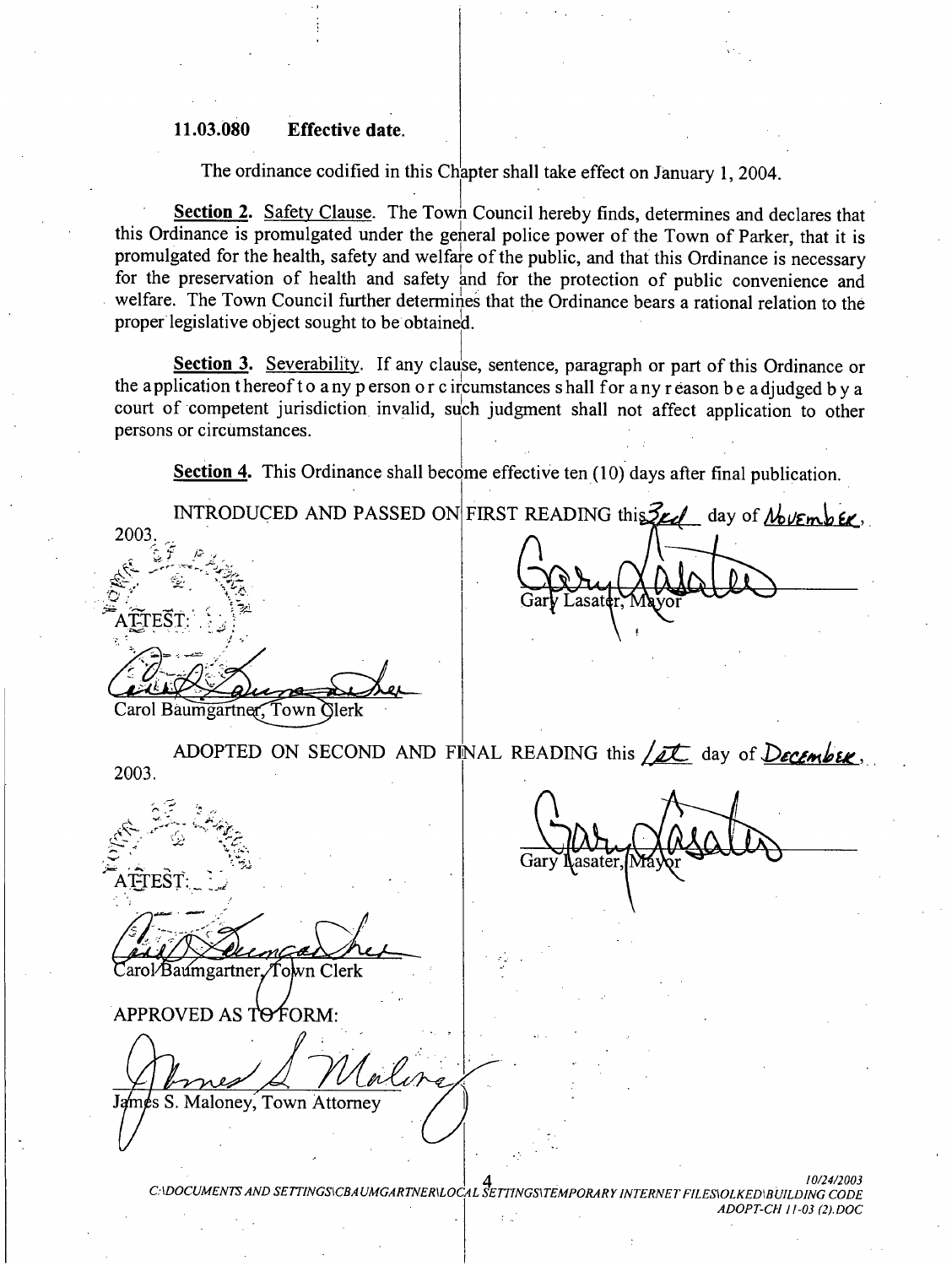### SPONSORED BY COUNCILMEMBER

### **COUNCILMEMBER'S BILL**

## ORDINANCE NO.

4.72

No.

Series of 2003

Series of 2003

### TITLE: A BILL FOR AN ORDINANCE TO ADD A NEW CHAPTER 11.02 OF THE PARKER MUNICIPAL CODE CONCERNING THE PARKER RESIDENTIAL CODE FOR ONE- AND TWO-FAMILY DWELLINGS

NOW, THEREFORE, BE IT ORDAINED BY THE TOWN COUNCIL OF THE TOWN OF PARKER, COLORADO, THAT:

Section 1. The Parker Municipal Code is amended by the addition thereto of a new Chapter 11.02, which is to read as follows:

## **CHAPTER 11.02**

**Parker Residential Code for** One- and Two-Family Dwellings

11.02.010 Title.

The provisions of this Chapter shall be known and cited as the Parker Residential Code for One- and Two-Family Dwellings.

#### 11.02.020 International Residential Code adopted.

Pursuant to Title 31, Article 16, Part 2, C.R.S., the International Residential Code for One- and Two-Family Dwellings, 2003 Edition, as published by the International Code Council (ICC), 5203 Leesburg Pike, Falls Church, VA 22041, is adopted by reference and incorporated into this Chapter as though fully set forth herein. Except as otherwise provided hereafter, such code is adopted in full. including the outline of contents, index and appendices contained therein.

#### 11.02.030 Copies.

At the time of adoption, one (1) copy of the International Residential Code for One- and Two-Family Dwellings, including outline of contents, index, appendices and amendments shown herein, certified to be a true copy, is on file in the office of the Town Clerk and may be inspected by any interested person between the hours of 8:00 a.m. and 5:00 p.m., Monday through Friday, holidays excepted. After final adoption, the International Residential Code for One- and Two-Family

C:\DOCUMENTS AND SETTINGS\CBAUMGARTNER\LOCAL SETTINGS\TEMPORARY INTERNET FIL ES\OLKED\RESID CODE-CHAP 11-02-NEW (2).DOC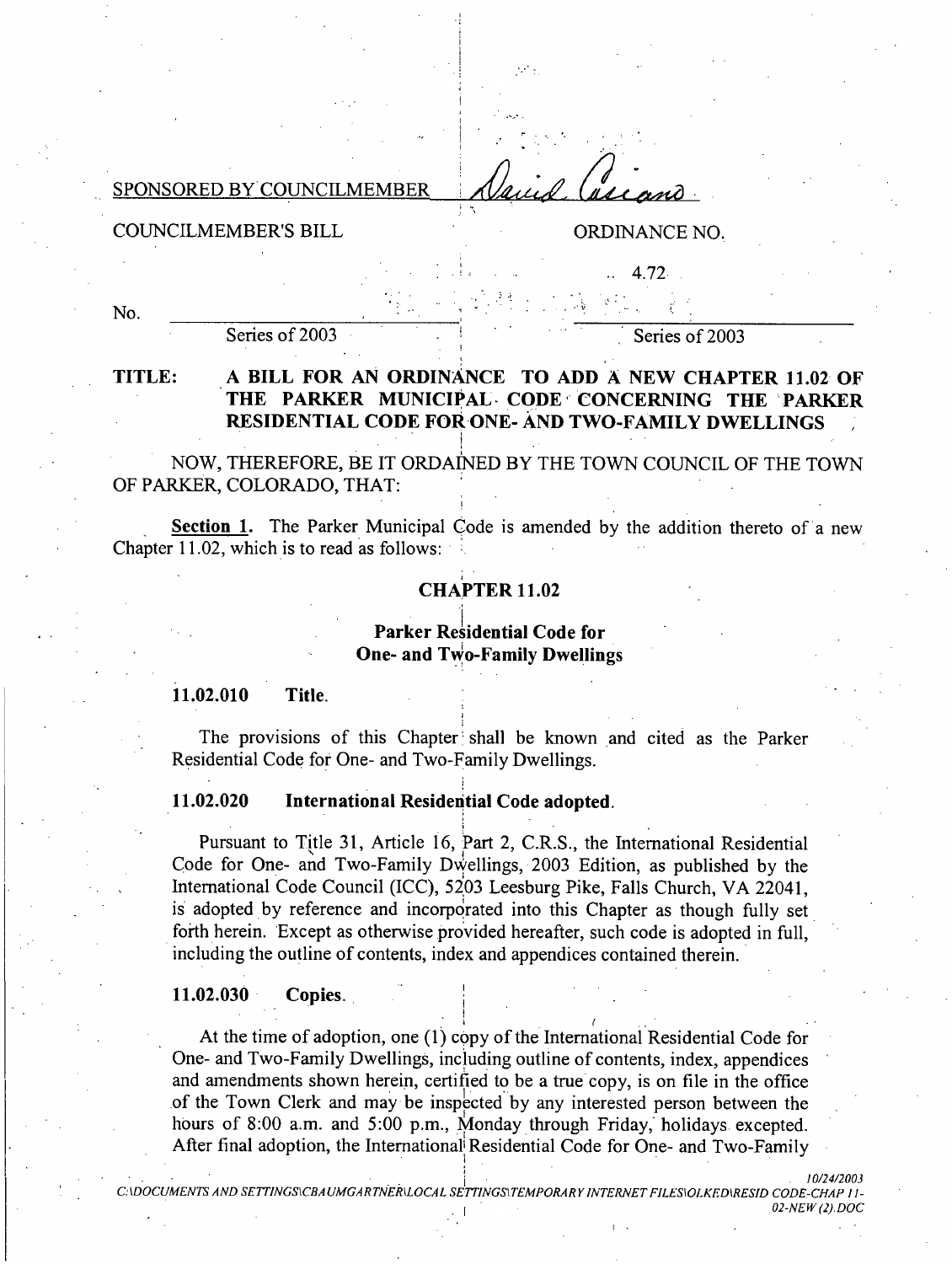Dwellings shall be available for sale to the public at the Community Development Department Offices, at a price reflecting cost to the Town.

#### 11.02.040 **Jurisdiction defined.**

Whenever the word *jurisdiction* is used in the Code, it shall mean that area within the corporate limits of the Town or any area hereafter annexed to the Town.

#### 11.02.050 **Amendments.**

The International Residential Code for One- and Two-Family Dwellings, as adopted by this Chapter, is amended as follows (section numbers correspond with those in the International Residential Code for One- and Two-Family Dwellings):

(1) Delete appendix chapters A, B, C, D, E, F, I and K.

(2) Amend R101.1, Title, to read: These provisions shall be known as the Parker Residential Code for One- and Two-Family Dwellings, and shall be cited as such and will be referred to herein as this "Code."

(3) Amend R101.2, Scope, to read: The provisions of the Parker Residential Code for One- and Two-Family Dwellings shall apply to the construction, alteration, movement, enlargement, replacement, repair, equipment, use and occupancy, location, removal and demolition of detached one- and two-family dwellings and multiple single-family dwellings (townhouses) not more than three stories in height with a separate means of egress and their accessory structures.

Exception: Existing buildings undergoing repair, alteration or additions, and change of occupancy may be permitted to comply with the Parker Existing. Building Code.

(4) Amend R101.3, Purpose, to read: The purpose of this Code is to provide minimum requirements to safeguard the public safety, health and general welfare, through affordability, structural strength, means of egress facilities, stability, sanitation, light and ventilation, energy conservation and safety to life and property from fire and other hazards attributed to the built environment.

(5) The remainder of Chapter 1 of this Code, entitled "Administration," is deleted in its entirety (see Parker Administrative Code contained in Chapter 11.01 of the Parker Municipal Code).

02-NEW (2).DOC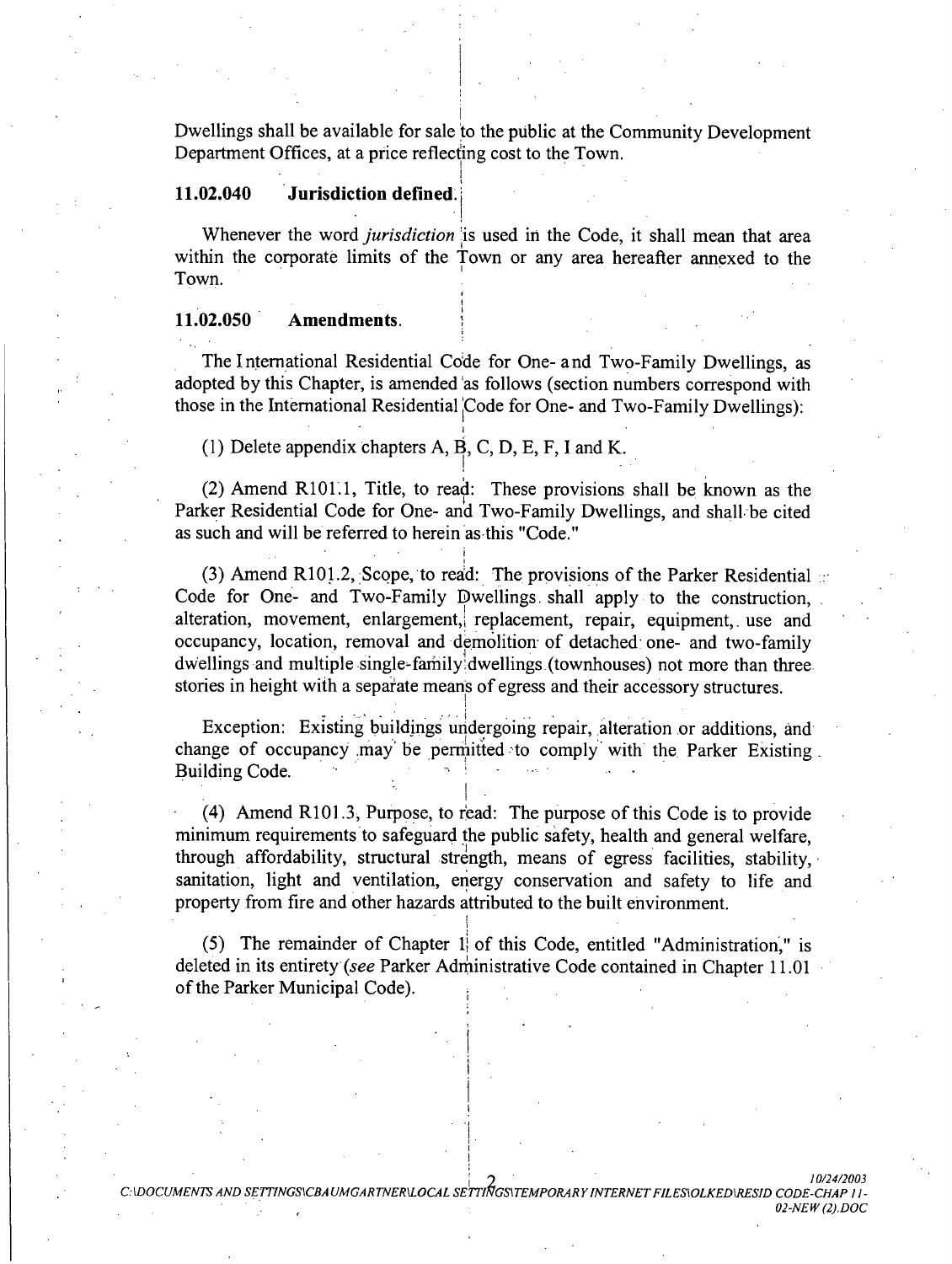| Wind                                       | Seismic                 | <b>SUBJECT TO DAMAGE FROM</b> |                        |                       |                      | Winter         | Ice                                     | Flood                                               | Air                            | Mean                                   |
|--------------------------------------------|-------------------------|-------------------------------|------------------------|-----------------------|----------------------|----------------|-----------------------------------------|-----------------------------------------------------|--------------------------------|----------------------------------------|
| Speed $e^{(mph)}$                          | Design<br>Category<br>В | Weathering <sup>a</sup>       | Frost<br>line<br>depth | Termite <sup>c</sup>  | Decay                | Design<br>Temp | Shield<br>Under-<br>layment<br>Required | Hazards <sup>h</sup>                                | Freezing<br>Index <sup>J</sup> | Annual<br>$\mathsf{Temp}^{\mathsf{k}}$ |
| $105$ mph<br>(3 Second Gust)<br>Exposure C | B                       | Severe                        | 36<br>inches           | Slight to<br>Moderate | None<br>to<br>Slight | degree         | N <sub>o</sub>                          | Adopted<br>12/12/1991<br>Class 7<br>NFIP#<br>080310 | 532                            | 50.5                                   |

Amend Table R301.2(1), Climatic and Geographic Design Criteria, to read:

Footnotes remain unchanged.

(7) Amend section R303.1, Habitable rooms, to add a new exception #3, to read.

All habitable rooms in basements of R occupancies shall be provided with aggregate glazing area of not less than 4 percent of the floor area of such rooms. Natural ventilation shall be through windows, doors, louvers or other approved openings to the outdoor air. Such openings shall be provided with ready access or shall otherwise be readily controllable by the building occupants. The minimum, openable area to the outdoors shall be 2 percent of the floor area being ventilated.

Amend R305.1, Minimum height, to read:  $(8)$ Habitable rooms and basements shall have a ceiling height of not less than 7 feet 6 inches (2287 mm). Hallways, corridors, bathrooms, toilet rooms, laundry rooms shall have a ceiling height of not less than 7 feet  $(2134 \text{ mm})$ . The required height shall be measured from the finish floor to the lowest projection from the ceiling.

Exceptions:

1. Beams and girders spaced not less than 4 feet (1219mm) on center may project not more than 6 inches (152 mm) below the required ceiling height.

2. Furred beams, girders, ducts or other obstructions in basements may project to within 6 feet, 8 inches (2032 mm) of the finished floor for a maximum width of 5 feet.

3. Not more than 50 percent of the required floor area of a room or space is permitted to have a sloped ceiling less than 7 feet 6 inches (2287mm) in height with no portion of the required floor area less than 5 feet (1524 mm) in height.

4. Bathrooms shall have a minimum ceiling height of 6 feet 8 inches (2036) mm) over the fixture and at the front clearance area for fixtures as shown in Figure R307.2.A shower or tub equipped with a showerhead shall have a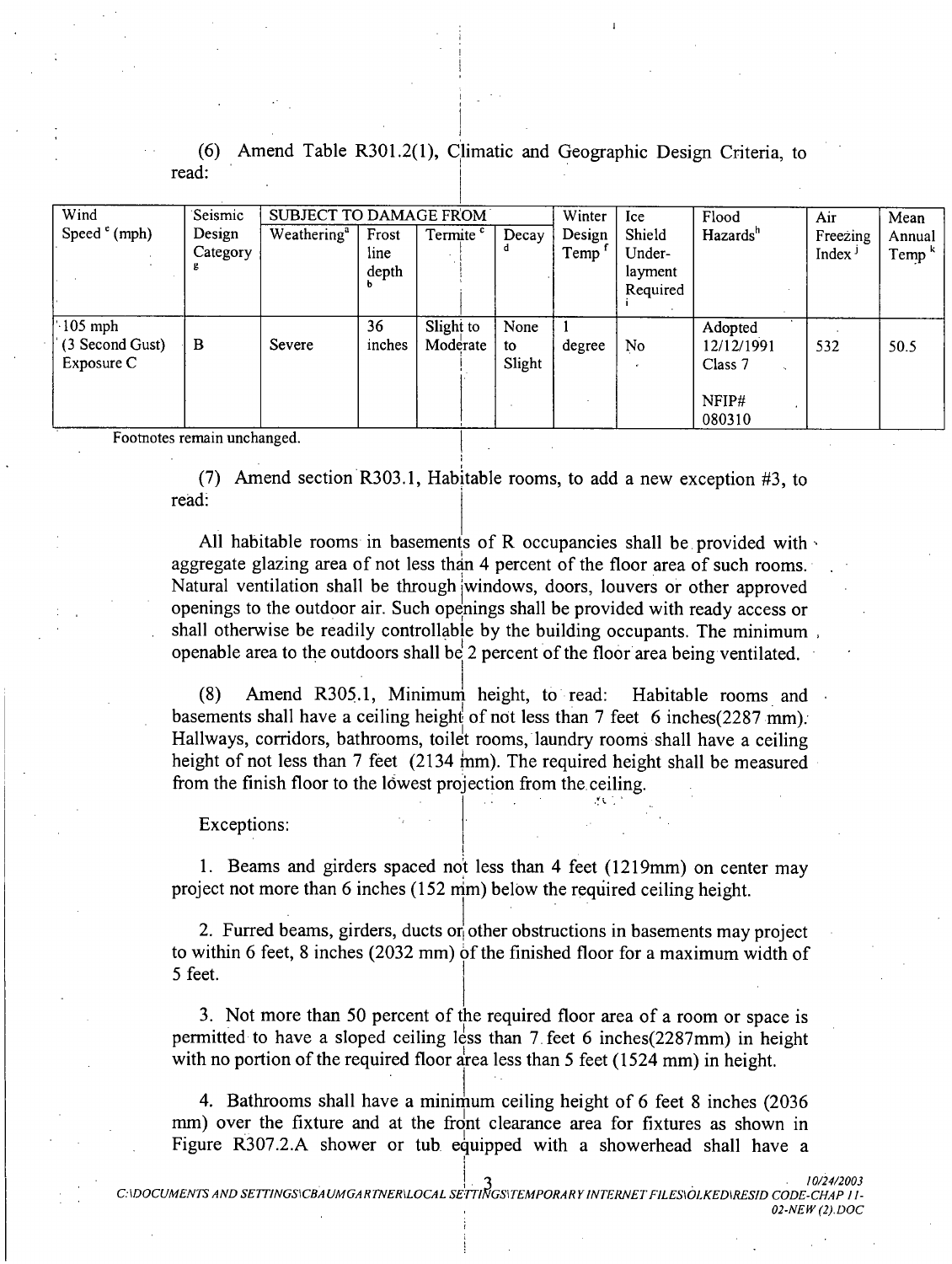minimum ceiling height of 6 feet 8 inches (2036 mm) above a minimum area 30 inches (762mm) by 30 inches (762 mm) at the showerhead.

(9) Amend subsection R309.1, Opening protection, to by adding a third sentence to read: Such doors shall be tight fitting and self-closing.

(10) Amend Section R309.2, Separation required, to read: The garage shall be separated from the residence and its attic area by not less than 5/8-inch (15.9) mm) Type X gypsum board applied to the garage side. Garages beneath habitable rooms shall be separated from all habitable rooms above by not less than 5/8-inch (15.9 mm) Type X gypsum board or equivalent. Where the separation is a floorceiling assembly, the structure supporting the separation shall also be protected by not less than  $5/8$ -inch (15.9 mm) Type X gypsum board or equivalent.

(11) Amend Section R310.1, Emergency escape and rescue required, by the deletion of "with habitable space" in the first sentence, so that the first sentence reads: "Basements and every sleeping room shall . . ." (remainder of paragraph remains unchanged).

Amend Section R310.1.1, Minimum opening area, by deleting the  $(12)$ exception.

Amend Section R310.2, Window wells, by adding the following  $(13)$ exception, to read:

Exception: In basements of existing R-3 occupancies, Window wells may have a minimum horizontal projection of 24 inches (610 mm) and must be the full width of the window.

(14) Add a new Section R401.6, Placement of backfill, to read: The excavation outside the foundation, including utility trenches and excavation ramp, shall be backfilled with soil that is free of organic material, construction debris, cobbles, boulders, clods over 6" diameter, or frozen soil. Water shall be added uniformly to the stockpiled materials or as backfill is placed so that water content at the time of compaction is within tolerances established by the engineering documents. The backfill shall be placed in lifts and compacted as set forth in the engineering documents. The backfill shall be placed in a manner that does not damage the foundation or the waterproofing or damp-proofing material.

(15) Amend Section R703.2, Weather-resistant sheathing paper, by deletion of Exceptions 1, 2 and 3.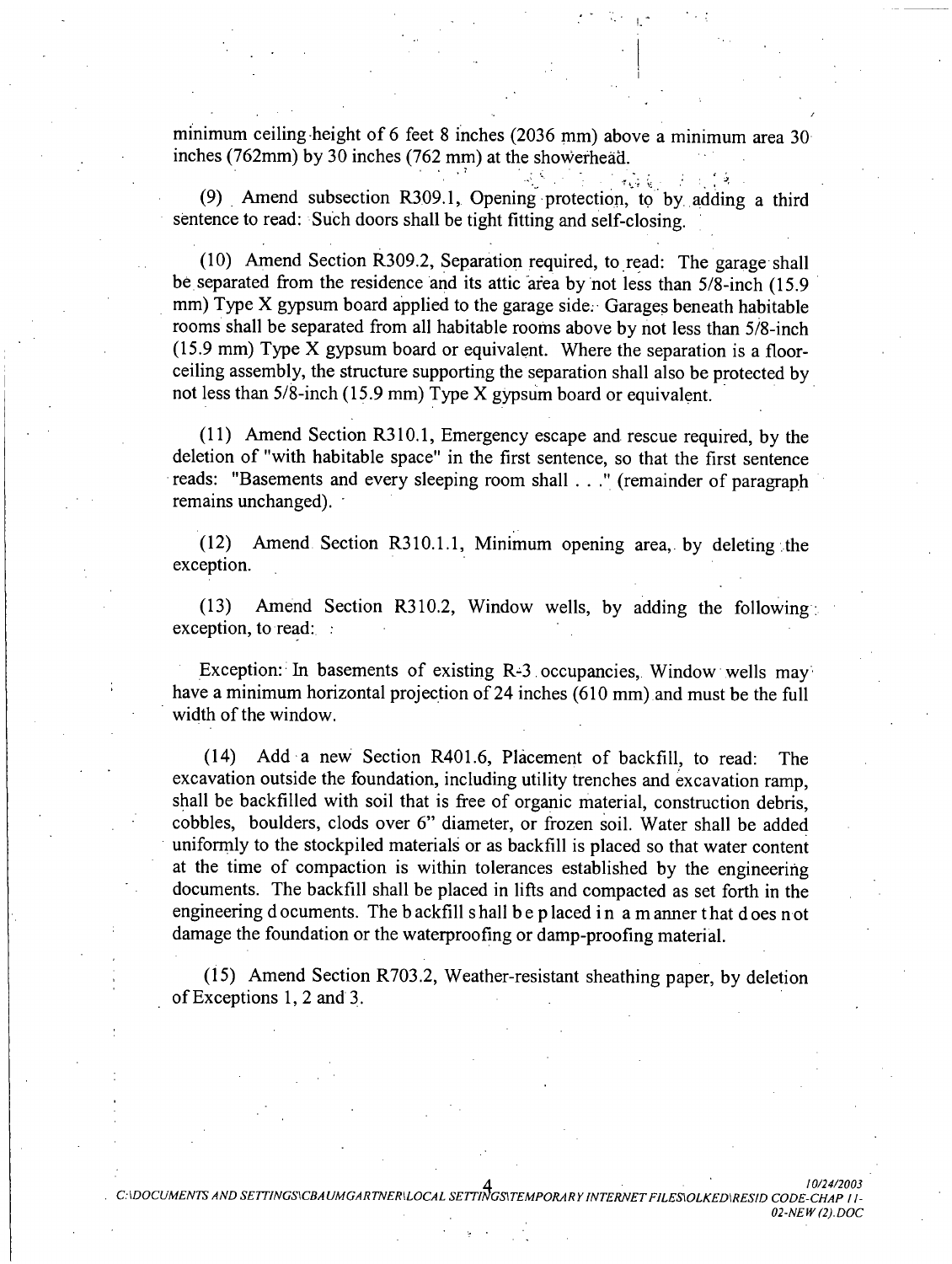(16) Amend Table R703.4 and Footnotes by deleting and replacing the Table and Footnotes with the following.  $\mathcal{F}_{\mathcal{L}}$ 

|                                                 |                    |                                                 |                                       |                                                | WEATHER-RESISTANT SIDING ATTACHMENT AND MINIMUM THICKNESS<br>TYPE OF SUPPORTS FOR THE SIDING MATERIAL AND FASTENERSEAN |                                               |                                                                |                                               |                                         |                                                                 |  |
|-------------------------------------------------|--------------------|-------------------------------------------------|---------------------------------------|------------------------------------------------|------------------------------------------------------------------------------------------------------------------------|-----------------------------------------------|----------------------------------------------------------------|-----------------------------------------------|-----------------------------------------|-----------------------------------------------------------------|--|
| SIDING MATERIAL                                 |                    | <b>NOMINAL</b><br><b>THICKNESS*</b><br>(inches) | <b>JOINT</b><br><b>TREAT-</b><br>MENT | <b>GHEATH-</b><br>ING PAPER<br><b>REQUIRED</b> | Wood or<br>wood<br>etructural<br>DAN-<br>sheathing                                                                     | Fiberboard<br>sheathing<br>into chai          | Orpaum<br>sheathing<br>Into stud                               | Fours.<br>plastic +<br>sheathing<br>into atud | Direct to<br>atuda                      | Number or<br>apecing of<br><b>lasteners</b>                     |  |
|                                                 | Witness            | 0.0195                                          | 1 ar                                  | Yes                                            | 0.120 mil<br>He'ling                                                                                                   | 0.12 Lead<br>2° kute                          | ⊕120 mil<br>$2^{+}$ lives:                                     | (1,120 aait)                                  | $N_{\rm H}$<br>فحصدانه                  |                                                                 |  |
| Horizontal<br>aluminum <sup>e</sup>             | inselation         | $0.02 +$                                        | Lap                                   | Yes                                            | 0.120 anil<br>115° long                                                                                                | $0.120$ call<br>2° king                       | 0.121 mil<br>$2^{\circ}$ long                                  | 0.120 mil <sup>2</sup>                        | No1<br>allowed                          | Sante to stud<br>vp.stang                                       |  |
|                                                 | With<br>insetation | 0.019                                           | lan                                   | Yes                                            | $0.129$ exil.<br>135° loan                                                                                             | $0.120$ mail.<br>$2^{1/2}$ long               | 0.120 mil<br>25%" long                                         | H.120 mil.                                    | 0.120 mil<br>Flore Long                 |                                                                 |  |
| Brick vencer<br>Concrete massing vencer         |                    | 2<br>$\overline{2}$                             | Section<br>R703                       | 7e <sub>0</sub>                                |                                                                                                                        |                                               | See Section R702 and Figure R703.78                            |                                               |                                         |                                                                 |  |
| Hardboard<br>Panel Siding-vertical              |                    | $v_{\rm in}$                                    | Note e                                | Yes                                            | New o                                                                                                                  | Note of                                       | Note o                                                         | Note o                                        | Note of                                 | ø.<br>panel ciliars<br>12° inacc<br>sap,F                       |  |
| Hardhaard <sup>i</sup><br>Lap-siding-horizontal |                    | $\eta_{\ell n}$                                 | Note r                                | Yes                                            | Note of                                                                                                                | Norte di                                      | Note q                                                         | Nito q                                        | Note 4                                  | Same as stud<br>Specing.<br>2 out bearing                       |  |
| Soci                                            |                    | سو دي                                           | lap                                   | Yes                                            | 0.113 mil.<br>مردار<br>Staples 1-7.                                                                                    | 0.113 mil<br>$2^{N}$<br>Starle 21/2"          | <b>10113 nail</b><br>سماء 21<br>Stanic $2^{1}$ a <sup>11</sup> | ù.H3 nail!<br>Stank"                          | Not allowed                             | Same is stud<br><b>Spacing</b>                                  |  |
| Stone veneer.                                   |                    | ŧ<br>1                                          | Section<br><b>R7(0)</b>               | Yes                                            | See Section R703 and Figure R703.7h                                                                                    |                                               |                                                                |                                               |                                         |                                                                 |  |
| Partick board panels                            |                    | وبالمركب                                        | Nu n                                  | Yes                                            | hd box mil                                                                                                             | od box anil                                   | 6d box nail                                                    | box nail*                                     | od twa nail.<br><b>Acres</b><br>allowed | 6 <sup>13</sup> panel edge<br>12" inter. sup.                   |  |
|                                                 |                    | ٠.                                              | Note g                                | Yes                                            | 63 has nail                                                                                                            | Ad box aail                                   | SJ box nail                                                    | box axil.                                     | 6d box and                              |                                                                 |  |
| Plywood panel!<br>(exterior prade).             |                    | ۸,                                              | Note g.                               | ves                                            | 0.CAN<br>mil-2"                                                                                                        | 0.113<br>nail 21 y "                          | minou<br>nail 2°                                               | 0.113 nail <sup>7</sup>                       | <b>UUN</b><br>nail-2"                   | h <sup>in</sup> na cagos                                        |  |
| Viry: sádine*                                   |                    | 0,005                                           | 1 ap                                  | Y'en                                           | 9.120 and<br>ila≌<br>Staple (Fig.)                                                                                     | $0.120$ mail<br>Stante-21/3"                  | 0.129 mil<br>27<br>Stapie 29, "                                | $0.120 \text{ rad}$<br>Stark'                 | Not allowed                             | Same is stud<br>specing.                                        |  |
| Word! Rustic, Jam                               |                    | <sup>3</sup> % Min                              | Lap                                   | Yes                                            |                                                                                                                        |                                               |                                                                |                                               |                                         | <b>Universiting</b>                                             |  |
| Shiplap                                         |                    | <sup>15</sup> ar Avenge                         |                                       |                                                |                                                                                                                        |                                               |                                                                |                                               | 0.413                                   | an in 6 <sup>11</sup><br>width, I gail                          |  |
| Bevel                                           |                    | $t_{27}$                                        | 1.ar                                  | $Y$ es                                         | Fastener penetration into sted-1"                                                                                      | call 21/2"<br>Staple-2"                       | per bearing;<br>S" widths and                                  |                                               |                                         |                                                                 |  |
| Butt tir-                                       |                    | $\mathcal{N}_{\text{max}}$                      | جهيا                                  | Yes                                            |                                                                                                                        |                                               | over, 2 nade<br>per bearing                                    |                                               |                                         |                                                                 |  |
| Fiber content panel siding?                     |                    | ðъ.                                             | Note t                                | Yes.                                           | άů<br>oussian<br><b>RAMALITI</b><br>cail"                                                                              | fel cornision<br>resistant<br>naile           | 6d<br>comeira<br>resistant<br>n.ii <sup>u</sup>                |                                               | 4d<br>ennius<br>resistant<br>niil       | $\alpha$ or $\alpha$<br>edges, 12" oc<br>on intermed.<br>stuils |  |
| Fiber cement tap siding?                        |                    | $\tau_{\rm dm}$                                 | Note w                                | Yes                                            | 64<br>eorrosion<br>resistant<br>rail»                                                                                  | 6d cum saon<br>revistant<br>rail <sup>e</sup> | ód<br>curnicion<br>realstant<br>n il-                          |                                               | ۵d<br>amvina<br>restant<br>nail*        | Note a                                                          |  |

TABLE R703.4

For SI: 1 inch =  $25.4$  mm.

Footnotes to Table R703.4:

a. Based on stud spacing of 16 inches on center. Where studs are spaced 24 inches, siding shall be applied to sheathing approved for that spacing.

b. Nail is a general description and shall be T-head, modified round head, or round head with smooth or deformed shanks.

c. Staples shall have a minimum crown width of 7/16-inch outside diameter and be manufactured of minimum No. 16 gage wire.

d. Nails or staples shall be a luminum, galvanized, or rust-preventive coated and shall be driven into the studs for fiberboard or gypsum backing.

e. Aluminum nails shall be used to attach aluminum siding.

f. Aluminum (0.019 inch) shall be unbacked only when the maximum panel width is 10 inches and the maximum flat area is 8 inches. The tolerance for aluminum

siding shall be  $+0.002$  inch of the nominal dimension.

UV24/2003<br>- C:\DOCUMENTS AND SETTINGS\CBAUMGARTNER\LOCAL SETTINGS\TEMPORARY INTERNET FILES\OLKED\RESID CODE-CHAP II 02-NEW (2) DOC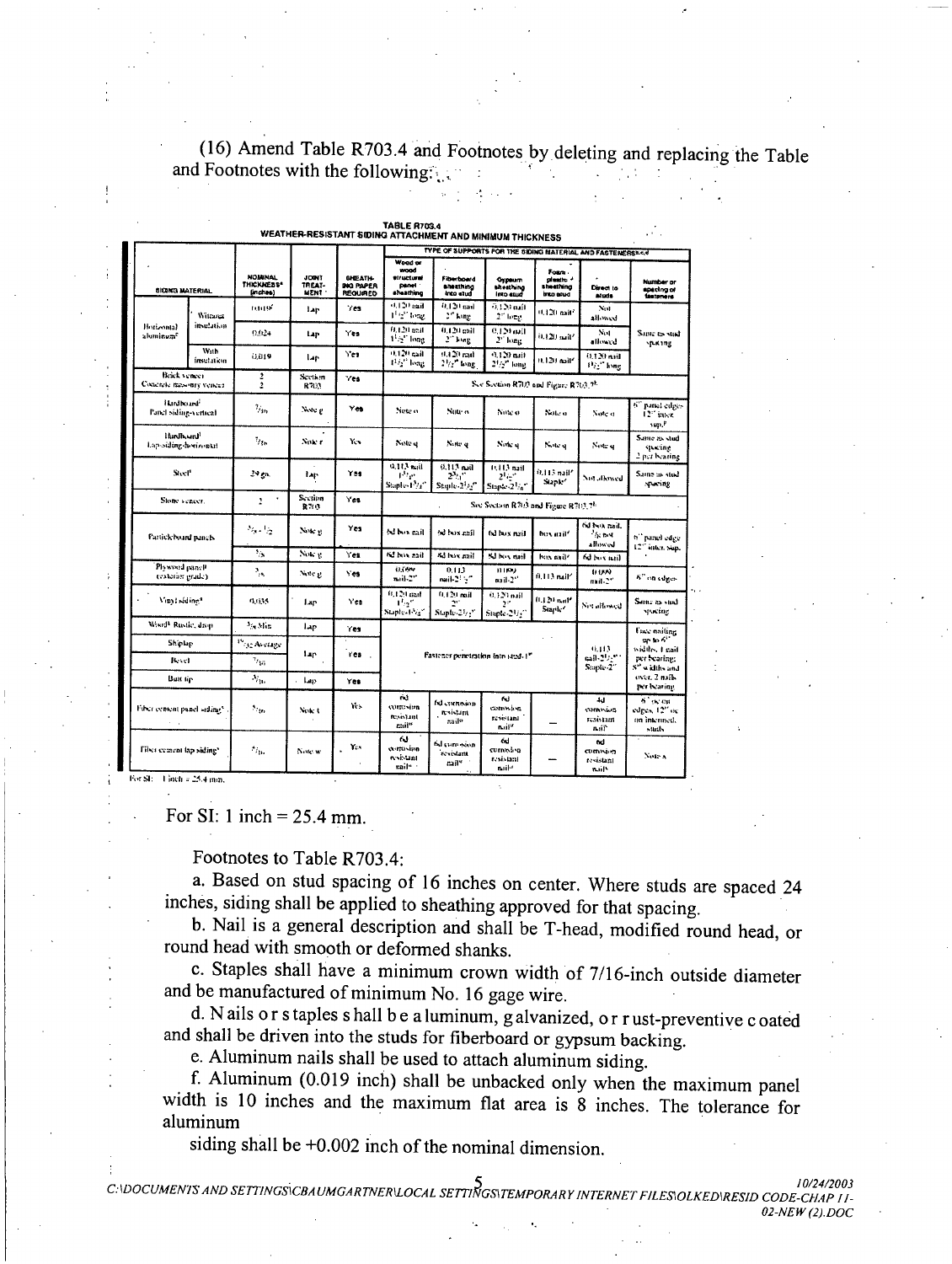g. Deleted

h. All attachments shall be coated with a corrosion-resistive coating.

*i*. Shall be of approved type.

j. Three-eighths-inch plywood shall not be applied directly to studs spaced greater than 16 inches on center when long dimension is parallel to studs. Onehalf-inch plywood shall not be applied directly to studs spaced greater than 24 inches on center. The stud spacing shall not exceed the panel span rating provided by the manufacturer unless the panels are installed with the face grain perpendicular to studs or over sheathing approved for that stud spacing.

k. Woodboard sidings applied vertically shall be nailed to horizontal nailing strips or b locking s et 24 inches on c enter. Nails shall p enetrate 1.5 inches into studs, studs and wood sheathing combined, or blocking. A weather-resistant membrane shall be installed weatherboard fashion under the vertical siding.

l. Hardboard siding shall comply with AHA A135.6.

m. Deleted

n. Vinyl siding shall comply with ASTM D 3679.

o. Minimum shank diameter of 0.092 inch, minimum head diameter of 0.225 inch, and nail length must accommodate sheathing and penetrate framing 1.5 inches.

p. When used to resist shear forces, the spacing must be 4 inches at panel edges and 8 inches on interior supports.

q. Minimum shank diameter of 0.099 inch, minimum head diameter of 0.240 inch, and nail length must accommodate sheathing and penetrate framing 1.5. inches.

r. Vertical end joints shall occur at studs and shall be covered with a joint cover or shall be caulked.

s. Fiber cement siding shall comply with the requirements of ASTM C 1186.

t. See Section R703.10.1.

u. Minimum 0.102 inch smooth shank, 0.255 inch round head.

v. Minimum 0.099 inch smooth shank, 0.250 inch round head.

w See Section R703.10.2.

x. Face nailing: 2 nails at each stud. Concealed nailing: one 11 gage 11/2 galv. roofing nail (0.371 inch head diameter, 0.120 inch shank) or 6d galv. box nail at each stud.

v. See Section R703.2, Exceptions.

z. Minimum nail length must accommodate sheathing and penetrate framing  $1.5$  inches.

(17) Amend Subsection R907.3.3, Recovering versus replacement, to read: Where the existing roof has three or more applications of any type of roof covering.

Section P3105.3, Vertical leg for waste fixture drains, and Figure  $(18)$ P3105.3 are deleted in their entirety.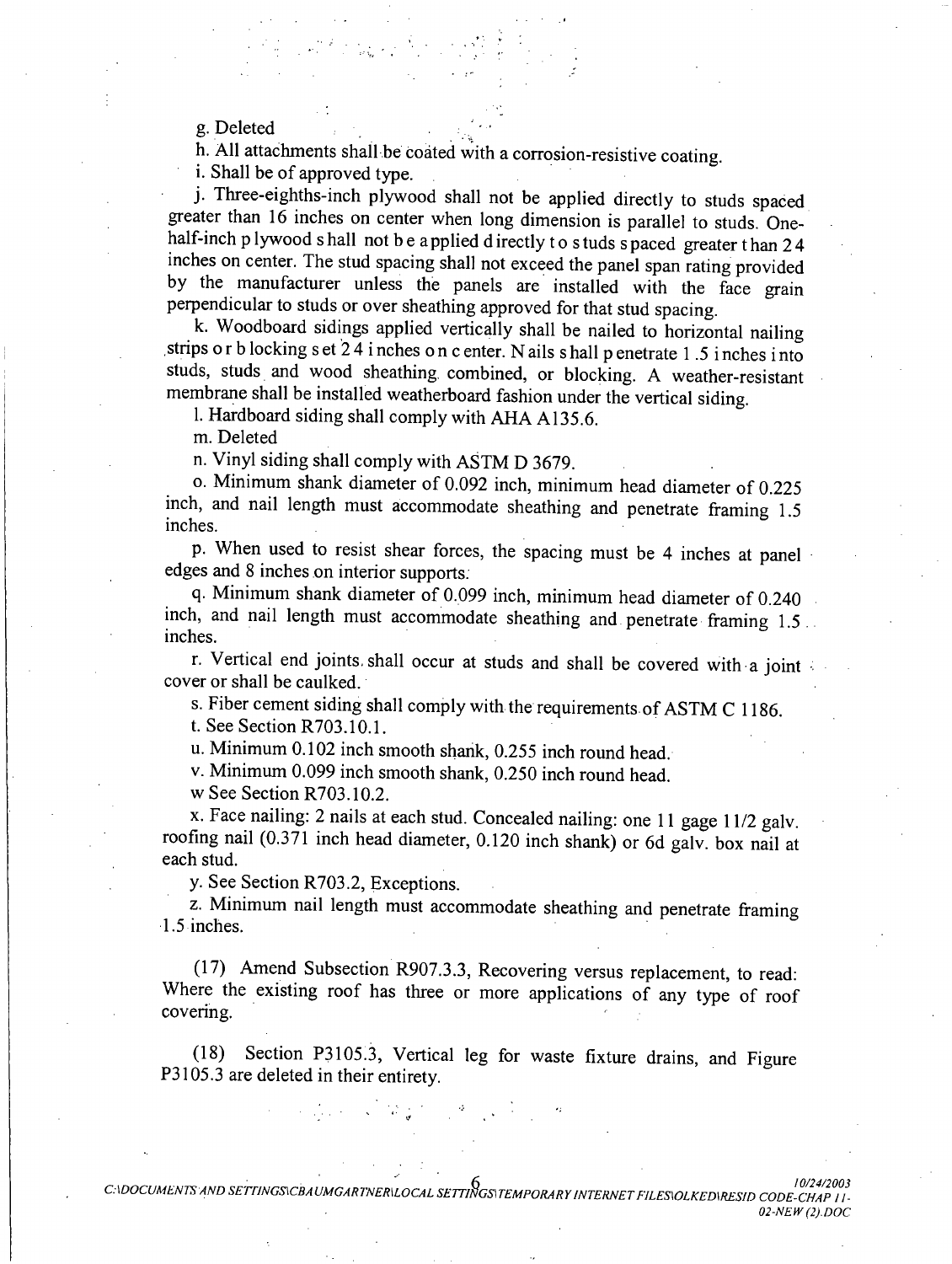#### 11.02.060 Violation; penalty.

In addition to the penalty provisions contained in the Code, any person who violates any of the provisions of this Chapter shall be guilty of a misdemeanor and, upon conviction thereof, shall be fined the sum of not more than four hundred ninety-nine dollars (\$499.00) for each such violation. Each day that a violation continues after due notice has been served shall be deemed a separate offense.

#### 11.02.070 Nonliability.

The adoption of this Chapter, and of the Code provided for herein, shall not create any duty to any person, firm, corporation or other entity with regard to the enforcement or nonenforcement of this Chapter or said code. No person, firm, corporation or other entity shall have any civil liability remedy against the Town, or its officers, employees or agents, for any damage arising out or of in any way connected with the adoption, enforcement or nonenforcement of this Chapter or said code. Nothing in this Chapter or in said code shall be construed to create any liability, or to waive any of the immunities, limitations on liabilities, or other provisions of the Governmental Immunity Act, Section 24-10-101, et seq., C.R.S., or to waive any immunities or limitations on liability otherwise available to the Town, or its officers, employees or agents.

#### 11.02.080 **Effective date.**

The ordinance codified in this Chapter shall take effect on January 1, 2004.

Section 2. Safety Clause. The Town Council hereby finds, determines and declares that this Ordinance is promulgated under the general police power of the Town of Parker, that it is promulgated for the health, safety and welfare of the public, and that this Ordinance is necessary for the preservation of health and safety and for the protection of public convenience and welfare. The Town Council further determines that the Ordinance bears a rational relation to the proper legislative object sought to be obtained.

Section 3. Severability. If any clause, sentence, paragraph or part of this Ordinance or the application thereof to any person or circumstances shall for any reason be adjudged by a court of competent jurisdiction invalid, such judgment shall not affect application to other persons or circumstances.

Section 4. This Ordinance shall become effective ten (10) days after final publication.

| 2003. | INTRODUCED AND PASSED ON FIRST READING this $\frac{d}{dx}$ day of <i>flottemb Eq.</i> |                                                                                                                                                                      |  |  |  |
|-------|---------------------------------------------------------------------------------------|----------------------------------------------------------------------------------------------------------------------------------------------------------------------|--|--|--|
|       |                                                                                       | $\mathcal{L}_\mathbf{A}(\mathcal{D}_\mathbf{A})$ , where $\mathcal{L}_\mathbf{A}(\mathcal{D}_\mathbf{A})$ , and the $\mathcal{L}_\mathbf{A}(\mathcal{D}_\mathbf{A})$ |  |  |  |

asater

C:\DOCUMENTS AND SETTINGS\CBAUMGARTNER\LOCAL SETTINGS\TEMPORARY INTERNET FILES\OLKED\RESID CODE-CHAP 11-02-NEW (2).DOC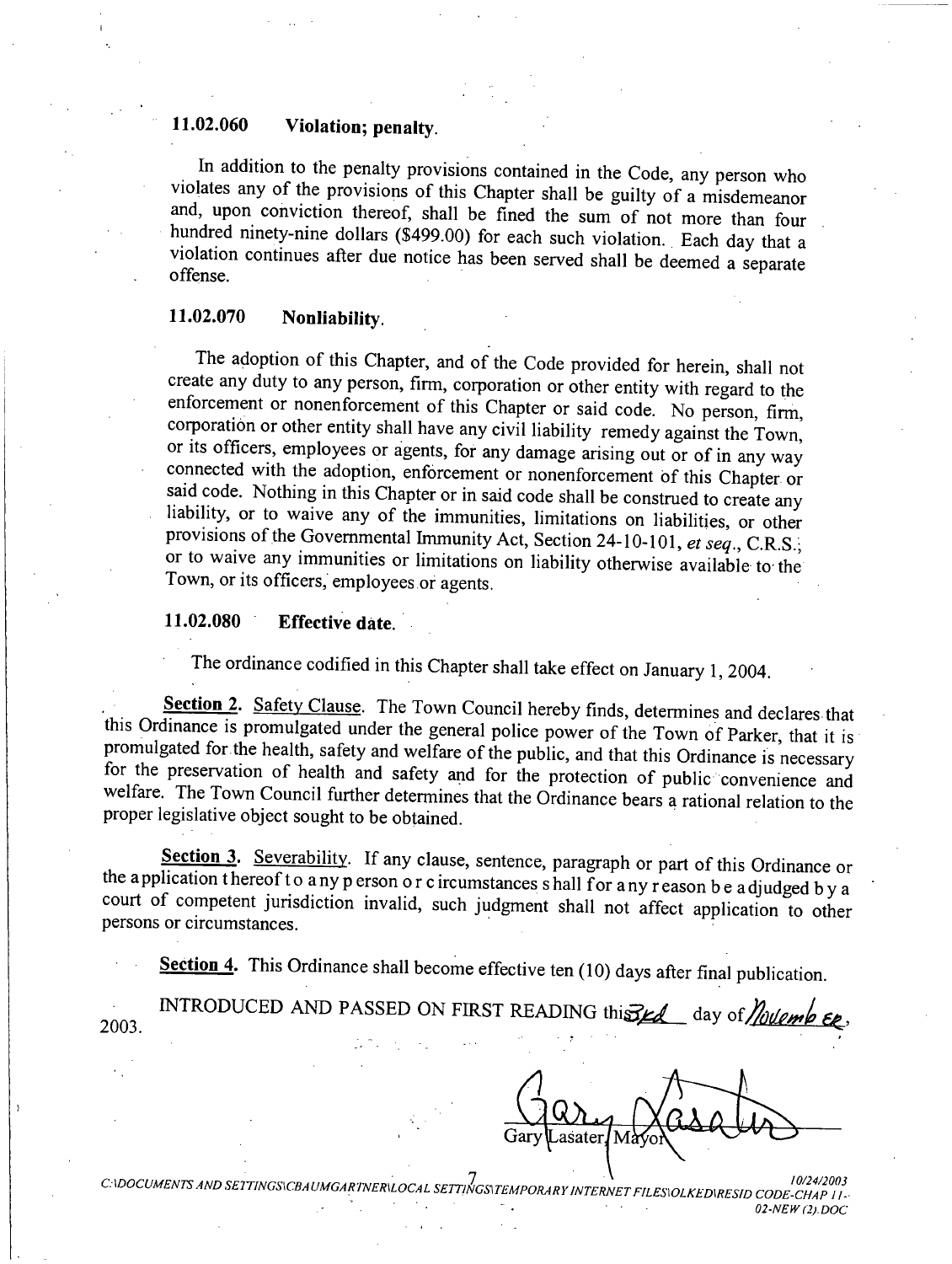**TEST** Carol-Baumgartner, Town Clerk

ADOPTED ON SECOND AND FINAL READING this  $\sqrt{\mathcal{L}}$ day of December. 2003.

ATTEST.

Lasater

Carol Baumgartner, Town Clerk

APPROVED AS TO FORM:

s S. Malonéy, Town Attorney ∕am¢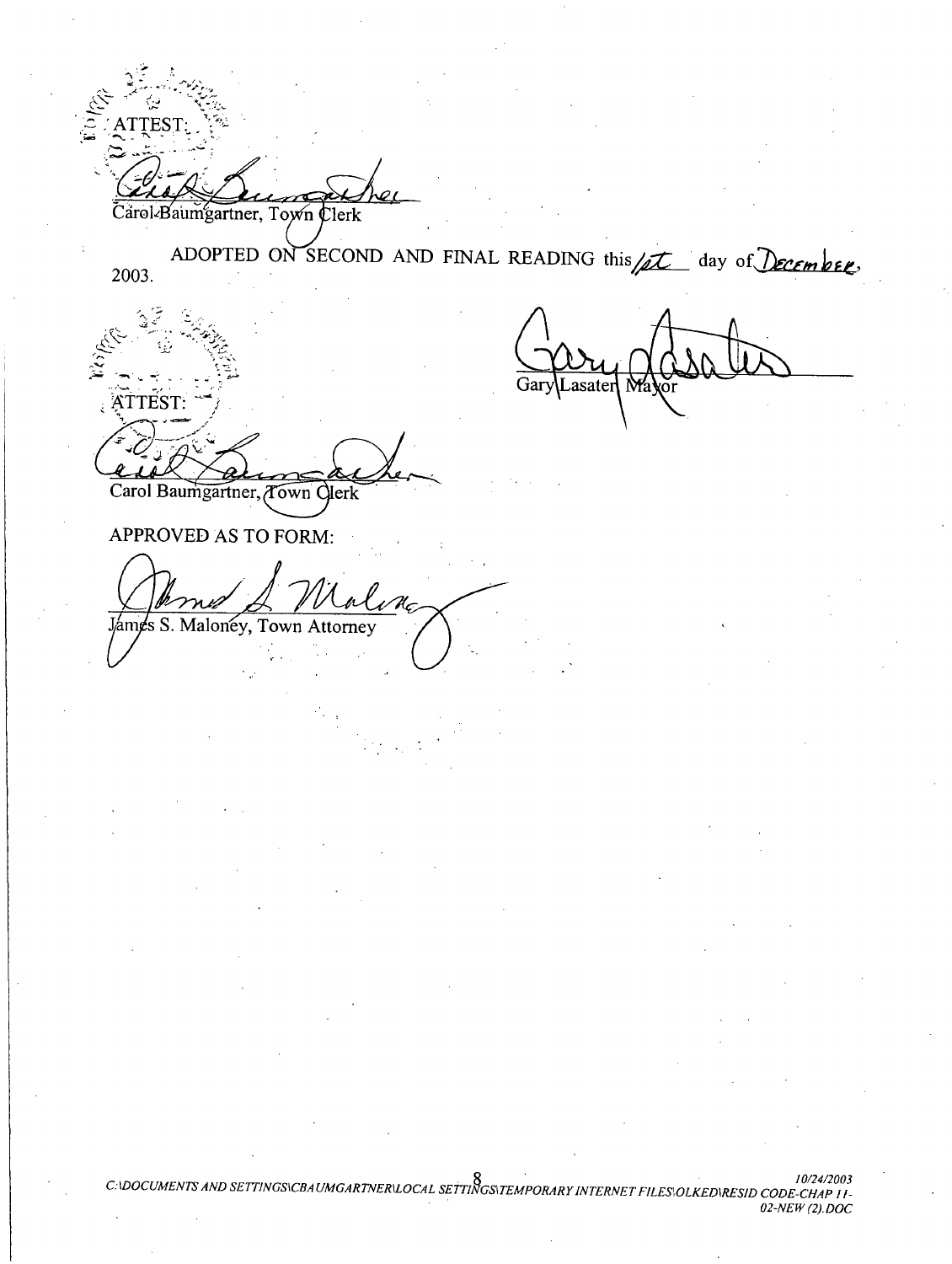GO lachae SPONSORED BY COUNCILMEMBER

**COUNCILMEMBER'S BILL** 

ORDINAÑCE NO.

4.74

No.

Series of 2003

Series of 2003

### TITLE: A BILL FOR AN ORDINANCE TO REPEAL AND READOPT CHAPTER 11.04 OF THE PARKER MUNICIPAL CODE CONCERNING THE **PARKER FIRE PROTECTION CODE**

NOW, THEREFORE, BE IT ORDAINED BY THE TOWN COUNCIL OF THE TOWN OF PARKER, COLORADO, THAT:

Section 1. Chapter 11.04 of the Parker Municipal Code is repealed in its entirety and readopted to read as follows:

## **CHAPTER 11.04**

### **Parker Fire Protection Codes**

11.04.010 Title.

The provisions of this Chapter shall be known and cited as the P arker F ire Protection Code.

#### $-11.04.020$ International Fire Code adopted.

Pursuant to Title 31, Article 16, Part 2, C.R.S., the International Fire Code, 2003 Edition, as published by the International Code Council (ICC), 5203 Leesburg Pike, Falls Church, VA 22041, is adopted by reference and incorporated into this Chapter as though fully set forth herein. Except as otherwise provided hereafter, such code is adopted in full, including the outline of contents, index and appendices contained therein.

#### 11.04.030 Copies.

At the time of adoption, one (1) copy of the International Fire Code, including outline of contents, index, appendices and amendments shown herein, certified to be a true copy, is on file in the office of the Town Clerk and may be inspected by any interested person between the hours of 8:00 a.m. and 5:00 p.m., Monday through Friday, holidays excepted. After final adoption, the International Fire Code shall be available for sale to the public at the Community Development Department Offices, at a price reflecting cost to the Town.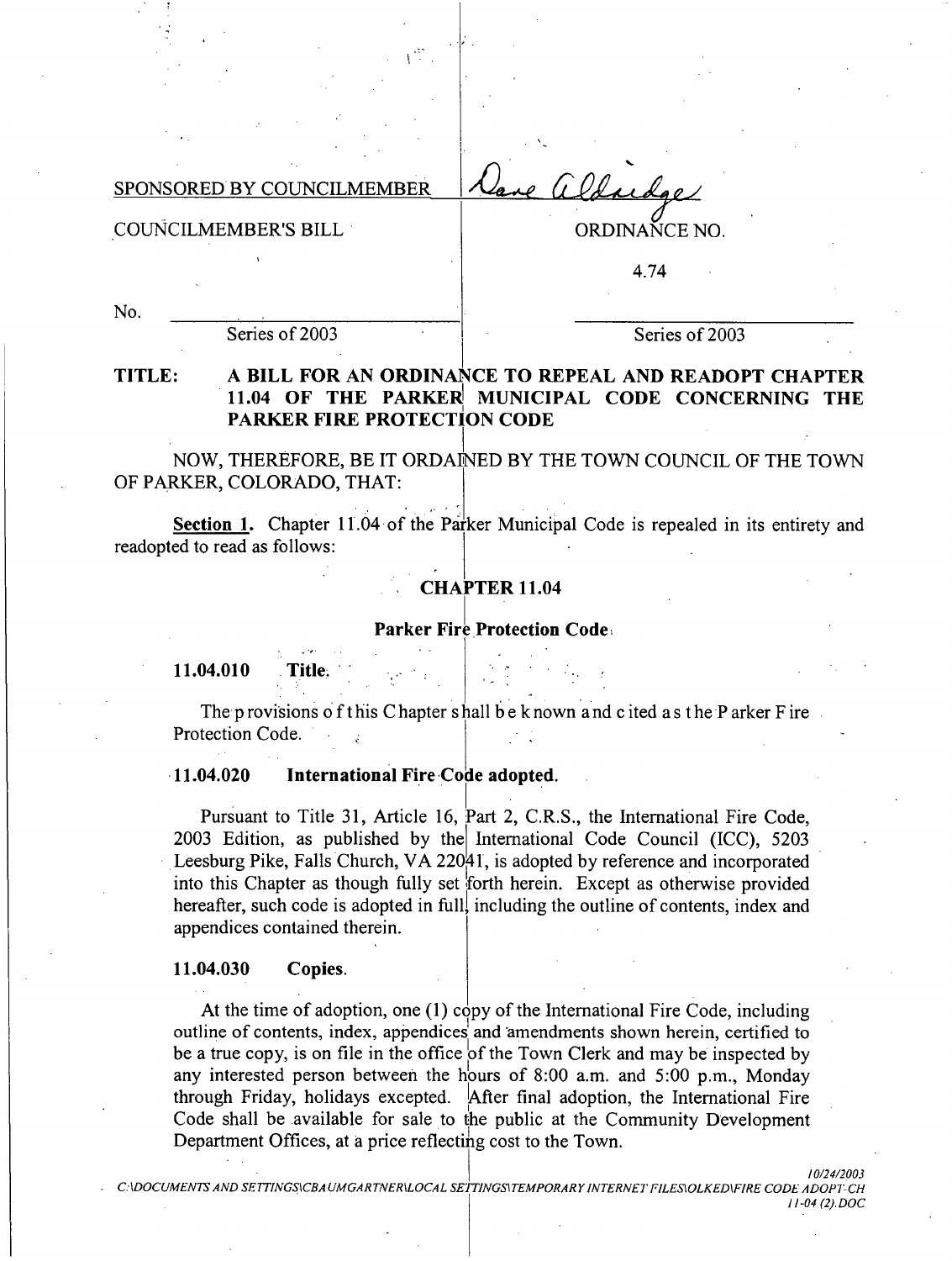#### 11.04.040 Definitions.

a. Jurisdiction. Whenever the word *jurisdiction* is used in the International Fire Code, it shall mean that area within the corporate limits of the Town or any area hereafter annexed to the Town.

b. Chief. Where the *chief* is referred to in the International Fire Code, it shall mean the Chief of the Parker Fire Protection District.

c. The Board of Appeals referred to in the International Fire Code shall be the Board of Appeals established by the Parker Administrative Code to hear appeals from both the building and fire codes of the Town.

#### Amendments. 11.04.050

The International Fire Code, as adopted by this Chapter, is hereby amended as follows (article numbers correspond with those in the International Fire Code):

(a) Delete Appendix Chapters A and D.

 $\mathbf{r}_{\mathrm{in}}$ 

(b) Section 3204.3.1.1 (geographic limits in which the storage of flammable cryogenic fluids in stationary containers is prohibited): Storage of flammable cryogenic fluids in stationary containers outside of buildings is prohibited.

(c) Section 3404.2.9.5.1 (geographic limits in which the storage of Class I and Class II liquids in above-ground tanks outside of buildings is prohibited). The storage of Class I and Class II liquids in above-ground tanks outside of buildings shall conform to the provisions of the Town of Parker Zoning Ordinance.

(d) Section 3406.2.4.4 (geographic limits in which the storage of Class I and Class II liquids in above-ground tanks is prohibited): The storage of Class I and Class II liquids in above-ground tanks outside of buildings shall conform to the provisions of the Town of Parker Zoning Ordinance.

(e) Section 3804.2 (geographic limits in which the storage of liquefied petroleum gas is restricted for the protection of heavily populated or congested areas): Restricted Use. Bulk Storage of liquefied petroleum gas within all residential, business and commercial zones is restricted for the protection of heavily populated or congested commercial areas. The aggregate capacity of any one installation shall not exceed two thousand (2,000) gallons water capacity, except that in particular installations this capacity limit may be altered at the discretion of the Chief after consideration of special features such as topographical conditions, nature of occupancy and proximity of buildings, capacity of proposed tanks, degree of private fire protection to be provided and the facilities of the Parker Fire Protection District. The storage of liquefied petroleum gas shall also conform to the provisions of the Town of Parker Zoning Ordinance.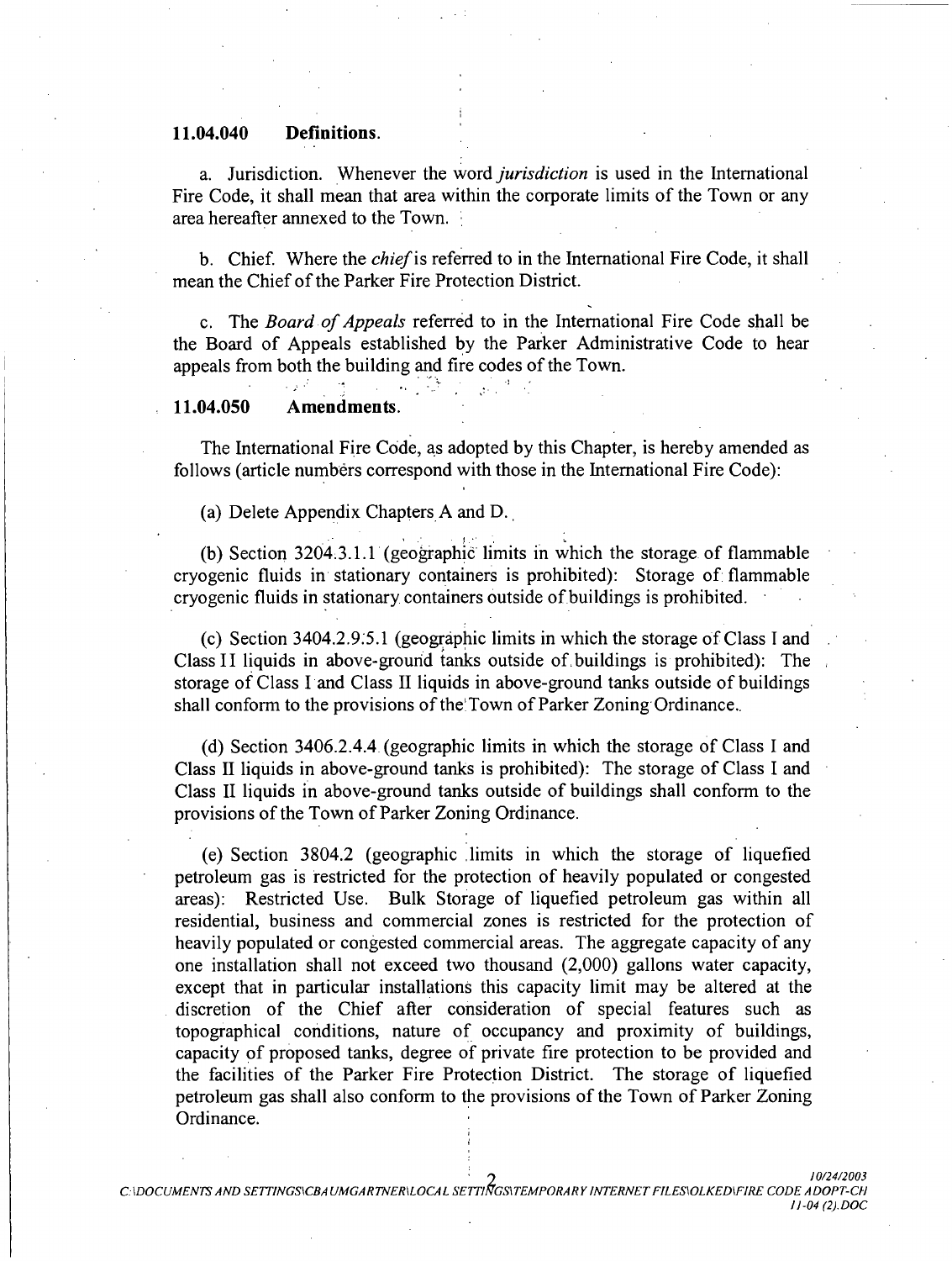#### 11.04.060 Violation; penalty.

In addition to the penalty provisions contained in the Code, any person who violates any of the provisions of this Chapter shall be guilty of a misdemeanor and, upon conviction thereof, shall be fined the sum of not more than four hundred ninety-nine dollars (\$499.00) for each such violation. Each day that a violation continues after due notice has been served shall be deemed a separate offense.

#### 11.04.070 Nonliability.

The adoption of this Chapter, and of the Code provided for herein, shall not create any duty to any person, firm, corporation or other entity with regard to the enforcement or nonenforcement of this Chapter or said code. No person, firm, corporation or other entity shall have any civil liability remedy against the Town, or its officers, employees or agents, for any damage arising out or of in any way connected with the adoption, enforcement or nonenforcement of this Chapter or said code. Nothing in this Chapter or in said code shall be construed to create any liability, or to waive any of the immunities, limitations on liabilities, or other provisions of the Governmental Immunity Act, Section 24-10-101, et seq., C.R.S., or to waive any immunities or limitations on liability otherwise available to the Town, or its officers, employees or agents.

#### 11.04.080 **Effective date.**

The ordinance codified in this Chapter shall take effect on January 1, 2004.

Section 2. Safety Clause. The Town Council hereby finds, determines and declares that this Ordinance is promulgated under the general police power of the Town of Parker, that it is promulgated for the health, safety and welfare of the public, and that this Ordinance is necessary for the preservation of health and safety and for the protection of public convenience and welfare. The Town Council further determines that the Ordinance bears a rational relation to the proper legislative object sought to be obtained.

Section 3. Severability. If any clause, sentence, paragraph or part of this Ordinance or the application thereof to any person or c ircumstances shall for any reason be adjudged by a court of competent jurisdiction invalid, such judgment shall not affect application to other persons or circumstances.

Section 4. This Ordinance shall become effective ten (10) days after final publication.

INTRODUCED AND PASSED ON FIRST READING this  $\frac{1}{2}$  day of Navember, 2003.

C:\DOCUMENTS AND SETTINGS\CBAUMGARTNER\LOCAL SETTINGS\TEMPORARY INTERNET FILES\OLKED\FIRE CODE ADOPT-CH

 $11-04(2).DOC$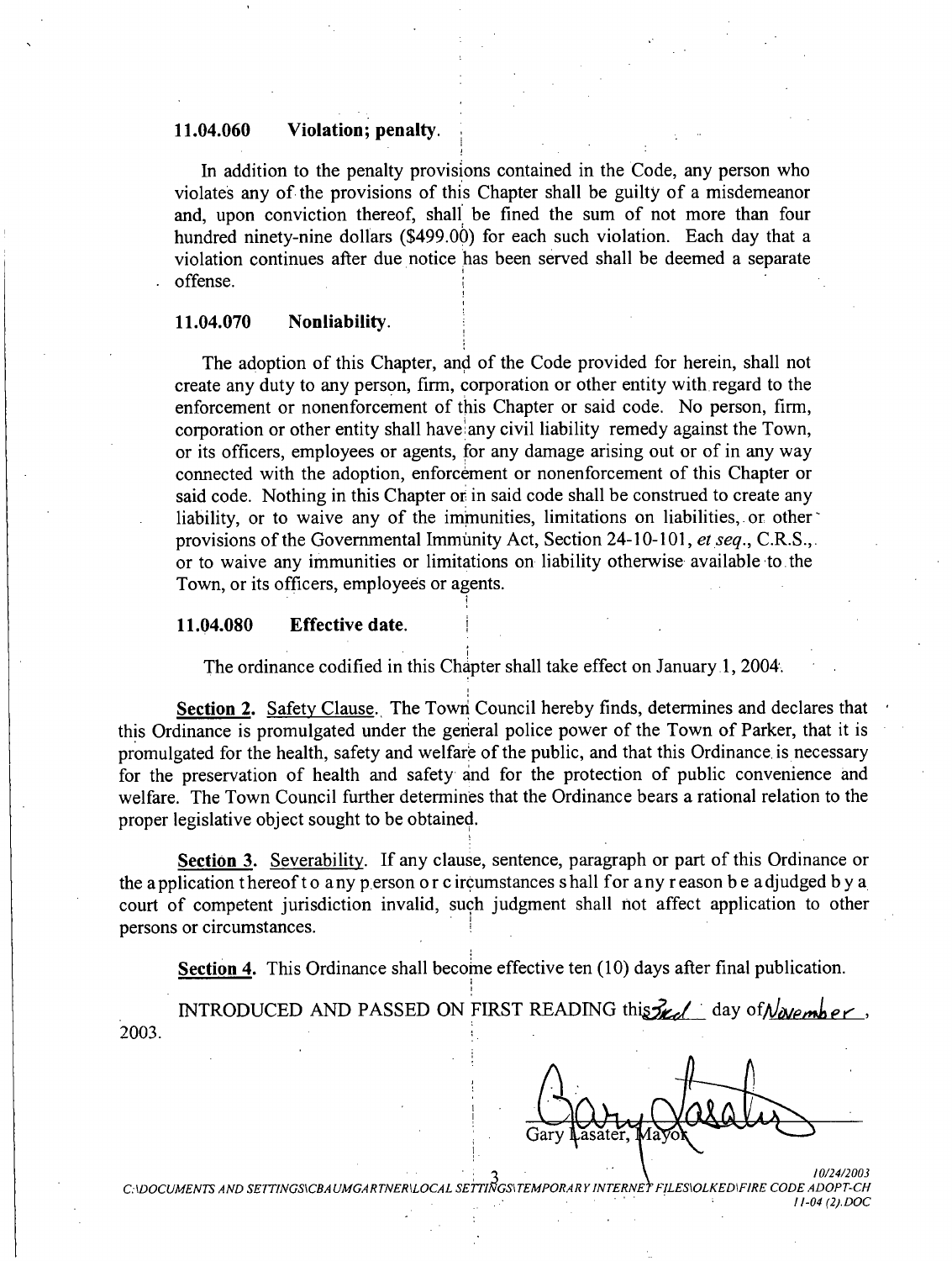**\TTEST** Carol Baumgartner, Town Clerk ADOPTED ON SECOND AND FINAL READING this /2t day of Decembers 2003. asater jar ATTEST: Carol Baumgartner, Town Clerk APPROVED AS TO FORM: James S. Maloney, Town Attorney

10/24/2003 10/24/2003<br>C:\DOCUMENTS AND SETTINGS\CBAUMGARTNER\LOCAL\SETTINGS\TEMPORARY INTERNET FILES\OLKED\FIRE CODE ADOPT-CH  $11-04$  (2) DOC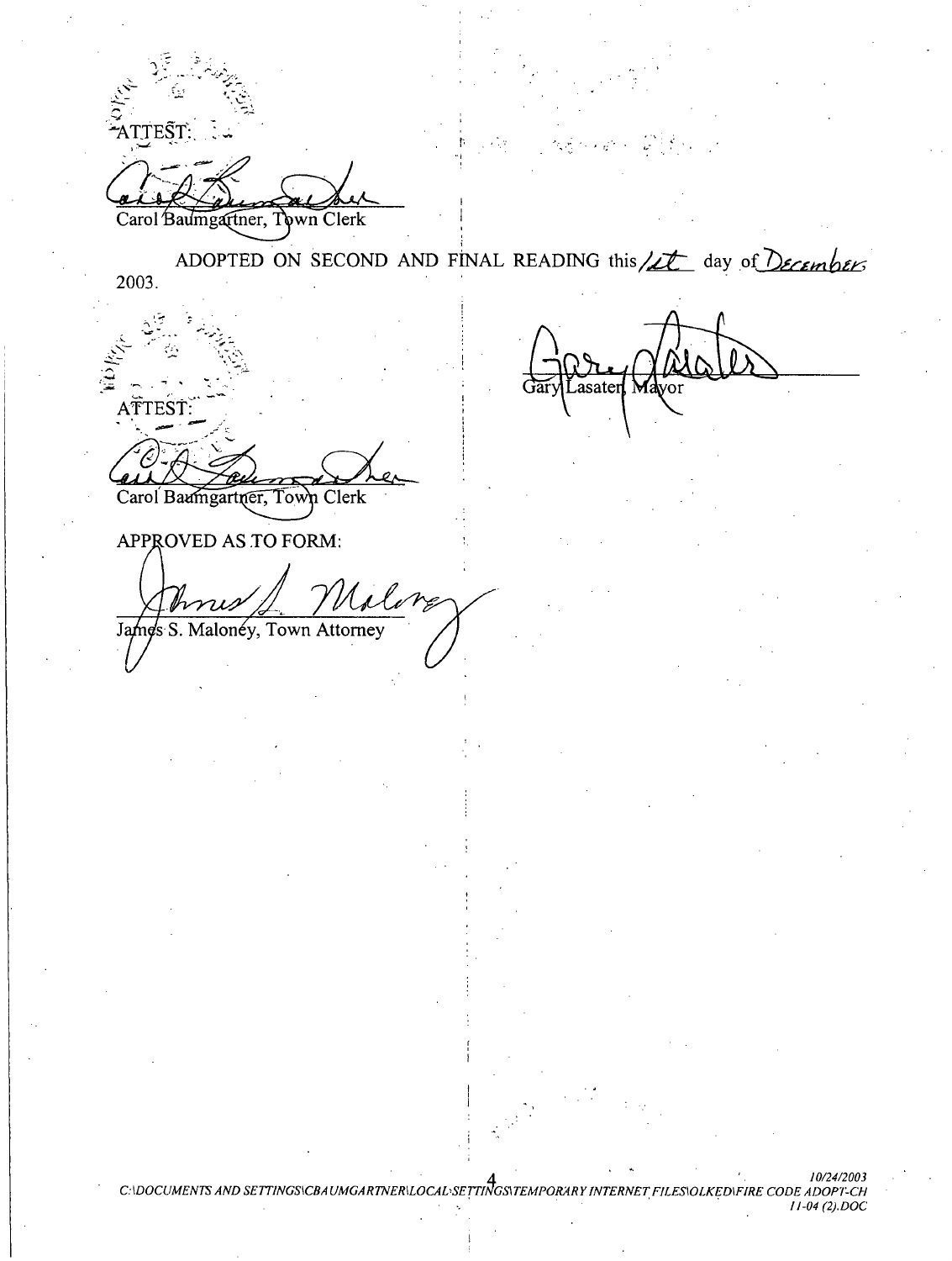Vere a Vere SPONSORED BY COUNCILMEMBER

**COUNCILMEMBER'S BILL** 

ORDINANCE NO.

4.76

No.

Series of 2003

Series of 2003

### A BILL FOR AN ORDINANCE TO REPEAL AND READOPT CHAPTER TITLE: 11.06 OF THE PARKER MUNICIPAL CODE CONCERNING THE **PARKER MECHANICAL CODE**

NOW, THEREFORE, BE IT ORDAINED BY THE TOWN COUNCIL OF THE TOWN OF PARKER, COLORADO, THAT:

Section 1. Chapter 11.06 of the Parker Municipal Code is repealed in its entirety and readopted to read as follows:

### **CHAPTER 11.06**

Parker Mechanical Code

11.06.010 Title.

The provisions of this Chapter shall be known and cited as the Parker Mechanical Code.

#### 11.06.020 International Mechanical Code adopted.

Pursuant to Title 31, Article 16, Part 2, C.R.S., the International Mechanical Code, 2003 Edition, as published by the International Code Council (ICC), 5203 Leesburg Pike, Falls Church, VA 22041, is hereby adopted by reference and incorporated into this Chapter as though fully set forth herein. Except as otherwise provided hereafter, such code is adopted in full, including the outline of contents, index and appendices contained therein.

#### 11.06.030 Copies.

At the time of adoption, one (1) copy of the International Mechanical Code, including outline of contents, index, appendices and amendments shown herein, certified to be a true copy, is on file in the office of the Town Clerk and may be inspected by any interested person between the hours of 8:00 a.m. and 5:00 p.m., Monday through Friday, holidays excepted. After final adoption, the International Mechanical Code shall be available for sale to the public at the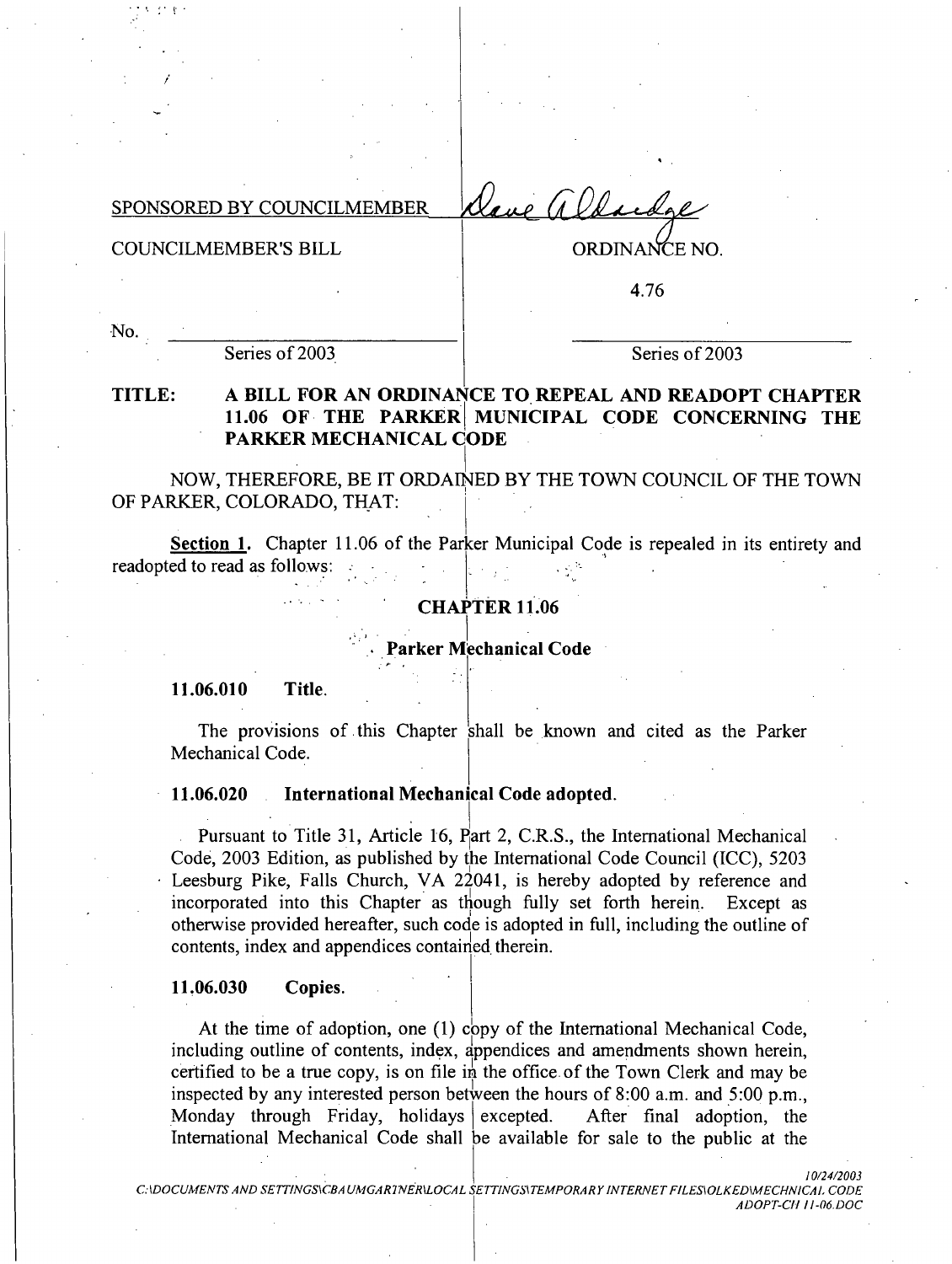Community Development Department Offices, at a price reflecting cost to the Town.

#### 11.06.040 **Jurisdiction defined.**

Whenever the word *jurisdiction* is used in the International Mechanical Code. it shall be defined to mean that area included within the corporate limits of the Town or any area hereafter annexed to the Town.

#### 11.06.050 Amendments.

The International Mechanical Code, as adopted by this Chapter, is hereby amended as follows (section numbers correspond with those in the International Mechanical Code):

(1) Delete Appendix Chapters A and B.

(2) Amend 101.1, Title, to read: These regulations shall be known as the Parker Mechanical Code, hereinafter referred to as the "code."

 $(3)$  Amend 101.2, Scope, to read: This code shall regulate the design. installation, maintenance, alteration and inspection of mechanical systems that are permanently installed and utilized to provide control of environmental conditions and related processes within buildings. This code shall also regulate those mechanical systems, system components, equipment and appliances specifically addressed herein. The installation of fuel gas distribution piping and equipment. fuel gas-fired appliances and fuel gas-fired appliance venting systems shall be regulated by the Parker Fuel Gas Code.

Exceptions:

a. Detached one- and two-family dwellings and multiple single-family dwellings (townhouses) not more than three stories high with separate means of egress and their accessory structures shall comply with the International Residential Code.

b. Mechanical systems in existing buildings undergoing repair, alterations, or additions, and change of occupancy may be permitted to comply with the Parker **Existing Building Code.** 

(4) The remainder of Chapter 1 of the Code, entitled "Administration," is deleted in its entirety (see Parker Administrative Code contained in Chapter 11.01 of the Parker Municipal Code).

(5) Amend Section 202, General definitions, to add new definitions to read: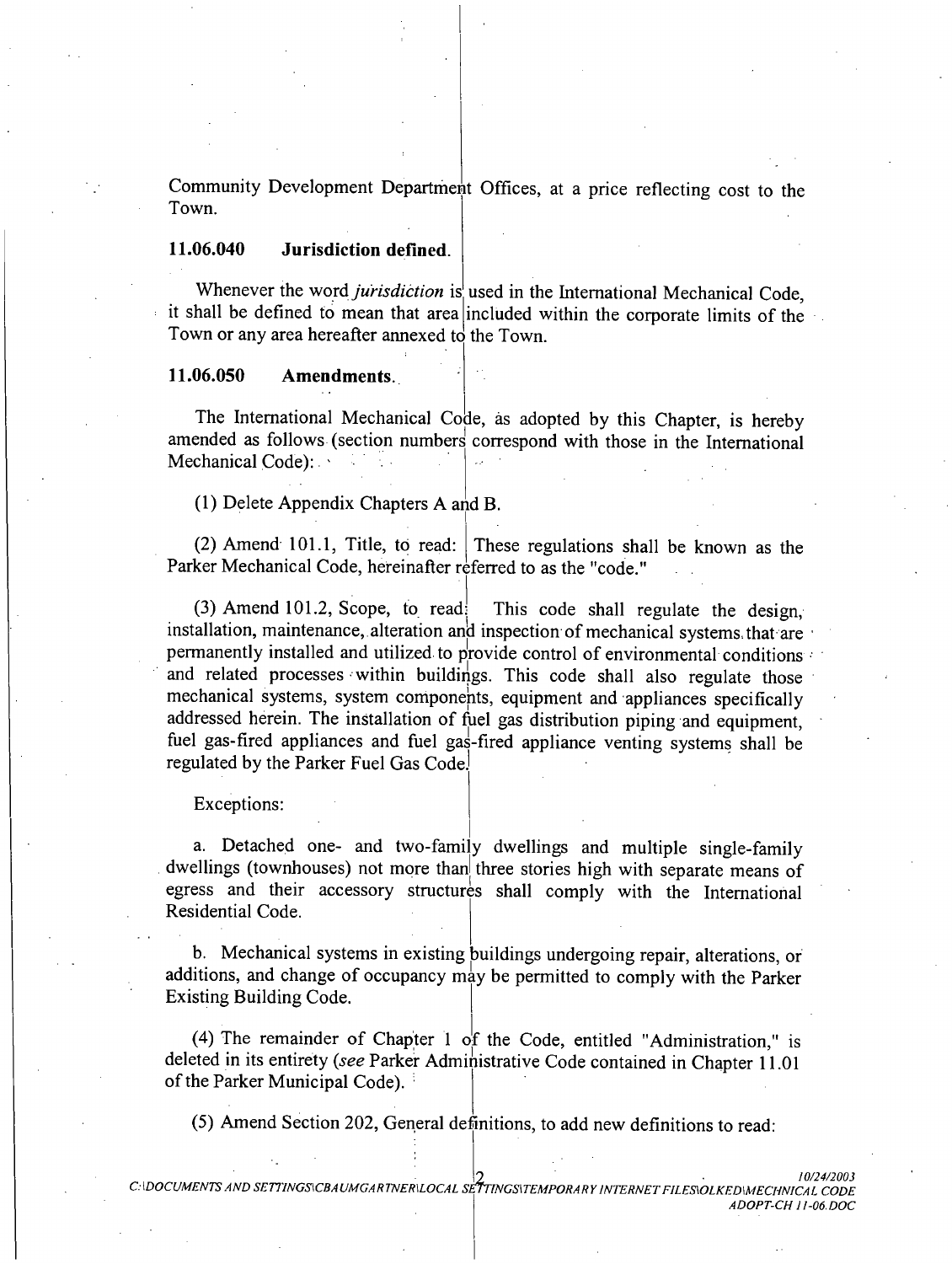Solid Fuel Burning Device shall mean any fireplace, stove, firebox or device intended and/or used for the purpose of burning wood, coal, pulp, paper or other nonliquid or nongaseous fuel.

*Certified Solid Fuel Burning Device* shall mean a solid fuel burning device which is certified by the Air Pollution Control Division of the Colorado Department of Health to meet the Emissions Standards set forth in Section IV of Regulation No. 4 of Volume I of Colorado Air Quality Control Commission, hereinafter referred to as "State Regulations."

*Wood Burning Fireplace shall mean an open hearth or fire chamber or similar* prepared place in which a fire may be made and which is built in conjunction with a chimney.

(6) Amend Section 905.1, General, to a dd a new second paragraph to read: Installation of certified solid fuel burning device will be permitted within the Town of Parker when such device meets the EPA Phase 11 or Colorado Phase III emissions testing as defined in the State Regulations.

#### 11.06.060 Violation; penalty.

In addition to the penalty provisions contained in the Code, any person whose violates any of the provisions of this Chapter shall be guilty of a misdemeanor and, upon conviction thereof, shall be fined the sum of not more than four hundred ninety-nine dollars (\$499.00) for each such violation. Each day that a violation continues after due notice has been served shall be deemed a separate offense.

#### 11.06.070 Nonliability.

The adoption of this Chapter, and of the Code provided for herein, shall not create any duty to any person, firm, corporation or other entity with regard to the enforcement or nonenforcement of this Chapter or said code. No person, firm, corporation or other entity shall have any civil liability remedy against the Town, or its officers, employees or agents, for any damage arising out or of in any way connected with the adoption, enforcement or nonenforcement of this Chapter or said code. Nothing in this Chapter or in said code shall be construed to create any liability, or to waive any of the immunities, limitations on liabilities, or other provisions of the Governmental Immunity Act, Section 24-10-101, et seq., C.R.S., or to waive any immunities or limitations on liability otherwise available to the Town, or its officers, employees or agents.

#### 11.06.080 **Effective date.**

The ordinance codified in this Chapter shall take effect on January 1, 2004.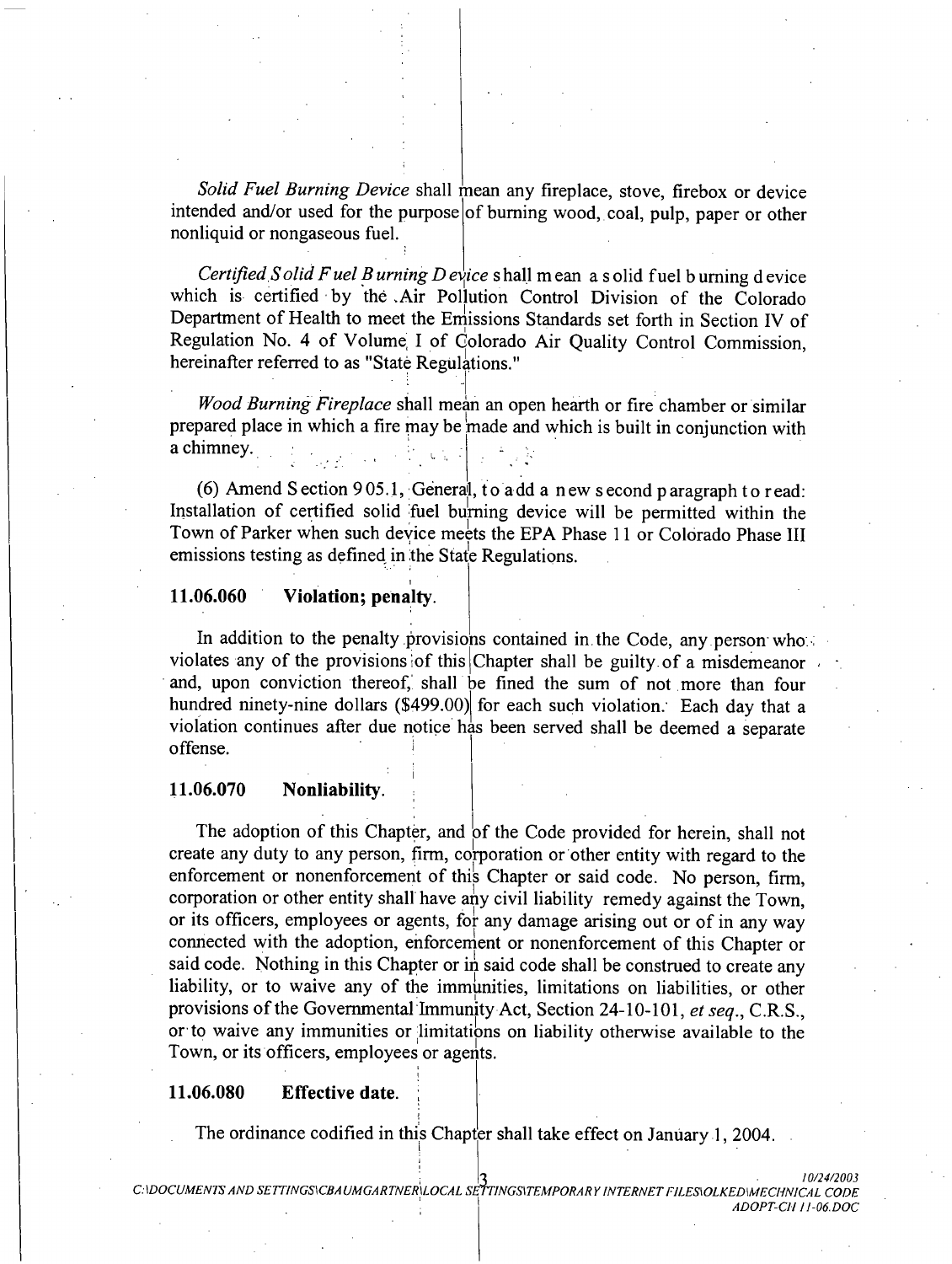Section 2. Safety Clause. The Town Council hereby finds, determines and declares that this Ordinance is promulgated under the general police power of the Town of Parker, that it is promulgated for the health, safety and welfare of the public, and that this Ordinance is necessary for the preservation of health and safety and for the protection of public convenience and welfare. The Town Council further determines that the Ordinance bears a rational relation to the proper legislative object sought to be obtained.

Section 3. Severability. If any clause, sentence, paragraph or part of this Ordinance or the application thereof to any person or c ircumstances shall for any reason be adjudged by a court of competent jurisdiction invalid, such judgment shall not affect application to other persons or circumstances.

Section 4. This Ordinance shall become effective ten  $(10)$  days after final publication.

INTRODUCED AND PASSED ON FIRST READING this  $\frac{7}{2}$  day of  $\frac{1}{d}$  were  $\epsilon$ . 20035 ÁTTEST Carol Baumgartner, Town Clerk ADOPTED ON SECOND AND FINAL READING this  $\sqrt{2\ell}$  day of December, 2003. ATTEST: Carol Baumgartner, Tøwn Clerk APPROVED AS TO FORM: S. Malonéy, Town Attorney C:\DOCUMENTS AND SETTINGS\CBAUMGARTNER\LOCAL SETTINGS\TEMPORARY INTERNET FILES\OLKED\MECHNICAL CODE ADOPT-CH 11-06.DOC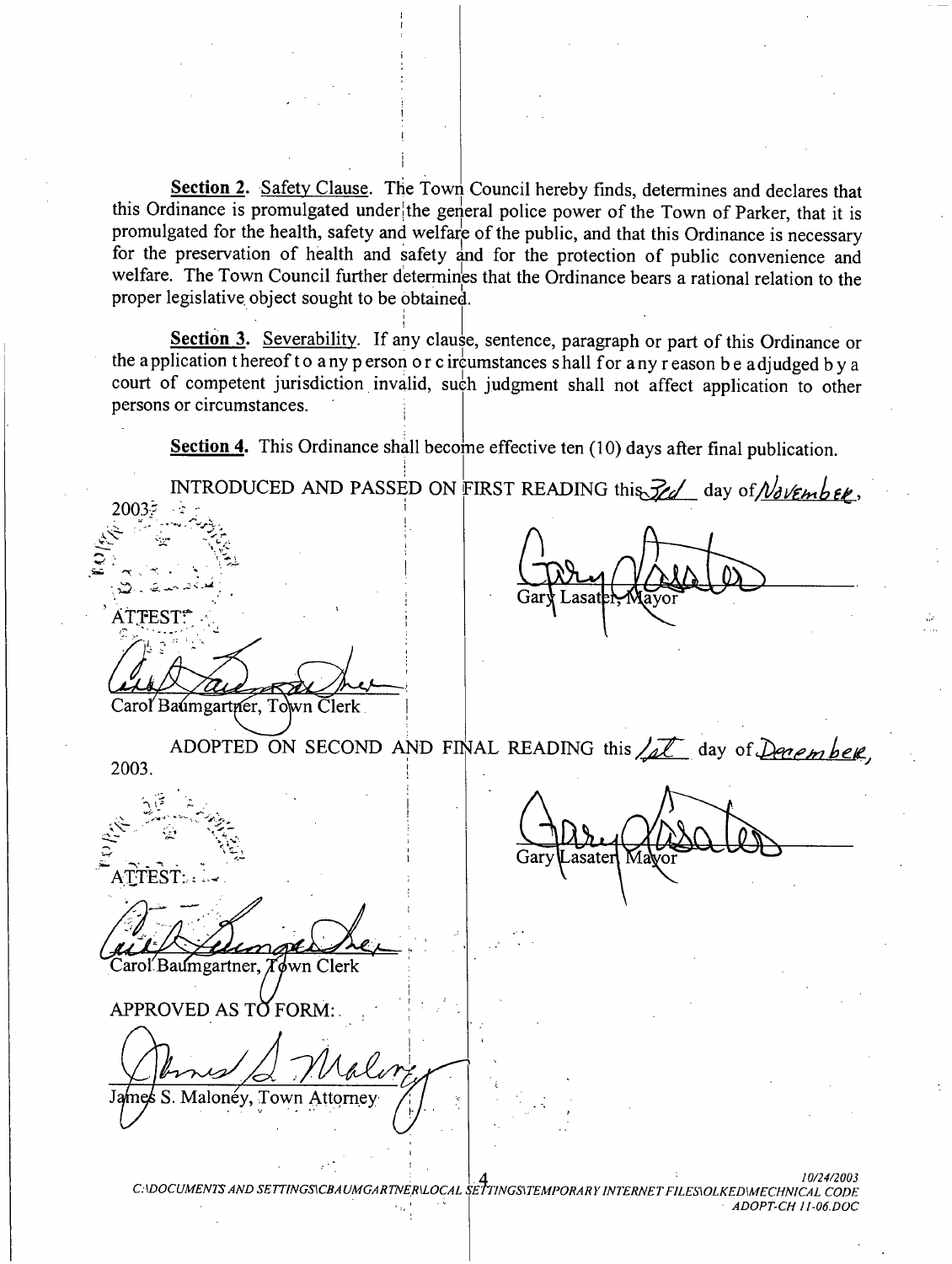SPONSORED BY COUNCILMEMBER

Uldee Kakee

**COUNCILMEMBER'S BILL** 

ORDINANCE NO.

4.77

No.

Series of 2003

Series of 2003

### TITLE: A BILL FOR AN ORDINANCE TO REPEAL AND READOPT CHAPTER 11.07 OF THE PARKER MUNICIPAL CODE CONCERNING THE **PARKER PLUMBING CODE**

NOW, THEREFORE, BE IT ORDAINED BY THE TOWN COUNCIL OF THE TOWN OF PARKER, COLORADO, THAT:

Section 1. Chapter 11.07 of the Parker Municipal Code is repealed in its entirety and readopted to read as follows:

## **CHAPTER 11.07**

### **Parker Plumbing Code**

11.07.010 Title.

The provisions of this Chapter shall be known and cited as the Parker Plumbing Code.

#### 11.07.020 International Plumbing Code adopted.

Pursuant to Title 31, Article 16, Part 2, C.R.S., the International Plumbing Code, 2003 Edition, as published by the International Code Council (ICC), 5203 Leesburg Pike, Falls Church, VA 22041, is hereby adopted by reference and incorporated into this Chapter as though fully set forth herein. Except as otherwise provided hereafter, such code is adopted in full, including the outline of contents, index and appendices contained therein.

#### 11.07.030 Copies.

At the time of adoption, one (1) copy of the International Plumbing Code, including outline of contents, index, appendices and amendments shown herein, certified to be a true copy, is on file in the office of the Town Clerk and may be inspected by any interested person between the hours of 8:00 a.m. and 5:00 p.m., Monday through Friday, holidays excepted. After final adoption, the International Plumbing Code shall be available for sale to the public at the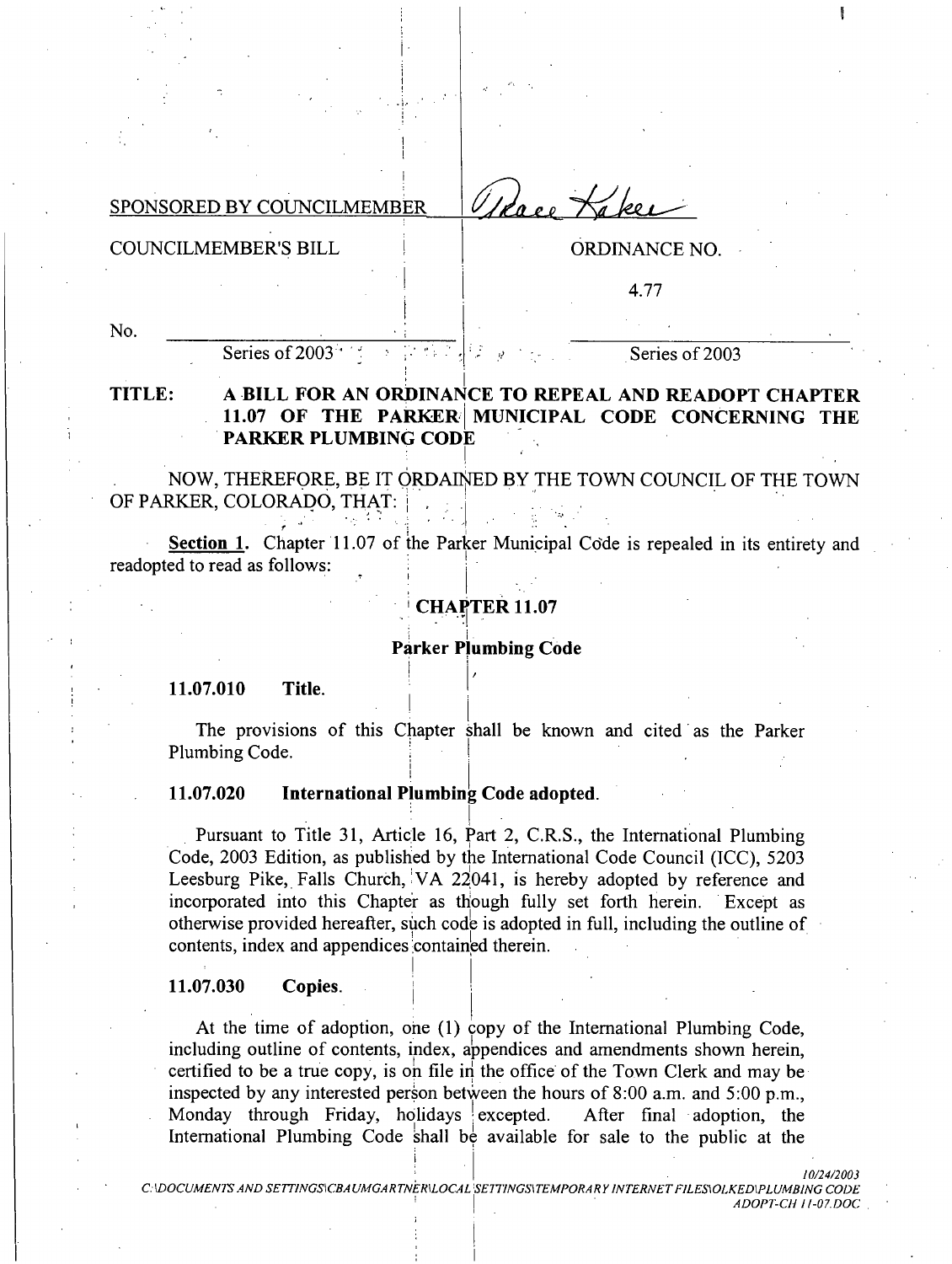Community Development Department Offices, at a price reflecting cost to the Town.

### 11.07.040 Jurisdiction defined.

Whenever the word *jurisdiction* is used in the International Plumbing Code, it shall be defined to mean that area included within the corporate limits of the Town or any area hereafter annexed to the Town.

#### 11.07.050 Amendments.

The International Plumbing Code, as adopted by this Chapter, is hereby amended as follows (section numbers correspond with those in the International Plumbing Code):

(1) Delete all Appendix chapters.

(2) Amend 101.1, Title, to read: These regulations shall be known as the Parker Plumbing Code, hereinafter referred to as the "code."

(3) Amend 101.2, Scope, to read: The provisions of this code shall apply to the erection, installation, alteration, repairs, relocation, replacement, addition to, use or maintenance of plumbing systems within this jurisdiction. This code shall also regulate nonflammable medical gas, inhalation anesthetic, vacuum piping, nonmedical oxygen systems and sanitary and condensate vacuum collection systems. The installation of fuel gas distribution piping and equipment, fuel gasfired water heaters and water heater venting systems shall be regulated by the Parker Fuel Gas Code. Provisions in the appendices shall not apply unless specifically adopted.

Exceptions:

a. Detached one- and two-family dwellings and multiple single-family dwellings (townhouses) not more than three stories high with separate means of egress and their accessory structures shall comply with the Parker Existing Building Code.

b. Plumbing systems in existing buildings undergoing repair, alterations or additions, and change of occupancy may be permitted to comply with the Parker Existing Building Code.

(4) Amend 101.3, Intent, to read:  $\vert$  The purpose of this code is to provide minimum standards to safeguard life or limb, health, property and public welfare by regulating and controlling the design, construction, installation, quality of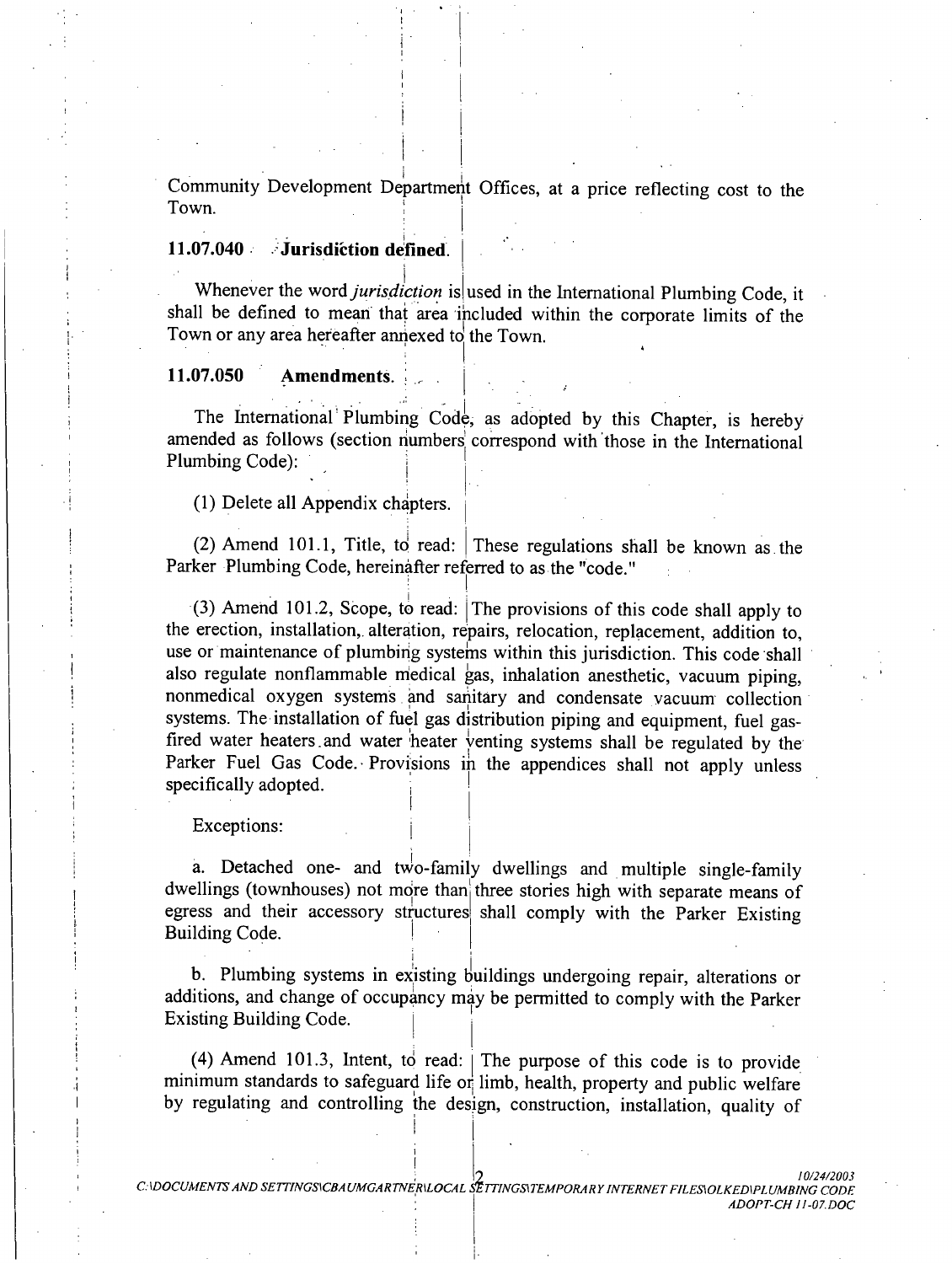materials, location, operation and maintenance or use of plumbing equipment and systems.

(5) The remainder of Chapter 1 of the Code, entitled "Administration," is deleted in its entirety (see Parker Administrative Code contained in Chapter 11.01 of the Parker Municipal Code).

(6) Amend Section 913.3, Vent installation below the fixture flood level rim. by adding a new exception to read: Exception: Foot vents are not required if the island drain is the upper most fixture on a  $3$ " branch drain.

#### 11.07.060 Violation; penalty.

In addition to the penalty provisions contained in the Code, any person who violates any of the provisions of this Chapter shall be guilty of a misdemeanor and, upon conviction thereof, shall be fined the sum of not more than four hundred ninety-nine dollars (\$499.00) for each such violation. Each day that a violation continues after due notice has been served shall be deemed a separate offense.

#### 11.07.070 Nonliability.

The adoption of this Chapter, and of the Code provided for herein, shall not create any duty to any person, firm, corporation or other entity with regard to the enforcement or nonenforcement of this Chapter or said code. No person, firm, corporation or other entity shall have any civil liability remedy against the Town, or its officers, employees or agents, for any damage arising out or of in any way connected with the adoption, enforcement or nonenforcement of this Chapter or said code. Nothing in this Chapter or in said code shall be construed to create any liability, or to waive any of the immunities, limitations on liabilities, or other provisions of the Governmental Immunity Act, Section 24-10-101, et seq., C.R.S., or to waive any immunities or limitations on liability otherwise available to the Town, or its officers, employees or agents.

#### 11.07.080 **Effective date.**

The ordinance codified in this Chapter shall take effect on January 1, 2004.

Section 2. Safety Clause. The Town Council hereby finds, determines and declares that this Ordinance is promulgated under the general police power of the Town of Parker, that it is promulgated for the health, safety and welfare of the public, and that this Ordinance is necessary for the preservation of health and safety and for the protection of public convenience and welfare. The Town Council further determines that the Ordinance bears a rational relation to the proper legislative object sought to be obtained.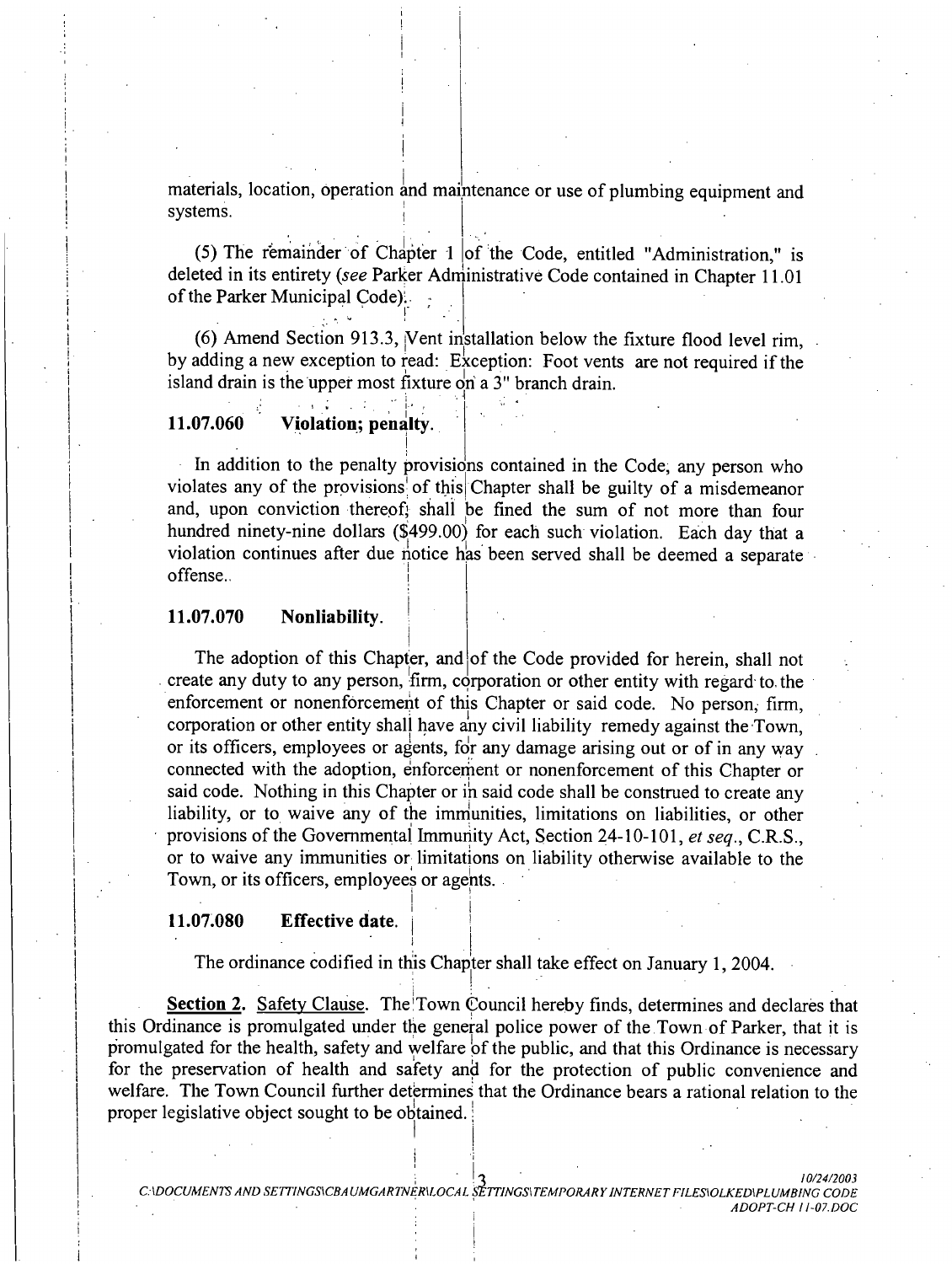Section 3. Severability. If any clause, sentence, paragraph or part of this Ordinance or the application thereof to any person or c ircumstances shall for any reason be adjudged by a court of competent jurisdiction invalid, such judgment shall not affect application to other persons or circumstances.

Section 4. This Ordinance shall become effective ten  $(10)$  days after final publication.

INTRODUCED AND PASSED ON FIRST READING this  $\mathcal{Z}_{\ell,d}$  day of  $\mathcal{Z}_{\ell,d}$ 2003 i Colo asater TEST Carol Baumgartner, Town\Clerk ADOPTED ON SECOND AND FINAL READING this Let day of <u>Necember</u> 2003. ATTEST:-Carol Baumgartner, Town Clerk APPROVED AS TO FORM: S. Maloney, Town Attorney James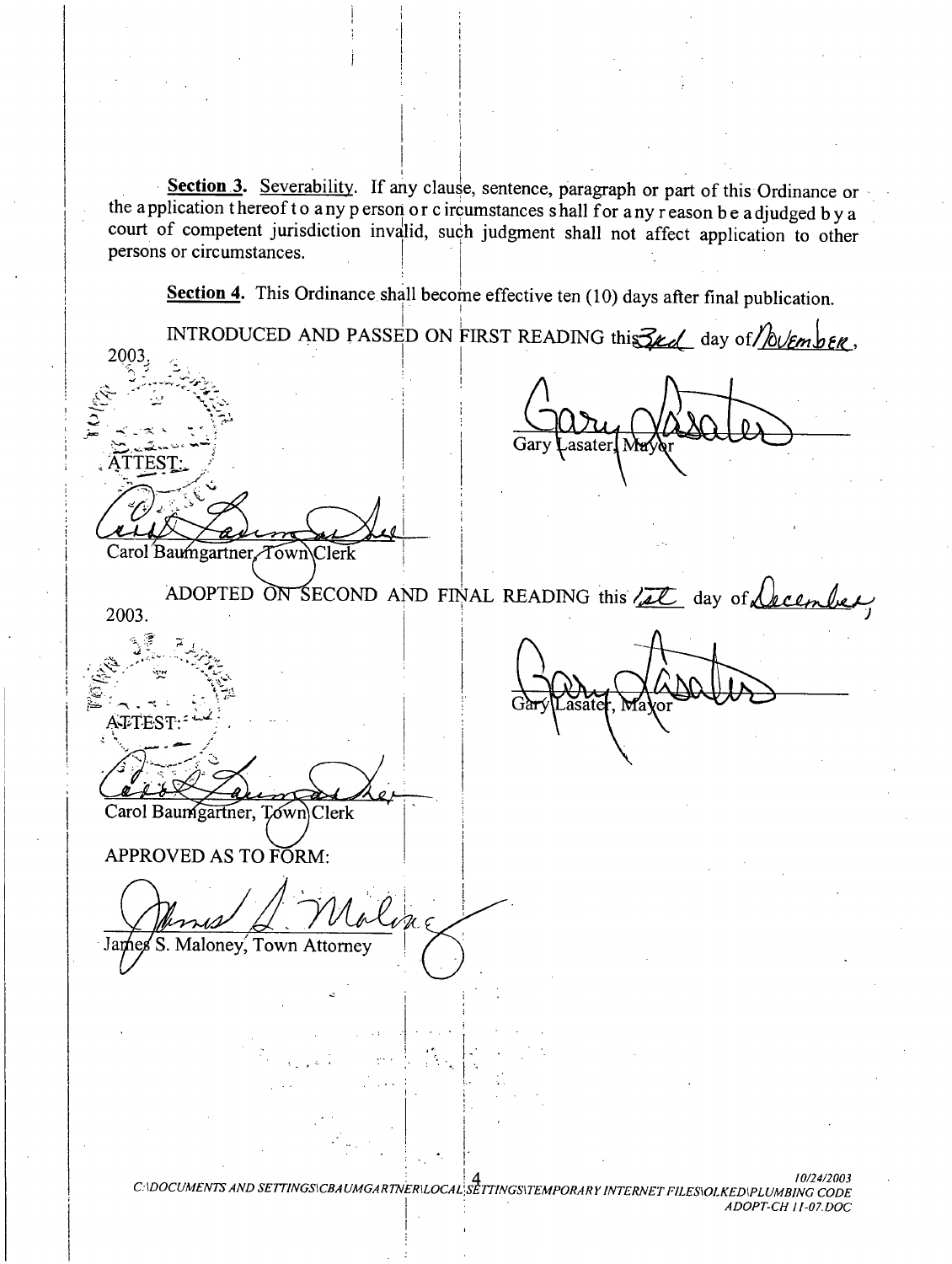mal a Od redge SPONSORED BY COUNCILMEMBER

**COUNCILMEMBER'S BILL** 

ORDINANCE NO.

4.80

No.

Series of 2003

Series of 2003

### A BILL FOR AN ORDINANCE TO ADD A NEW CHAPTER 11.15 OF TITLE: THE PARKER MUNICIPAL CODE CONCERNING THE PARKER FUEL **GAS CODE**

NOW, THEREFORE, BE IT ORDAINED BY THE TOWN COUNCIL OF THE TOWN OF PARKER, COLORADO, THAT:

Section 1. The Parker Municipal Code is amended by the addition thereto of a new Chapter 11.15, which is to read as follows:

### **CHAPTER 11.15**

**Parker Fuel Gas Code** 

11.15.010 Title.

The provisions of this Chapter shall be known and cited as the Parker Fuel Gas Code.

#### 11.15.020 International Fuel Gas Code adopted.

Pursuant to Title 31, Article 16, Part 2, C.R.S., the International Fuel Gas Code, 2003 Edition, as published by the International Code Council (ICC), 5203 Leesburg Pike, Suite 708, Falls Church, VA 22041-3401, is hereby adopted by reference as though fully set forth herein. Except as otherwise provided hereafter, such code is adopted in full, including the outline of contents, index and appendices contained therein.

#### 11.15.030 Copies.

At the time of adoption, one (1) copy of the International Fuel Gas Code, including outline of contents, index, appendices and amendments shown herein, certified to be a true copy, is on file in the office of the Town Clerk and may be inspected by any interested person between the hours of 8:00 a.m. and 5:00 p.m., Monday through Friday, holidays excepted. After final adoption, the International Fuel Gas Code shall be available for sale to the public at the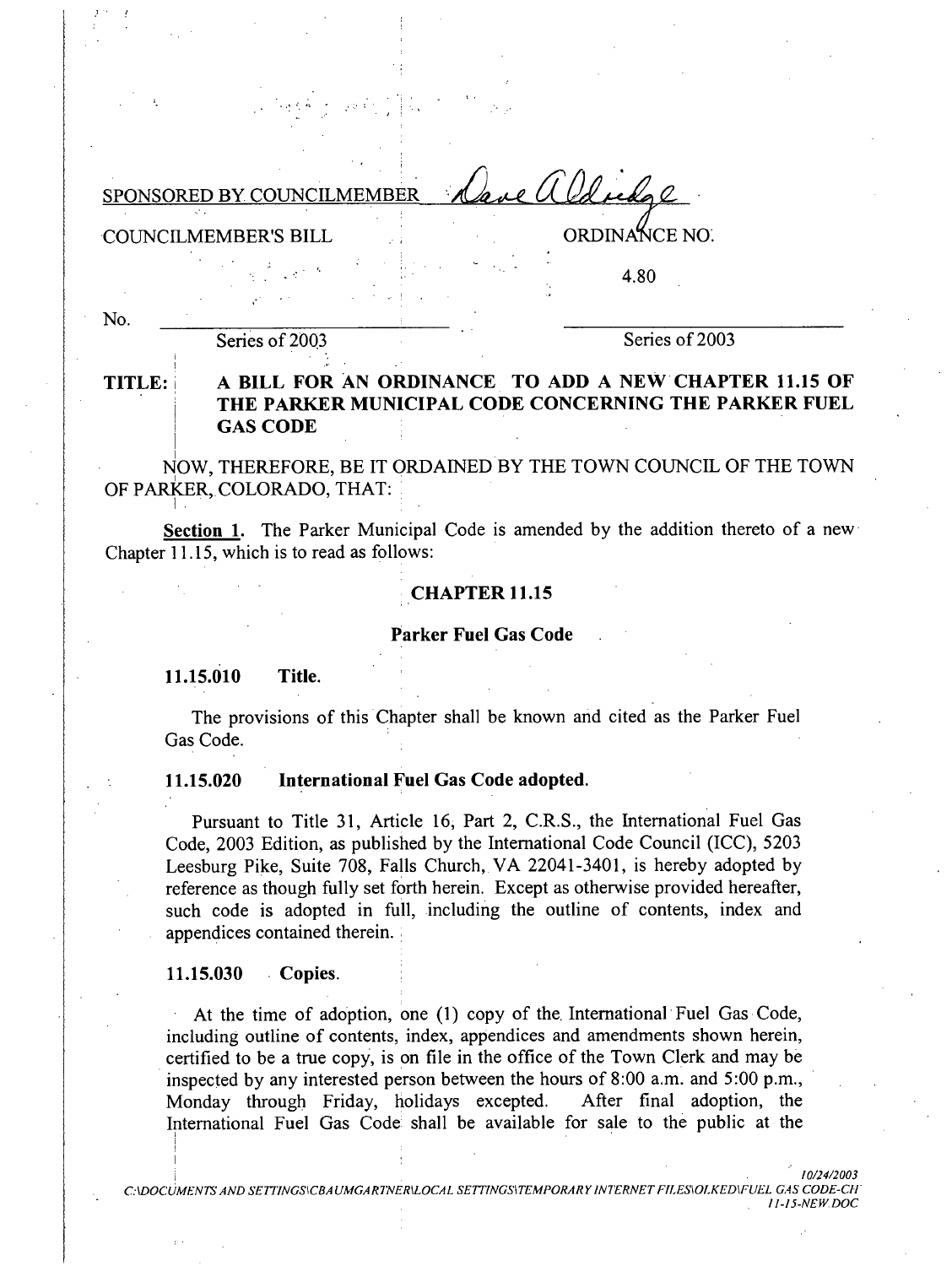Community Development Department Offices, at a price reflecting cost to the Town.

#### Jurisdiction defined. 11.15.040

Whenever the word *jurisdiction* is used in the International Fuel Gas Code, it shall mean that area within the corporate limits of the Town or any area hereafter annexed to the Town.

#### 11.15.050 Amendments.

The International Fuel Gas Code, as adopted by this Chapter, is amended as follows (section numbers correspond with those in the International Fuel Gas  $Code):$ 

(1) Amend 101.1, Title, to read: These regulations shall be known as the Parker Fuel Gas Code, hereinafter referred to as the "code."

(2) Amend 101.2, Scope, to read: This code shall apply to the installation of fuel-gas piping systems, fuel-gas utilization equipment and related accessories in accordance with Sections 101.2.1 through 101.2.5.

### Exceptions:

a. Detached one- and two-family dwellings and multiple single-family. dwellings (townhouses) not more than three stories high with separate means of egress and their accessory structures shall comply with the Parker Residential Code for One- and Two-Family Dwellings Building Code.

b. As an alternative to the provisions of this code, fuel-gas piping systems, fuel-gas utilization equipment and related accessories in existing buildings that are undergoing repairs, alterations, changes in occupancy or construction of additions may be permitted to comply with the provisions of the Parker Existing Building Code.

(3) The remainder of Chapter 1 of the Code, entitled "Administration," is deleted in its entirety (see Parker Administrative Code contained in Chapter 11.01 of the Parker Municipal Code).

#### Violation; penalty. 11.15.060

In addition to the penalty provisions contained in the Fuel Code, any person who violates any of the provisions of this Chapter shall be guilty of a misdemeanor and, upon conviction thereof, shall be fined the sum of not more than four hundred ninety-nine dollars (\$499.00) for each such violation. Each day that a violation continues after due notice has been served shall be deemed a separate offense.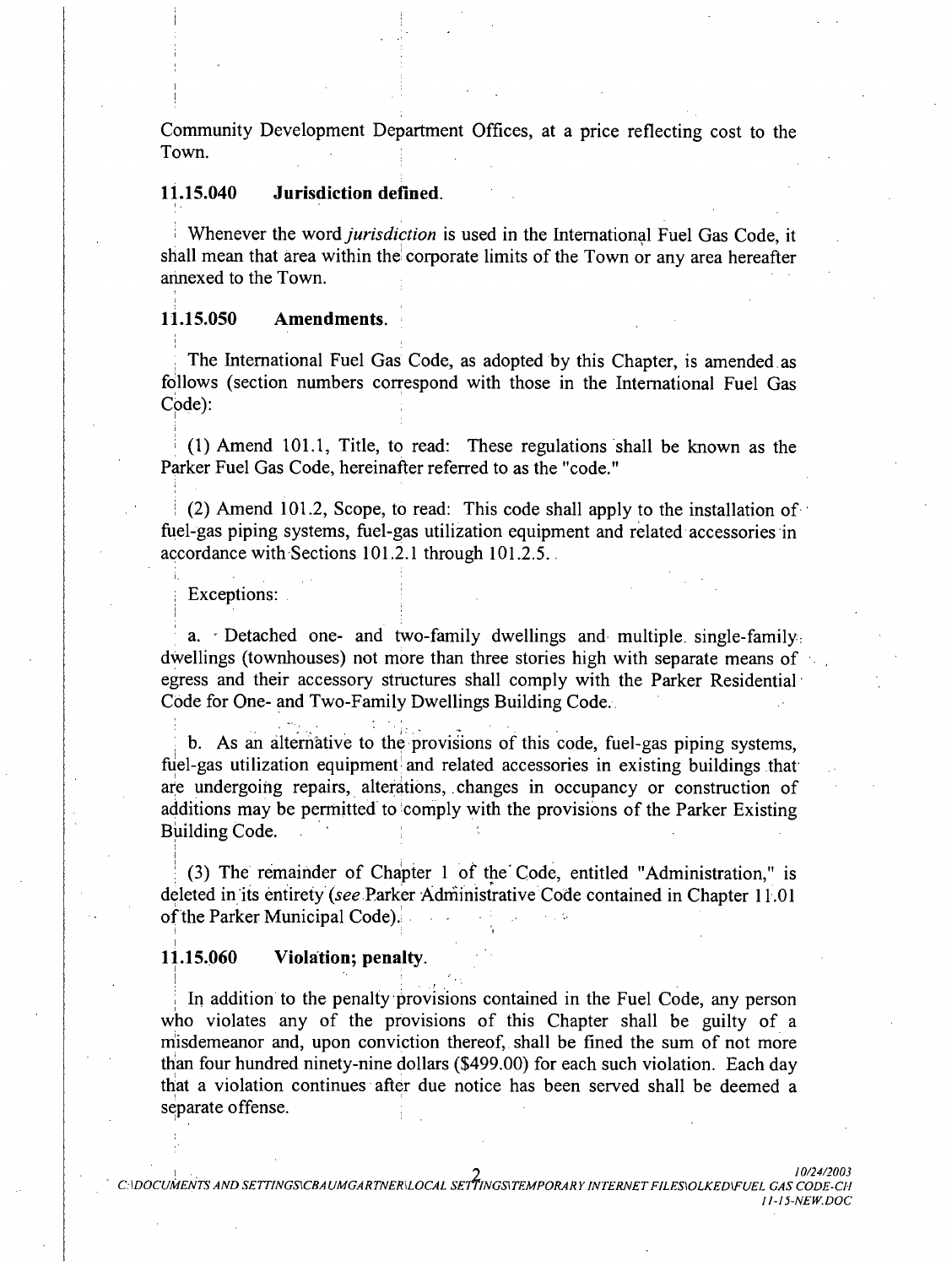#### Nonliability. 11.15.070

The adoption of this Chapter, and of the Fuel Code provided for herein, shall not create any duty to any person, firm, corporation or other entity with regard to the enforcement or nonenforcement of this Chapter or said code. No person, firm, corporation or other entity shall have any civil liability remedy against the Town. or its officers, employees or agents, for any damage arising out or of in any way connected with the adoption, enforcement or nonenforcement of this Chapter or said code. Nothing in this Chapter or in said code shall be construed to create any liability, or to waive any of the immunities, limitations on liabilities, or other provisions of the Governmental Immunity Act, Section 24-10-101, et seq., C.R.S., or to waive any immunities or limitations on liability otherwise available to the Town, or its officers, employees or agents.

#### 11.15.080 **Effective date.**

The ordinance codified in this Chapter shall take effect on January 1, 2004.

Section 2. Safety Clause. The Town Council hereby finds, determines and declares that this Ordinance is promulgated under the general police power of the Town of Parker, that it is promulgated for the health, safety and welfare of the public, and that this Ordinance is necessary for the preservation of health and safety and for the protection of public convenience and welfare. The Town Council further determines that the Ordinance bears a rational relation to the proper legislative object sought to be obtained.

Section 3. Severability. If any clause, sentence, paragraph or part of this Ordinance or the application thereof to any person or c ircumstances shall for any reason be adjudged by a court of competent jurisdiction invalid, such judgment shall not affect application to other persons or circumstances.

Section 4. This Ordinance shall become effective ten (10) days after final publication.

INTRODUCED AND PASSED ON FIRST READING this 2rd day of November,

Gary Lasater

Carol Baumgartner Town Clerk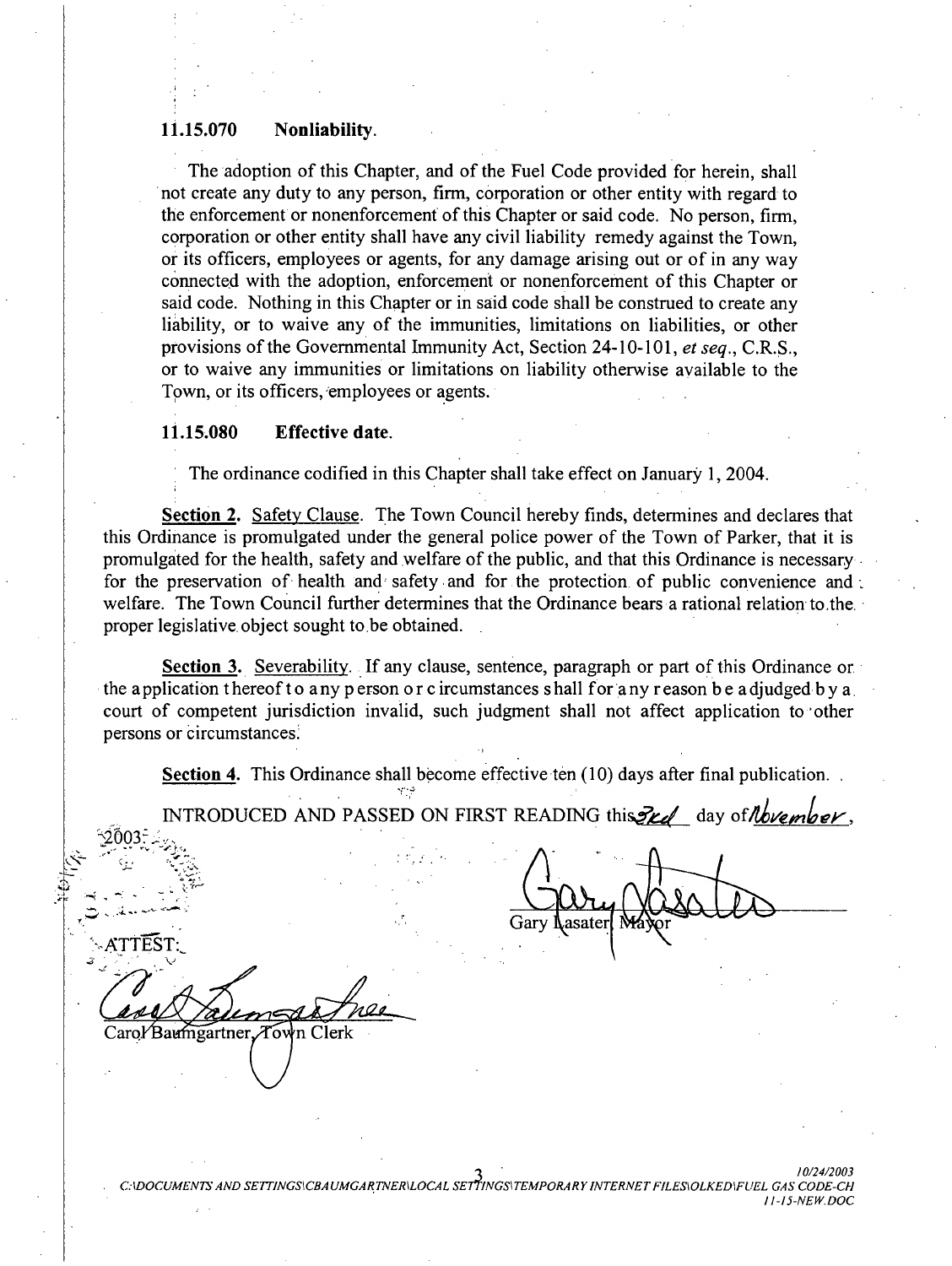ADOPTED ON SECOND AND FINAL READING this <u>(it</u> day of December, 2003. ښې Gary sater. **ATTEST:** Carol Baumgartner, Tøwn Clerk APPROVED AS TO FORM: James S. Maloney, Town Attorney

C:\DOCUMENTS AND SETTINGS\CBAUMGARTNER\LOCAL SETTINGS\TEMPORARY INTERNET FILES\OLKED\FUEL GAS CODE-CH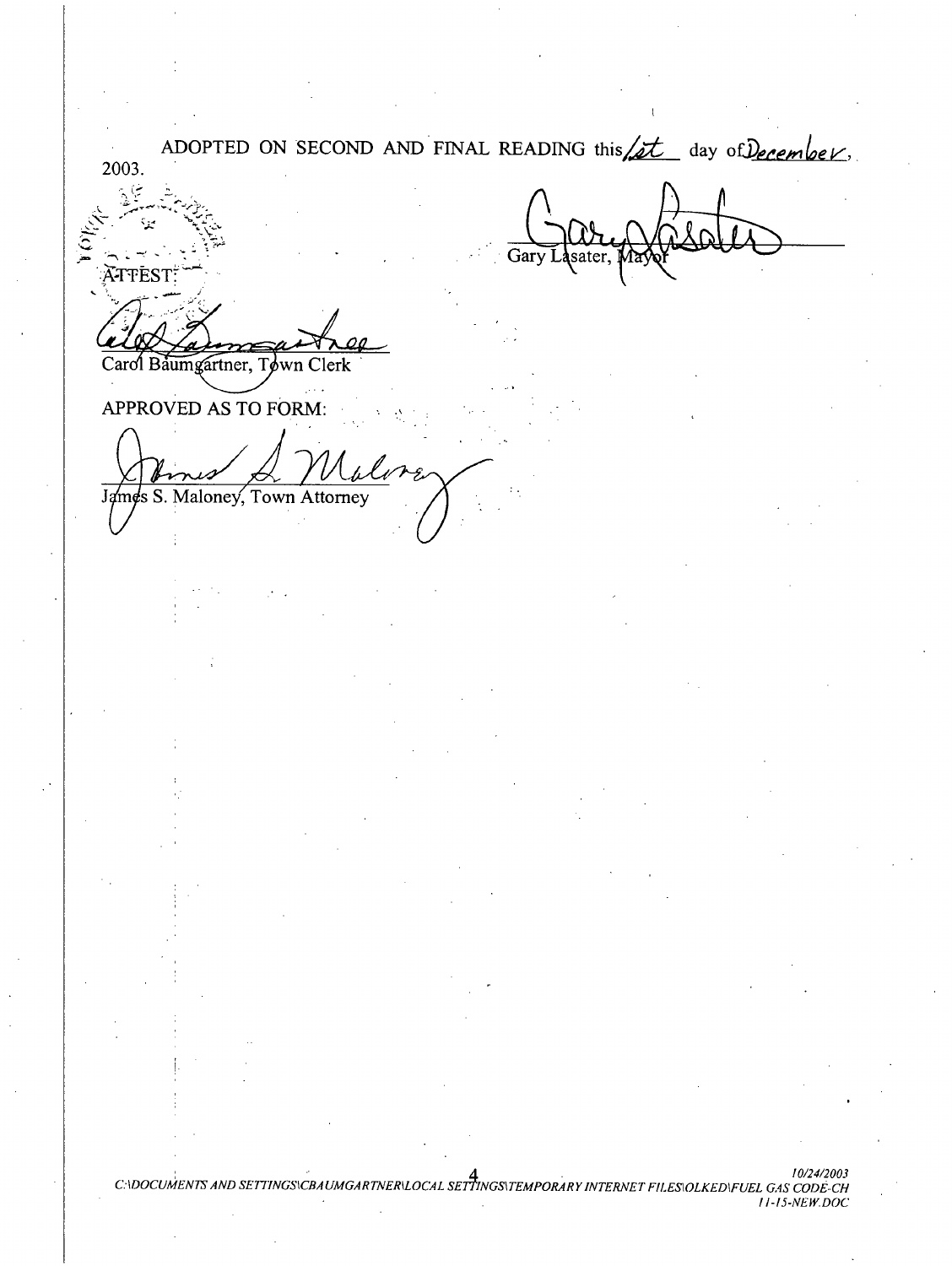Jane aldudge SPONSORED BY COUNCILMEMBER

**COUNCILMEMBER'S BILL** 

 $\cdot$  No.

**ORDINANCE NO.** 

4.78

Series of 2003

Series of 2003.

### TITLE: A BILL FOR AN ORDINANCE TO ADD A NEW CHAPTER 11.08 OF THE PARKER MUNICIPAL CODE CONCERNING THE PARKER **EXISTING BUILDING CODE**

NOW, THEREFORE, BE IT ORDAINED BY THE TOWN COUNCIL OF THE TOWN OF PARKER, COLORADO, THAT.

Section 1. The Parker Municipal Code is amended by the addition thereto of a new Chapter 11.08, which is to read as follows:

## **CHAPTER 11.08**

### Parker Existing Building Code.

11.08.010 Title.

The provisions of this Chapter shall be known and cited as the Parker Existing **Building Code.** 

#### 11.08.020 **International Existing Building Code adopted.**

Pursuant to Title 31, Article 16, Part 2, C.R.S., the International Existing Building Code, 2003 Edition, as published by the International Code Council (ICC), 5203 Leesburg Pike, Falls Church, VA 22041, is adopted by reference and incorporated into this Chapter as though fully set forth herein. Except as otherwise provided hereafter, such code is adopted in full, including the outline of contents, index and appendices contained therein.

#### 11.08.030 Copies.

At the time of adoption, one (1) copy of the International Existing Building Code, including outline of contents, index, appendices and amendments shown herein, certified to be a true copy, is on file in the office of the Town Clerk and may be inspected by any interested person between the hours of 8:00 a.m. and 5:00 p.m., Monday through Friday, holidays excepted. After final adoption, the International Existing Building Code shall be available for sale to the public at the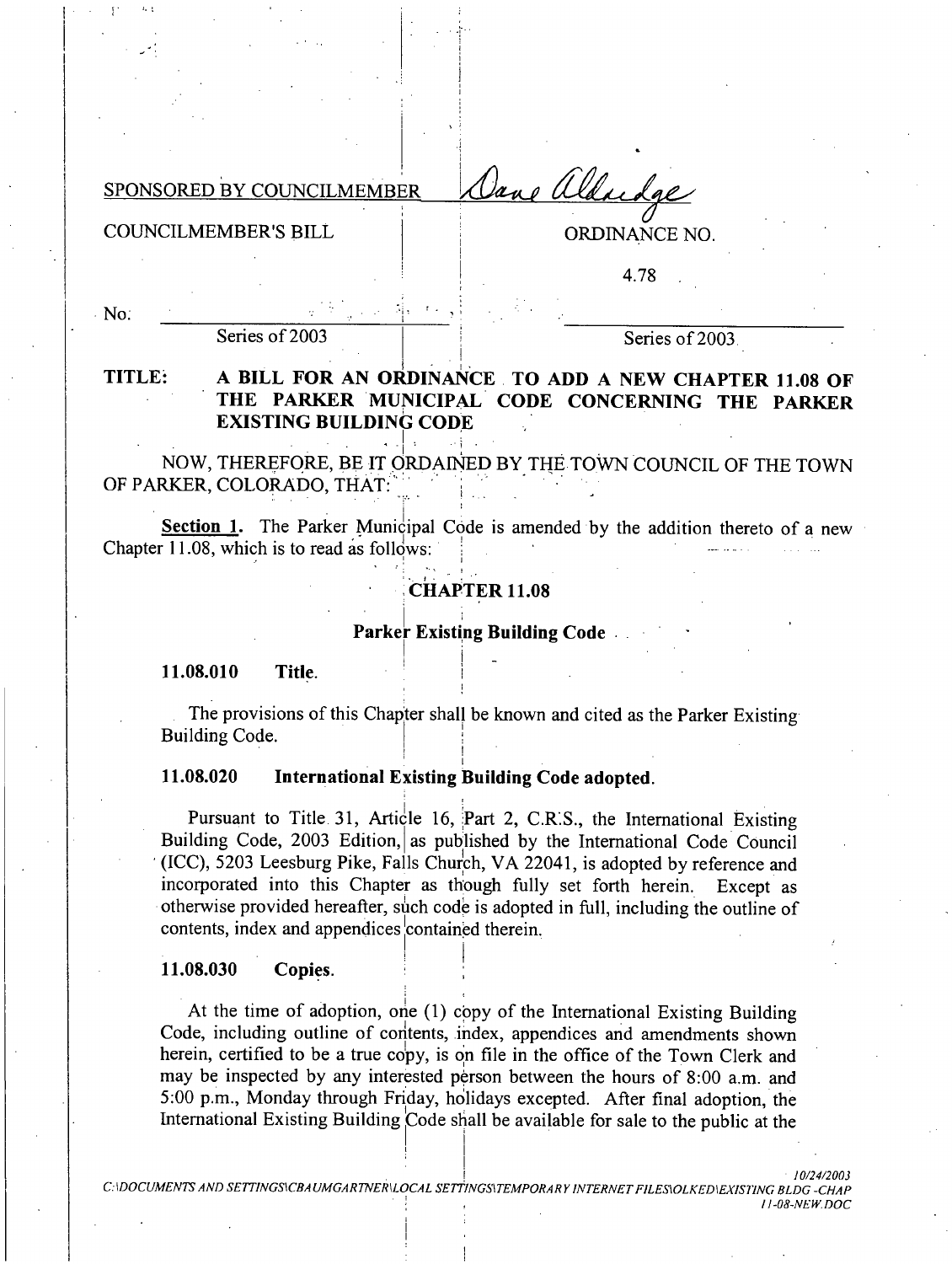Community Development Department Offices, at a price reflecting cost to the Town.

#### 11.08.040 Jurisdiction defined.

Whenever the word jurisdiction is used in the International Existing Building Code, it shall mean that area within the corporate limits of the Town or any area hereafter annexed to the Town.

#### 11.08.050 **Amendments.**

The International Existing Building Code, as adopted by this Chapter, is amended as follows (section numbers correspond with those in the International **Existing Building Code):** 

 $(1)$  Delete appendix A.

(2) Amend 101.1, Title, to read: These regulations shall be known as the Parker Existing Building Code, hereinafter referred to as the "code."

(3) Amend 101.2, Scope, to read: The provisions of the Parker Existing Building Code shall apply to the repair, alteration, change of occupancy, addition. and relocation of existing buildings. A building or portion of a building that has not been previously occupied or used for its intended purpose shall comply with the provisions of the Parker Building Code for new construction. Repairs, alterations, change of occupancy, existing buildings to which additions are made. historic buildings, and relocated buildings complying with the provisions of the Parker Building Code, Parker Mechanical Code, Parker Plumbing Code, and Parker Residential Code for One- and Two-Family Dwellings Building Code as applicable may be considered in compliance with the provisions of this code.

(4) Amend 101.3, Intent, to read: The purpose of this code is to establish the minimum requirements to safeguard the public health, safety, and welfare insofar as they are affected by the repair, alteration, change of occupancy, addition, and relocation of existing buildings.

(5) The remainder of Chapter 1 of the Code, entitled "Administration," is deleted in its entirety (see Parker Administrative Code contained in Chapter 11.01 of the Parker Municipal Code).

#### 11.08.060 Violation; penalty.

In addition to the penalty provisions contained in the Code, any person who violates any of the provisions of this Chapter shall be guilty of a misdemeanor and, upon conviction thereof, shall be fined the sum of not more than four hundred ninety-nine dollars (\$499.00) for each such violation. Each day that a violation continues after due notice has been served shall be deemed a separate offense.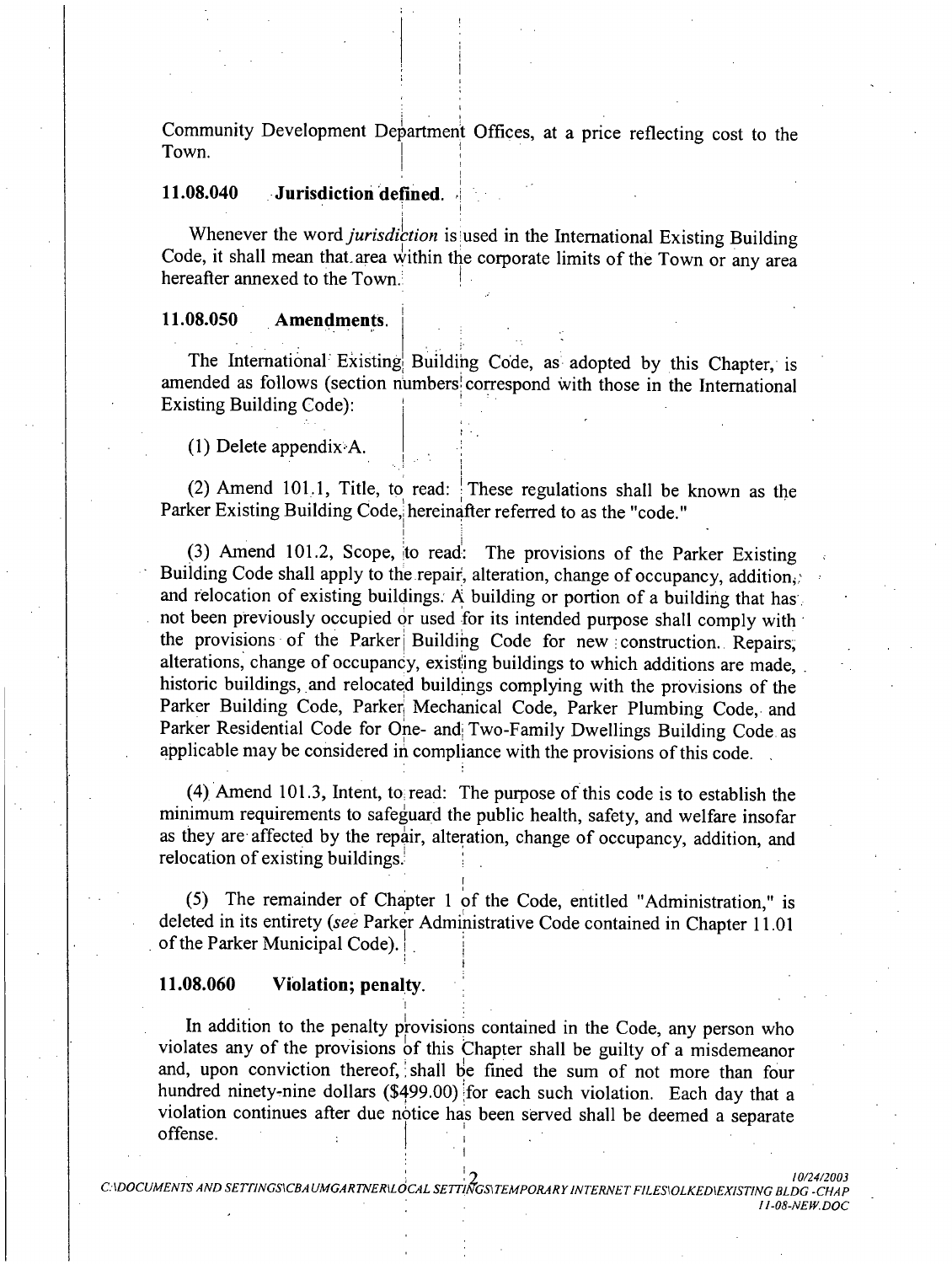#### 11.08.070 Nonliability.

The adoption of this Chapter, and of the Code provided for herein, shall not create any duty to any person, firm, corporation or other entity with regard to the enforcement or nonenforcement of this Chapter or said code. No person, firm, corporation or other entity shall have any civil liability remedy against the Town, or its officers, employees or agents, for any damage arising out or of in any way connected with the adoption, enforcement or nonenforcement of this Chapter or said code. Nothing in this Chapter or in said code shall be construed to create any liability, or to waive any of the immunities, limitations on liabilities, or other provisions of the Governmental Immunity Act, Section 24-10-101, et seq., C.R.S., or to waive any immunities or limitations on liability otherwise available to the Town, or its officers, employees or agents.

#### **Effective date.** 11.08.080

The ordinance codified in this Chapter shall take effect on January 1, 2004.

Section 2. Safety Clause. The Town Council hereby finds, determines and declares that this Ordinance is promulgated under the general police power of the Town of Parker, that it is promulgated for the health, safety and welfare of the public, and that this Ordinance is necessary for the preservation of health and safety and for the protection of public convenience and welfare. The Town Council further determines that the Ordinance bears a rational relation to the proper legislative object sought to be obtained.

Section 3. Severability. If any clause, sentence, paragraph or part of this Ordinance or the application thereof to any person or c ircumstances shall for any reason be adjudged by a court of competent jurisdiction invalid, such judgment shall not affect application to other persons or circumstances.

Section 4. This Ordinance shall become effective ten (10) days after final publication.

INTRODUCED AND PASSED ON FIRST READING this 3rd day of November, 2003

**ATTES** 

Carol/Baumgartner, Toxyn Clerk

ADOPTED ON SECOND AND FINAL READING this  $\chi$ et day of  $\chi$  ember. 2003.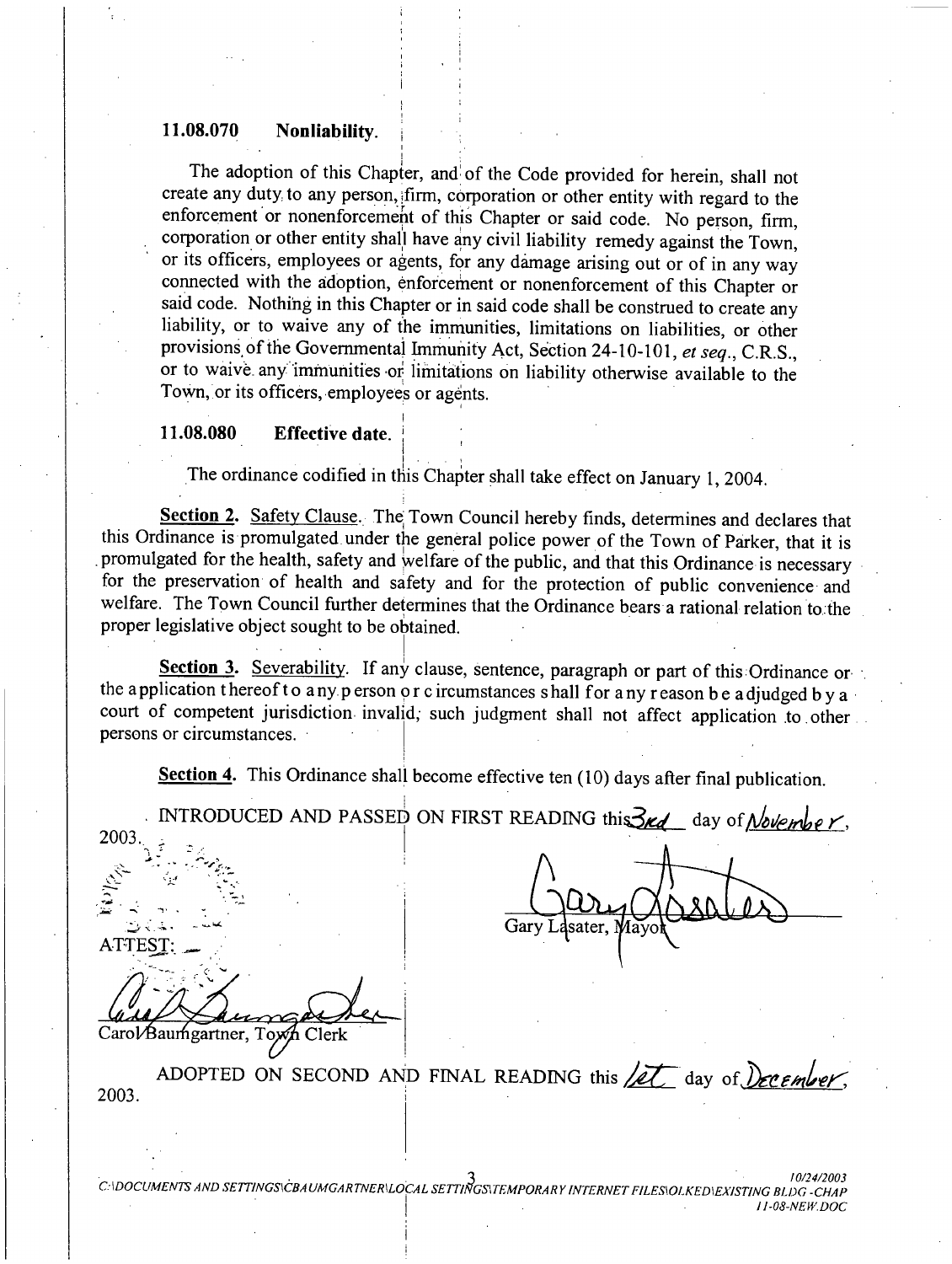ATFEST: Carol Baumgartner, Town Clerk

APPROVED AS TO FORM:

M e James/S. Maloney, Town Attorney

C:\DOCUMENTS AND SETTINGS\CBAUMGARTNER\LOCAL SETTINGS\TEMPORARY INTERNET FILES\OLKED\EXISTING BLDG -CHAP<br>11-08-NEW.DOC

asater, 1 Gary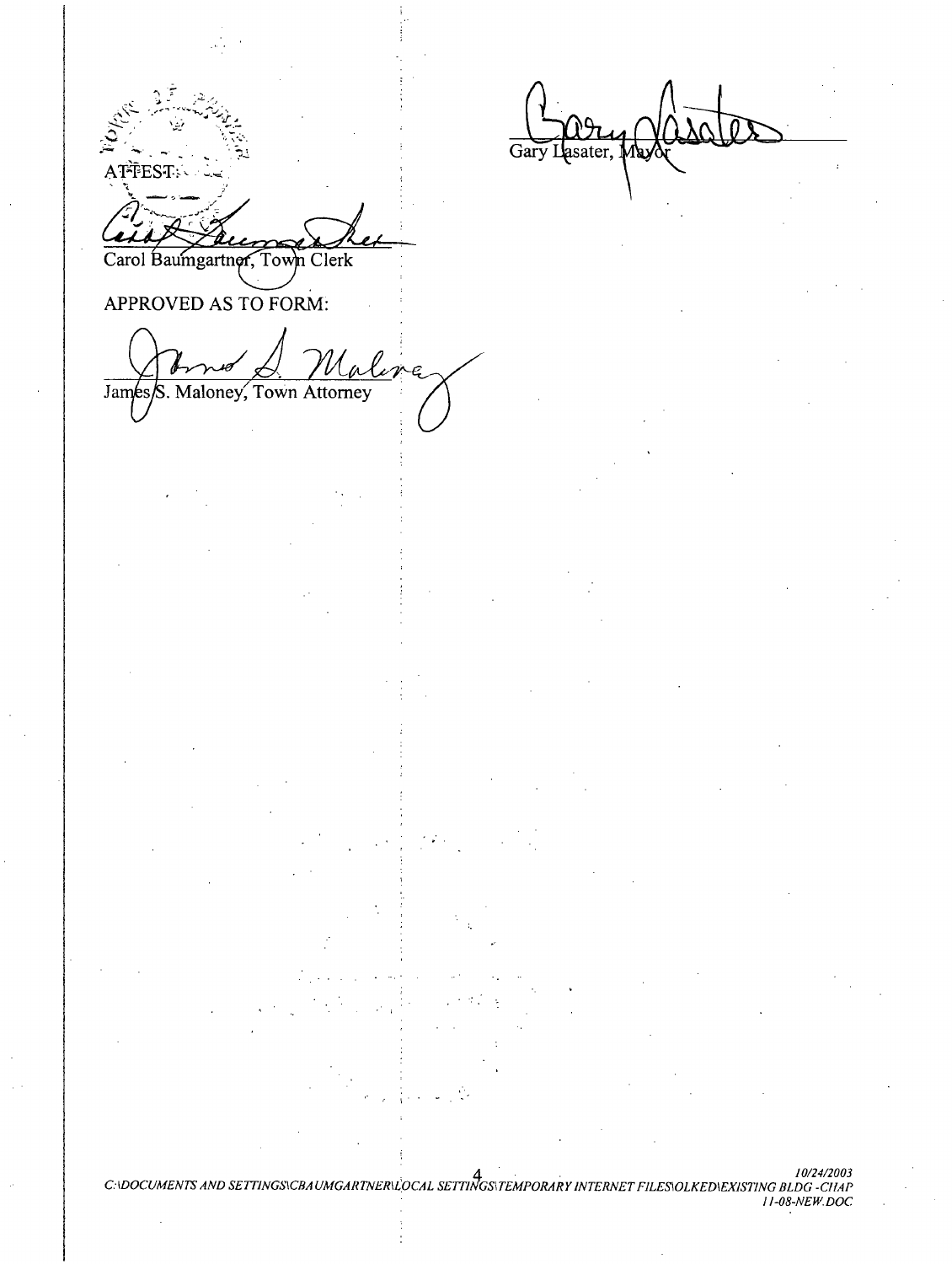Dave aldredge SPONSORED BY COUNCILMEMBER

**COUNCILMEMBER'S BILL** 

**ORDINANCE NO.** 

4.79

No.

Series of 2003

Series of 2003

TITLE: A BILL FOR AN ORDINANCE TO ADD A NEW CHAPTER 11.14 OF THE PARKER MUNICIPAL CODE CONCERNING THE PARKER **ENERGY CODE** 

NOW, THEREFORE, BE IT ORDAINED BY THE TOWN COUNCIL OF THE TOWN OF PARKER, COLORADO, THAT:

Section 1. The Parker Municipal Code is amended by the addition thereto of a new Chapter 11.14, which is to read as follows:

### **CHAPTER 11.14**

### **Parker Energy Code**

11.14.010 Title.

The provisions of this Chapter shall be known and cited as the Parker Energy Code.

#### 11.14.020 International Energy Conservation Code adopted.

Pursuant to Title 31, Article 16, Part 2, C.R.S., the International Energy Conservation Code, 2003 Edition, as published by the International Code Council (ICC), 5203 Leesburg Pike, Suite 708, Falls Church, VA 22041-3401, is adopted by reference and incorporated into this Chapter as though fully set forth herein. Except as otherwise provided hereafter, such code is adopted in full, including the outline of contents, index and appendices contained therein.

#### 11.14.030 Copies.

At the time of adoption, one (1) copy of the International Energy Conservation Code, including outline of contents, index, appendices and amendments shown herein, certified to be a true copy, is on file in the office of the Town Clerk and may be inspected by any interested person between the hours of 8:00 a.m. and 5:00 p.m., Monday through Friday, holidays excepted. After final adoption, the International Energy Conservation Code shall be available for sale to the public at

C:\DOCUMENTS AND SETTINGS\CBAUMGARTNER\LOCAL SETTINGS\TEMPORARY INTERNET FILES\OLKED\ENERGY CODE -CH 11-14-NEW (2) DOC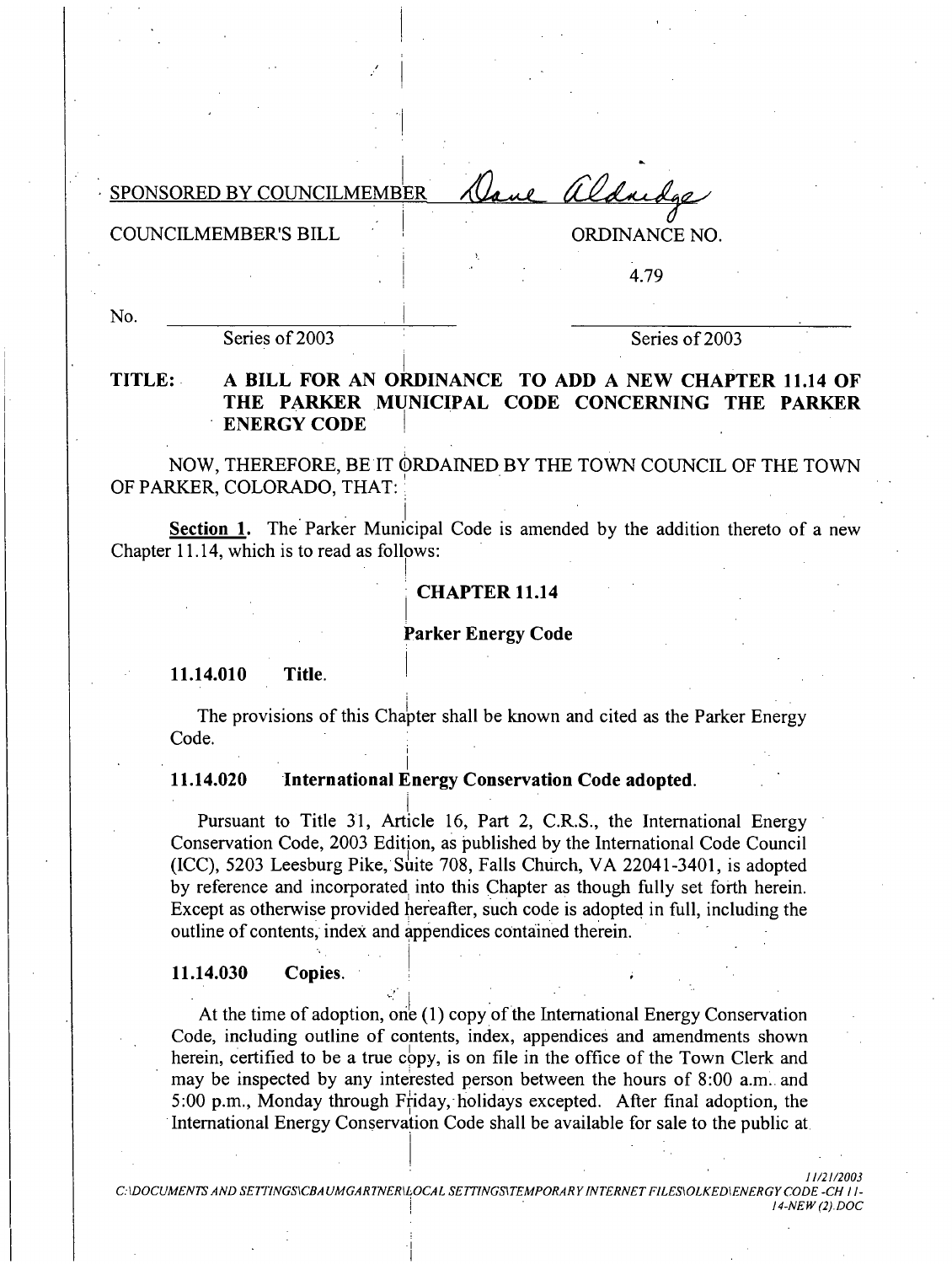the Community Development Department Offices, at a price reflecting cost to the Town.

#### 11.14.040 Jurisdiction defined.

Whenever the word *jurisdiction* is used in the International Energy Conservation Code, it shall mean that area within the corporate limits of the Town or any area hereafter annexed to the Town.

#### Amendments. 11.14.050

The International Energy Conservation Code, as adopted by this Chapter, is hereby amended as follows:

(1) Amend Table 302.1, Exterior Design Parameters, by adding the following criteria to read:

| Winter Design          | $1*$  | $97\frac{1}{2}\%$ |
|------------------------|-------|-------------------|
| Summer Design Dry Bulb | $91*$ | $2\frac{1}{2}\%$  |
| Summer Design Wet Bulb | $63*$ | $2\frac{1}{2}\%$  |
| Degree Days Heating    | 6343  |                   |

#### 11.14.060 Violation; penalty.

In addition to the penalty provisions contained in the Energy Code, any person who violates any of the provisions of this Chapter shall be guilty of a misdemeanor and, upon conviction thereof, shall be fined the sum of not more than four hundred ninety-nine dollars (\$499.00) for each such violation. Each day that a violation continues after due notice has been served shall be deemed a separate offense.

#### 11.14.070 Nonliability.

The adoption of this Chapter, and of the Energy Code provided for herein, shall not create any duty to any person, firm, corporation or other entity with regard to the enforcement or nonenforcement of this Chapter or said code. No person, firm, corporation or other entity shall have any civil liability remedy against the Town, or its officers, employees or agents, for any damage arising out or of in any way connected with the adoption, enforcement or nonenforcement of this Chapter or said code. Nothing in this Chapter or in said code shall be construed to create any liability, or to waive any of the immunities, limitations on liabilities, or other provisions of the Governmental Immunity Act, Section  $24-10-$ 101, et seq., C.R.S., or to waive any immunities or limitations on liability otherwise available to the Town, or its officers, employees or agents.

#### 11.14.080 **Effective date.**

The ordinance codified in this Chapter shall take effect on January 1, 2004.